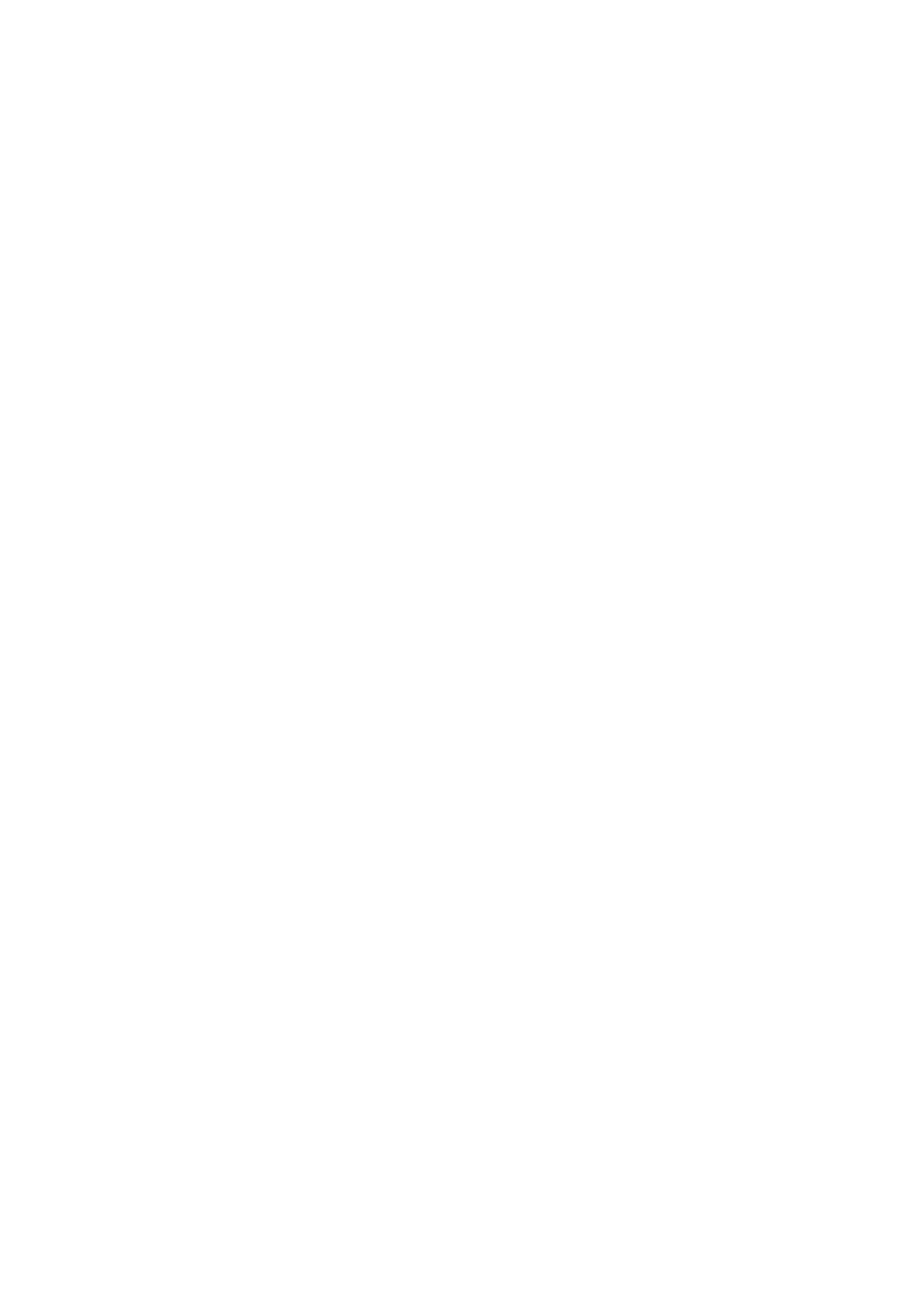# **AROUND OLD BETHANY**

# **A Story of the Adventures of Robert and Mary Davis**

**By R. L. BERRY**



**FAITH PUBLISHING HOUSE** *Digitally Published by* **THE GOSPEL TRUTH www.churchofgodeveninglight.com**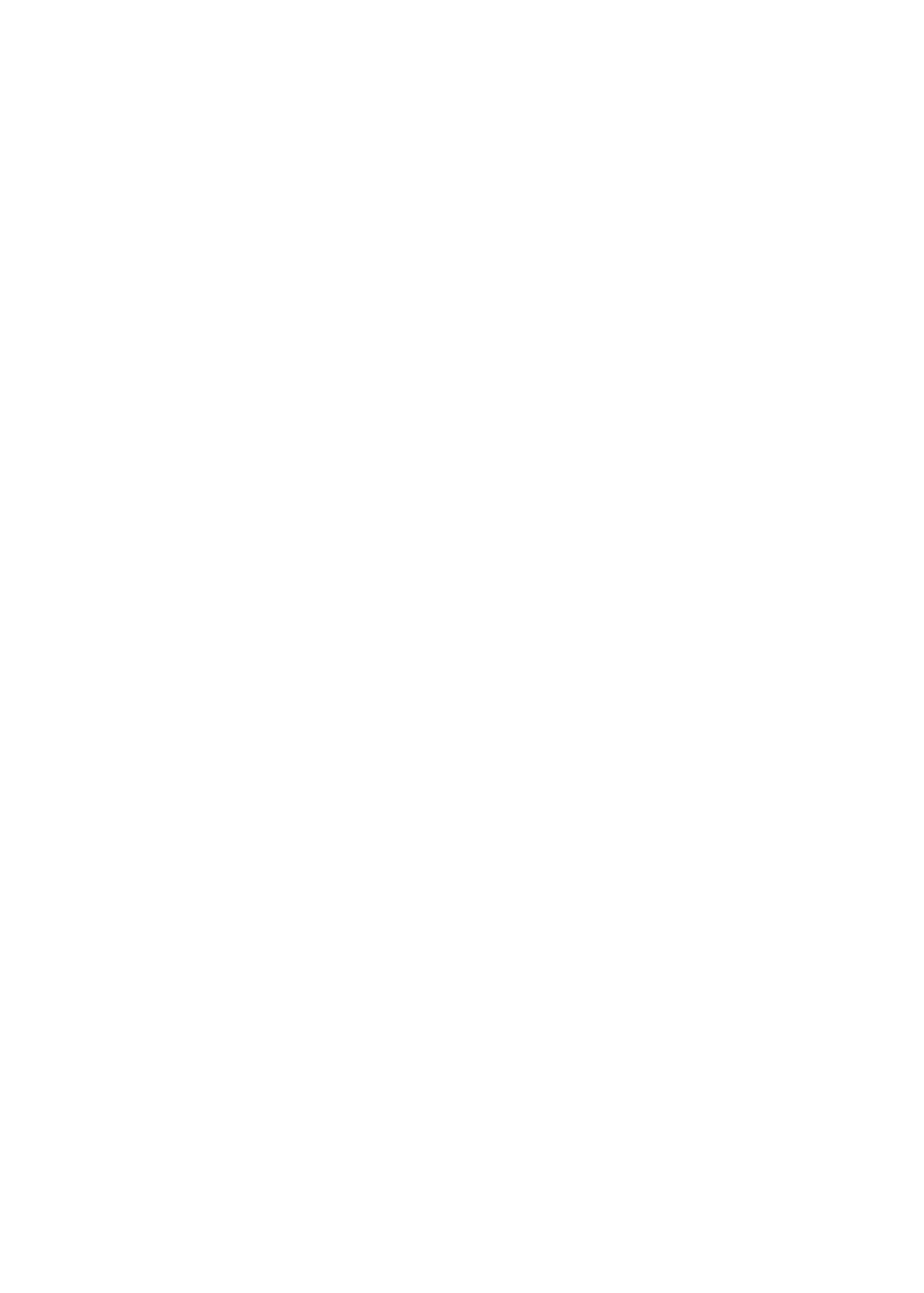## **Publisher's Preface**

This small volume was first published in the year of 1925, but it has been out of print for many years. The present reprint edition is in response to requests for it to be in print again.

The main characters in this true-to-life narrative are led to Bible salvation and then step by step into the various Bible doctrines and finally to establish a congregation of the Church of God after the New Testament pattern. In the meantime the snares of false doctrines which surrounded them were exposed, and they were guided unerringly in the truth of God's Word.

May the Scriptural truths set forth in this narrative enlighten every reader and arm him with "the Sword of the Spirit, which is the word of God," to meet and refute the false teachings now abroad in our land.

—Lawrence Pruitt

Guthrie Oklahoma May, 1968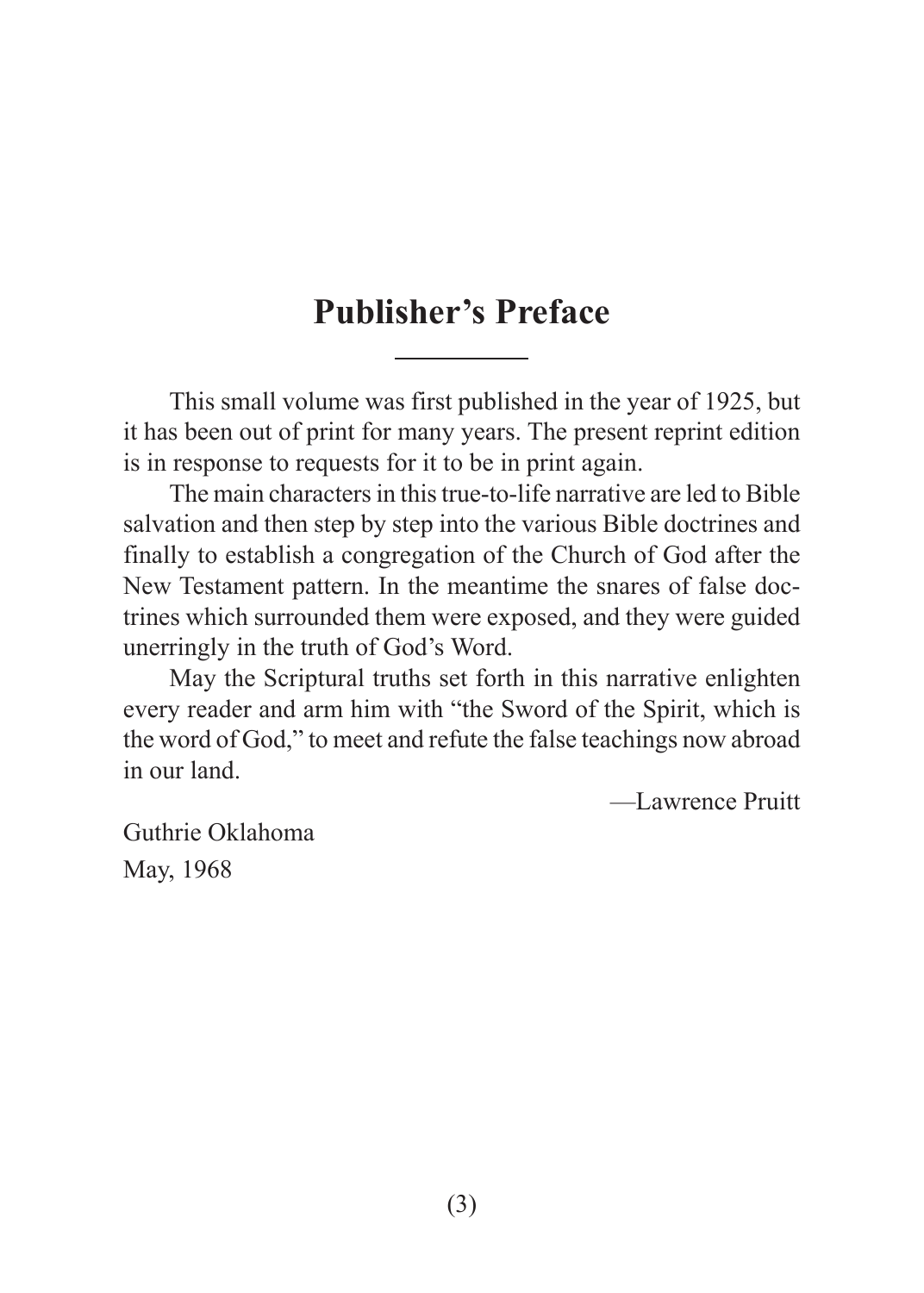# **Contents**

| Chapter |  | Page |
|---------|--|------|
|         |  |      |
|         |  |      |
|         |  |      |
|         |  |      |
|         |  |      |
|         |  |      |
|         |  |      |
|         |  |      |
|         |  |      |
|         |  |      |
|         |  |      |
|         |  |      |
|         |  |      |
|         |  |      |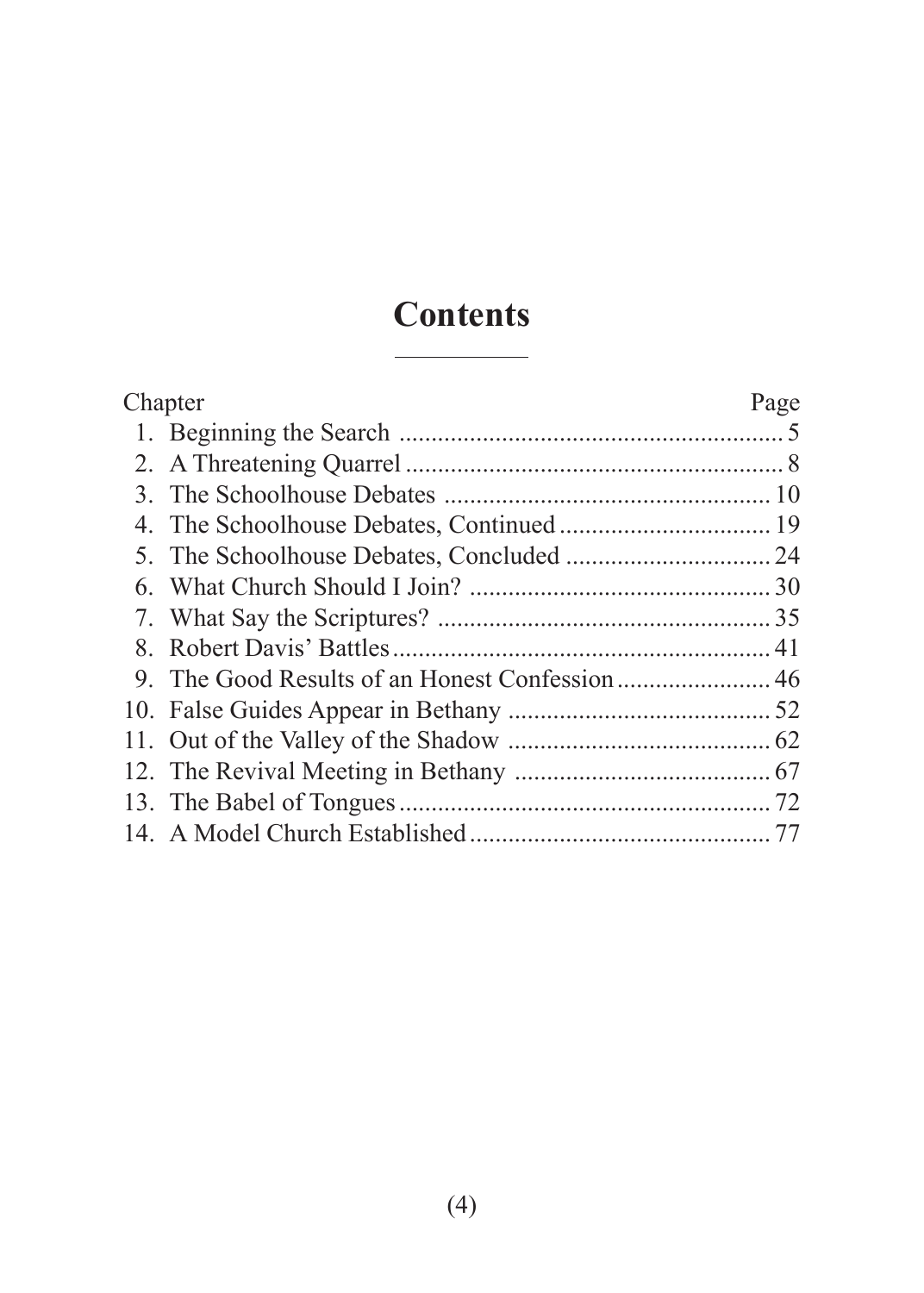# <span id="page-6-0"></span>**Around Old Bethany**

## CHAPTER ONE

## **BEGINNING THE SEARCH**

It was in the year of 1885 that the railroad was put through the particular corner of Missouri that marks the scene where the events of this narrative took place. With the coming of the railroad there came an influx of new settlers who were of various nationalities and conditions in life. There were Swedes from Malmo, Germans from Dresden and Irishmen from Tyrone, all bent on founding a new home in the new country. Besides these, there were Americans of many kinds and inclinations. All of these settlers brought with them the particular brands of religion in which they had been brought up. The Swedes and Germans were Lutherans, but each nationality was of a different synod and had little agreement or fellowship. The Irishmen were Roman Catholics, while the Americans were divided up among the different denominations. No sooner had these settlers built themselves homes than they started to build chapels and churches; it was a chapel if its builders rebelled at calling a building a church, and it was a church if its builders had no such scruples. No survey was made as an effort to find out how many churches were needed; indeed, each denomination erected a place of worship even if there was only a handful represented in its membership. Those were the days of unleavened bread and bitter herbs, when every denomination was full of sectarian rivalry, and each of them claimed more or less of a monopoly upon the love and power of God. Revival meetings were held frequently, sometimes contemporaneously, and the "doors of the church" were swung open every Sunday for the admission of new members.

The center of this settlement was Bethany, consisting of a few straggling huts on the north side of the railroad and the business section and the more pretentious homes of the well-to-do on the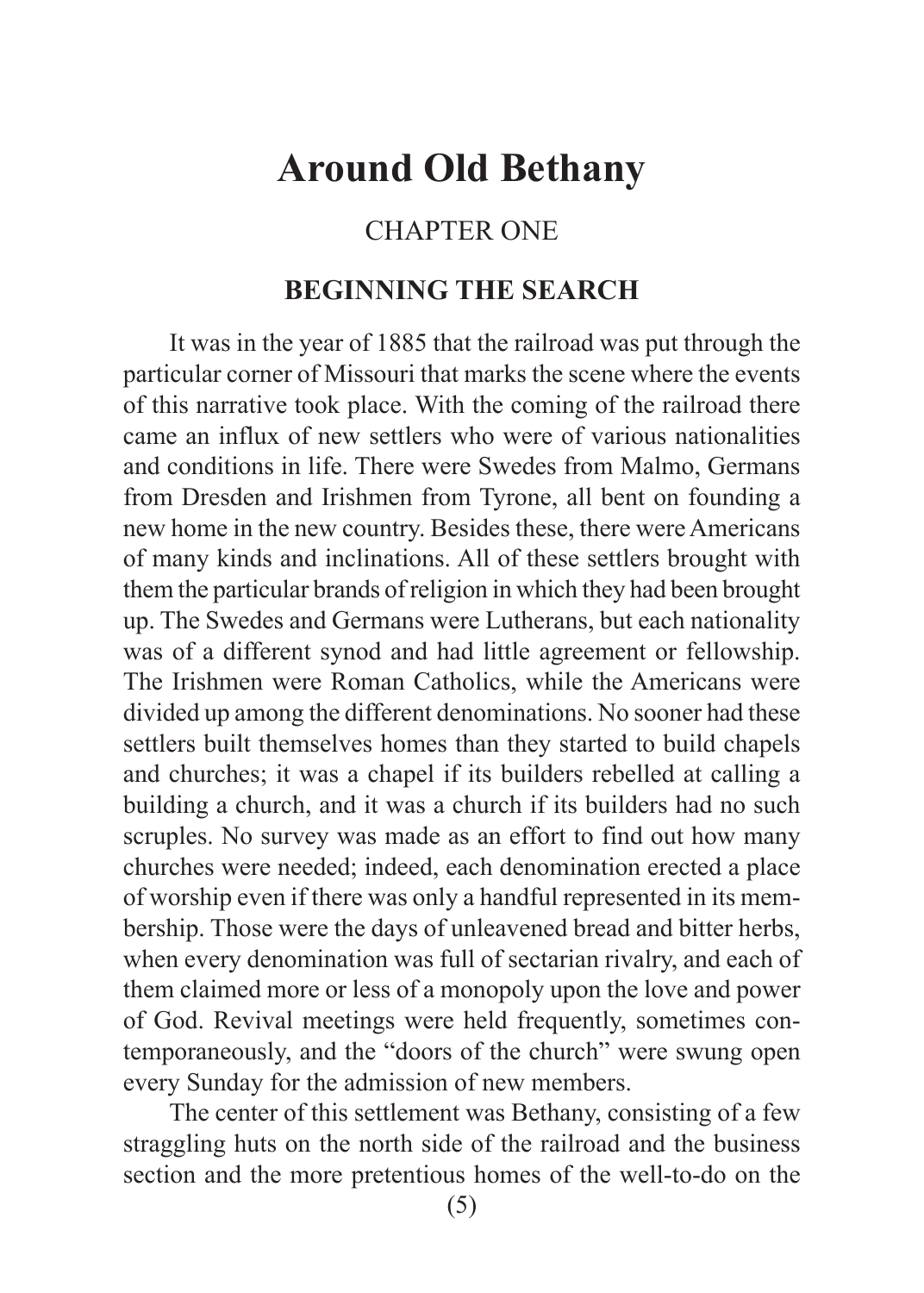south side. There was the usual run of stores. Most of them, however, were what were called "general stores," which meant that they sold everything from toothpicks to farm wagons and from handkerchiefs to cloaks and suits, besides groceries, shoes and tinware. And it must be said also, for the sake of telling the truth, that they erected more church buildings than they needed, because the same sectarian rivalry obtained there as in the country round about. It was common for members of one denomination to tell members of another that the others' church was a thousand miles farther away from God than was theirs.

Into this corner of Missouri and into this atmosphere of denominational rivalry came Robert Davis and his wife, Mary. As it was, fortunately, both came of religious parents and had had some religious teaching at home and in Sunday school. One of the first things that they did after they were married was to solemnly dedicate their home to God, promising Him that they would follow Christ to the best of their knowledge and understanding. They began to attend church, now here, now there, and as a consequence, began to compare one denomination with another, with the result that they were thrown into confusion about which church to join, for they supposed it was their bounden duty to join one or the other of the denominations represented there.

"Which church do you like best, Robert?" Mary Davis asked one Sunday afternoon after they had come home from a Sunday school session and service at one of the churches.

"I had not thought of it in that way," he replied, "but I had been comparing one with another, with the idea of finding which one is right."

"You are right in that, I feel sure," said Mary, "for really, what we should strive for is to please God. But which one, then, do you think is right?"

"Really, I do not know," he replied. "I am puzzled. I feel that we should be identified with some church and work to extend it, but it seems to me that one church has one Bible truth and empha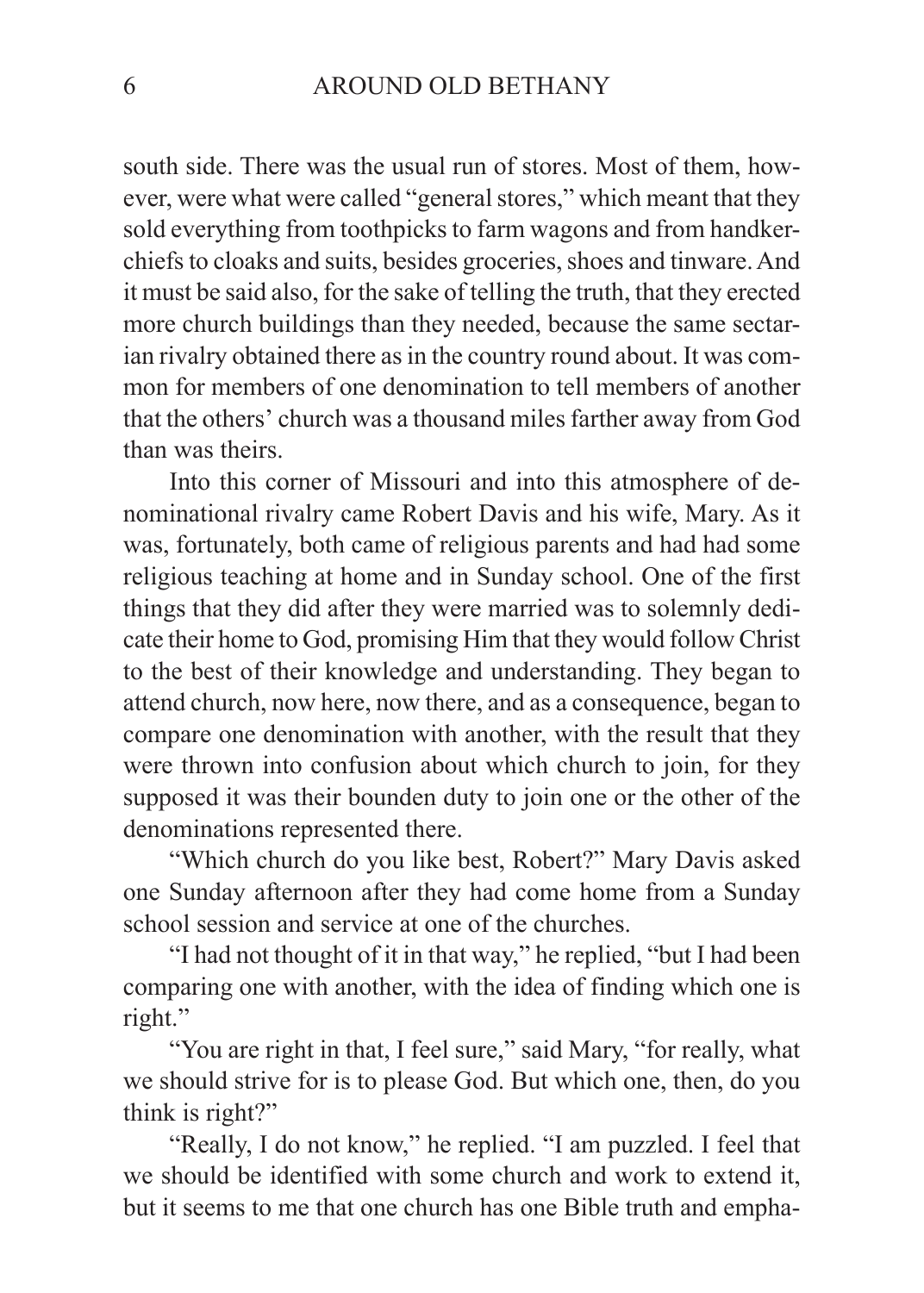sizes it and another has another Bible truth which it emphasizes, and so on all around. How does it seem to you?"

"That is the way I feel," said Mary.

"Suppose that we ask each church to give us a summary of its beliefs, and we shall then compare each one with the Bible," suggested Robert.

"Why, let's do that," replied Mary. "I do want the truth."

"So do I," Robert said fervently.

That night in prayer special request was made to God for guidance into truth. "Oh, we must have Thy truth, O God," they cried, "we will follow it at any cost if Thou wilt only make it clear. Help us in studying Thy Word. Make it plain to our minds. O Lord, guide us into Thy way."

The next Sunday they began their investigation by asking the minister of the church that they visited for a brief outline of its doctrinal belief. They then bought a concordance and the search for truth was begun, which was to lead them into paths that they little dreamed of then and into experiences that they could not at that time foresee.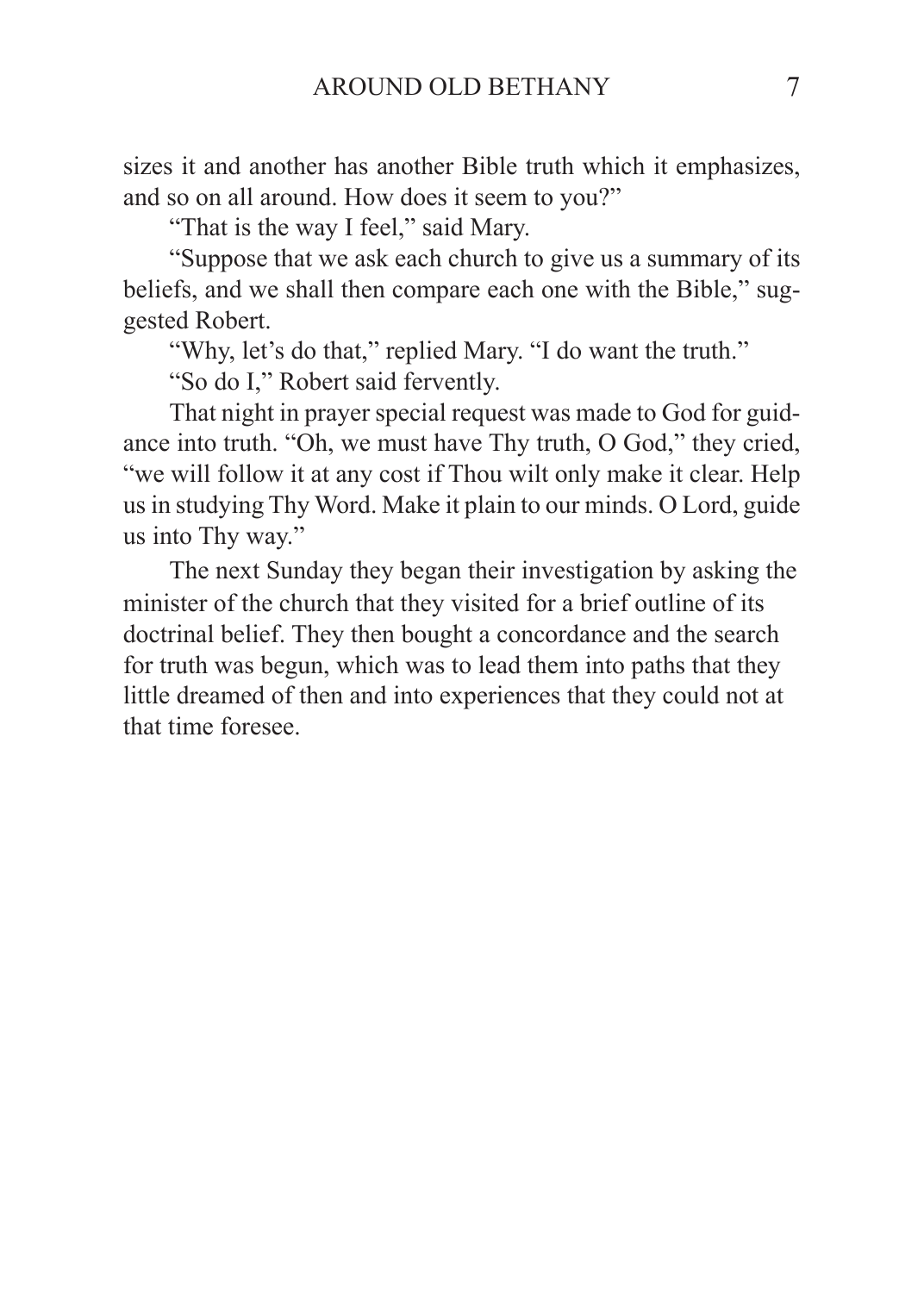# CHAPTER TWO **A THREATENING QUARREL**

<span id="page-9-0"></span>Among the old settlers in the vicinity to which Robert Davis and his wife moved was Peter Newby and his family. They were of the old pioneer type—rugged, honest, frugal, but they also were headstrong, stubborn, with very little give and take in their makeup. Peter claimed to know the Scriptures from Genesis to Revelation. He could tell the names of the cities and creeks of the Holy Land from Dan to Beersheba, and name the kings of Israel either backward or forward. He had the books of the Bible at the tip of his tongue and could name the apostles and prophets without hesitation. He was a noted debater or arguer and met all opponents, large or small, with equal confidence. When reason and logical argument failed him, he relied on a stentorian voice and his power to bewilder. Few were able to hold their own with him in religious discussion. Most men feared his biting sarcasm and insinuating irony. In fact Mr. Newby had silenced nearly every opponent, and he stood out as the champion religious debater of the community at the time of our narrative. He had vanquished all his foes and now gloried in his supremacy.

But Robert Davis did not know all of this. He regarded Peter Newby as a good citizen and probably a good Christian. The next few months, however, put an entirely different face on the matter, especially on the latter point.

Besides Peter Newby and his wife, there were three grown sons of theirs, of whom Jake and also his wife, figure in this narrative.

Jake Newby was a typical money grubber turning everything in the way of financial deals to his own favor. He owned a piece of property which Robert Davis finally decided he would buy. After considerable negotiation a deal was made, Jake reserving the right to move certain small buildings off the property. Jake began, at once, to move these structures and more too. There was a specially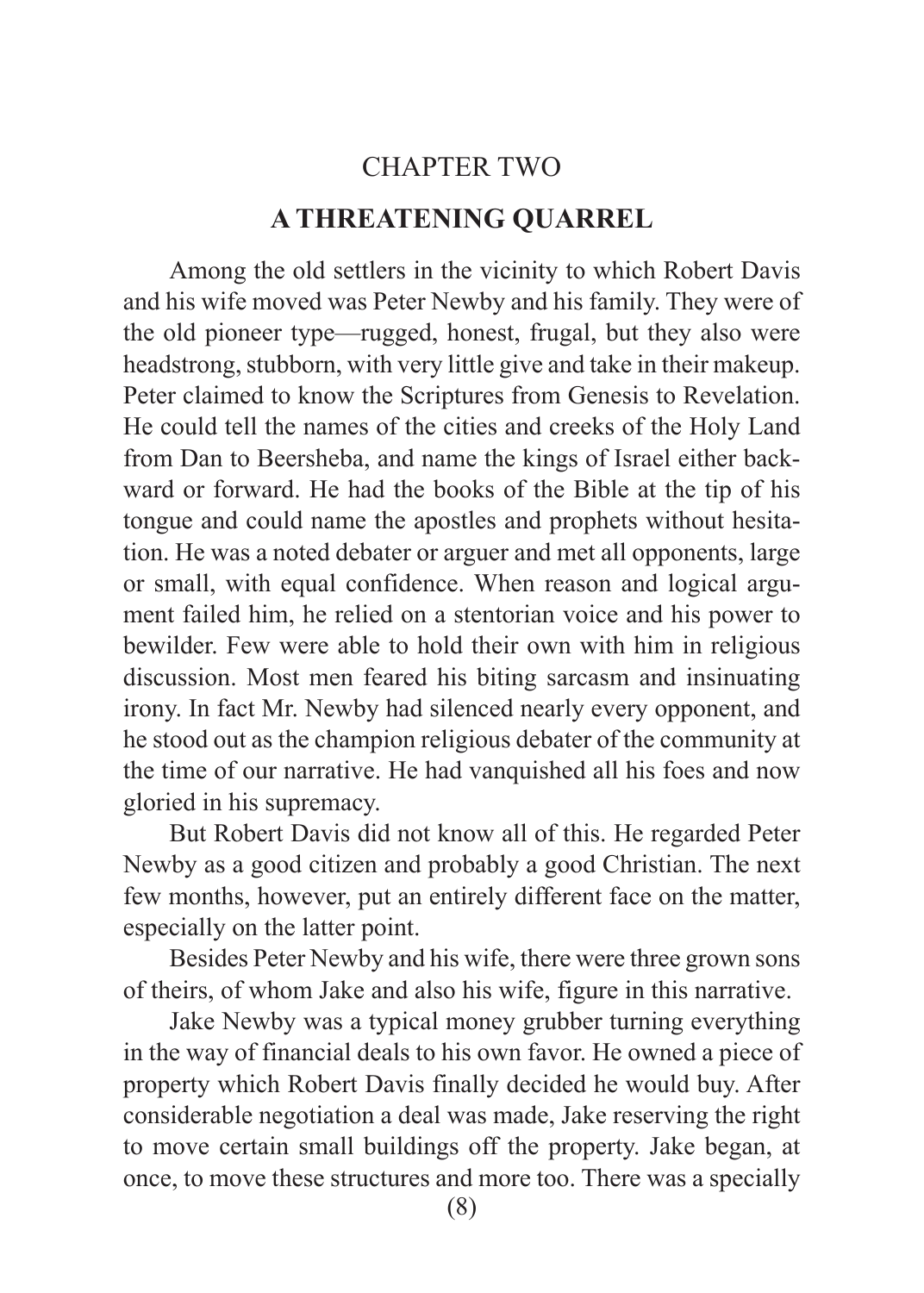built chicken house that had not been reserved by Jake but which he proceeded to move just as if it had been. Robert and Mary Davis were there.

"The chicken house was not reserved by you, Jake, and you should not move it," said Robert.

"Well I intend to move it just the same. I need it," said Jake.

"But the contract does not provide for its removal," replied Robert.

"Shut up," snarled Jake, "I guess I know what I'm doing, don't I? I tell you I'm going to move this house off."

"You will not move it off," said Robert as he started toward Jake.

At this Jake desisted, muttered a few words about getting even and walked off while, later on, Robert and Mary went home rather distressed over the turn of affairs.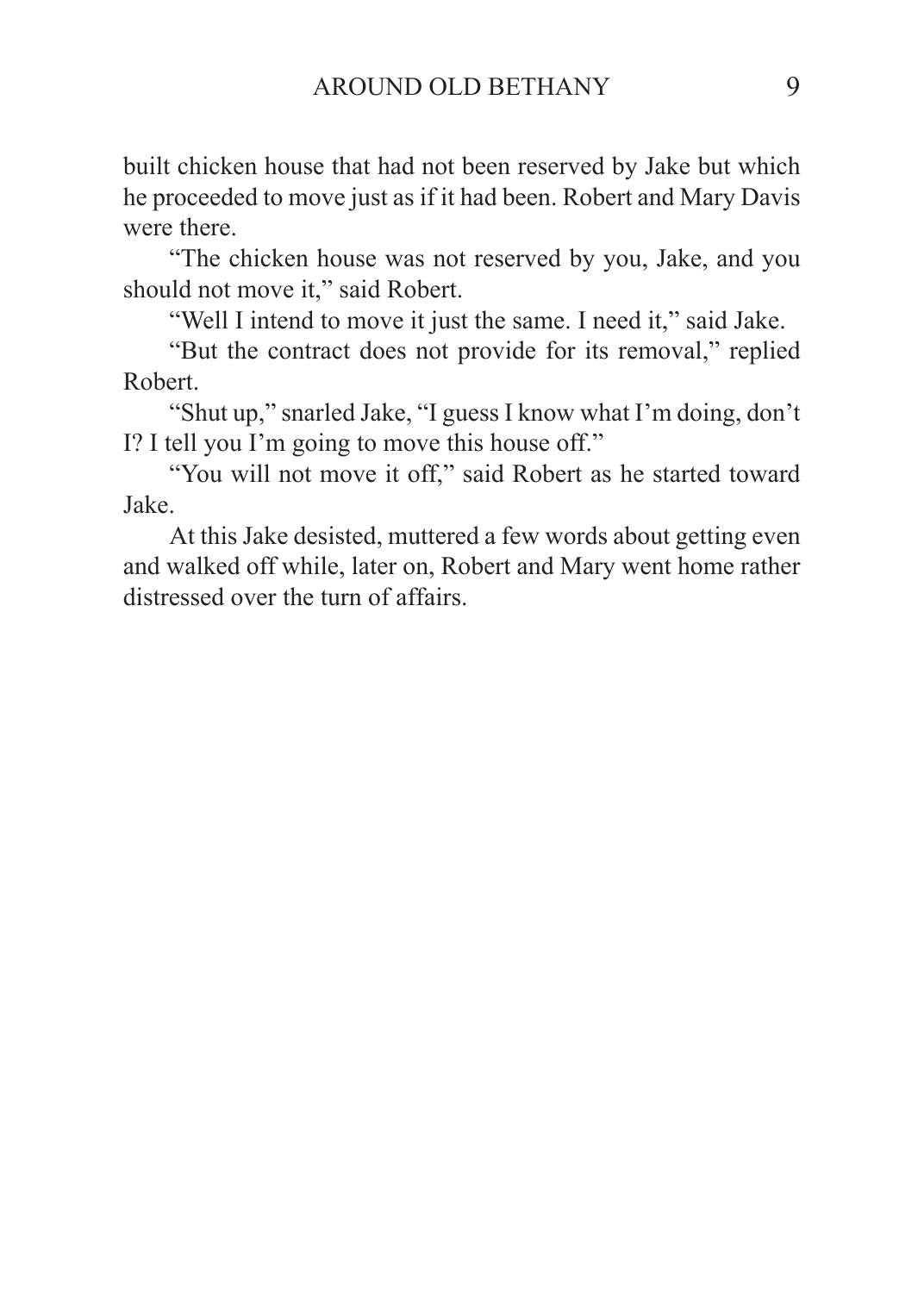## CHAPTER THREE

### **THE SCHOOLHOUSE DEBATES**

<span id="page-11-0"></span>An apparently insignificant event happened about this time that set in motion influences of great moment, the effects of which are still to be felt and seen. Robert Davis' sister in Michigan was a regular subscriber to a religious journal. At this time she felt led to send this paper to him.

"Robert, here is a new kind of religious paper," said Mary, who was reading the first copy. "It has articles in it entitled, 'Full Salvation,' 'Unity and Truth.' How does that sound?" Turning a page over, she read again:

"A definite, heart-searching, non-sectarian religious weekly, published in the interest of the Church of God. For the salvation of sinners, entire sanctification of believers, divine healing of the body, and the unity of all true Christians in the faith once delivered to the saints."

"My, that sounds interesting," said Robert, "'Church of God'— I wonder what church that is. 'Entire sanctification'—what does that mean? I heard Bro. Jones say on last Sunday that sanctified people were the biggest cranks on earth, and he warned the congregation to lock their chicken and smoke houses whenever they came around. But, just see here, 'divine healing.' I wonder if that is Christian Science. Let me read that paper," and he reached for it.

Robert dropped down into the nearest chair and was soon absorbed in reading. He was gripped by a power he had never known before. He noticed, at once, a directness, a simplicity, a spiritual flavor, coupled with much quoting of proof-texts, that attracted his deepest attention. He read an article on repentance, one on sanctification and two testimonies of divine healing.

"Upon my word! If that isn't the plainest-spoken and easiestunderstood religious matter I have read in many a day," said Robert. "I wonder who sent it, and if anymore will come."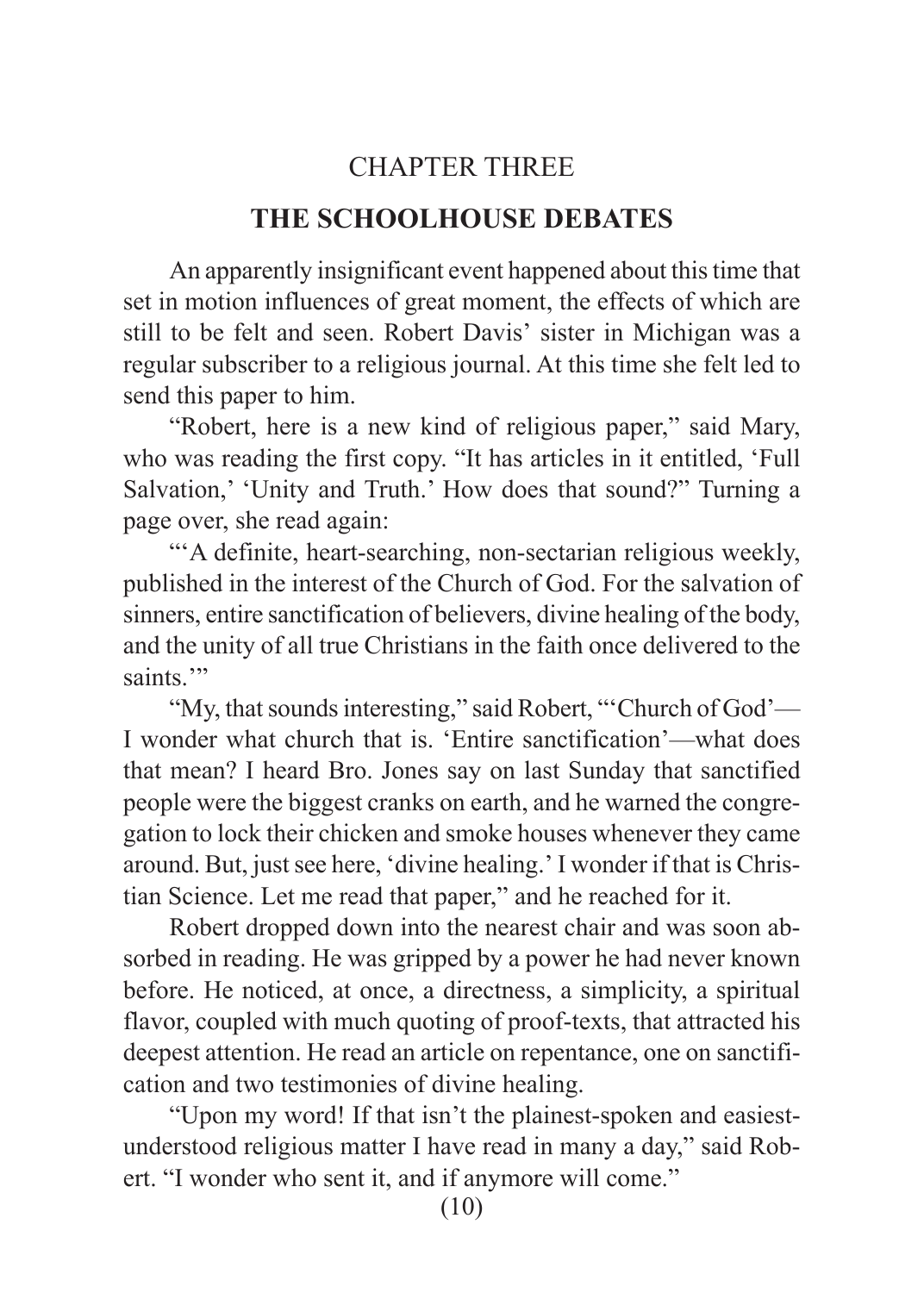Next week another copy of the new paper came, and Robert read an article on "The Church of God, What It Is and What It Is Not."

"Mary, this paper is providentially sent to us. We have just decided to search for truth. My soul longs to know God's real truth, and I notice this paper has much to say about the 'truth.' We shall continue our investigation of the doctrines of the denominations and probably this paper will help us," said Robert. Before he laid the second issue down, he read the following article on Truth:

"Unknowingly to himself, Pontius Pilate asked one of the greatest of questions when he asked Jesus Christ, 'What is truth?' Jesus was on trial before him, and He had just said, in reply to another question of Pilate's, 'Thou sayest that I am a king. To this end was I born, and for this cause came I into the world, that I should bear witness unto the truth. Every one that is of the truth heareth my voice.' (John 18:37.) And then Pilate asked, 'What is truth?' but he did not stop to get an answer.

"The 'truth' to which Jesus often referred means righteousness, true religion, the genuine revelation of the true plan of salvation. This is what the apostle John referred to when he said, 'For the truth's sake, which dwelleth in us, and shall be with us for ever.' (II John 2.) The 'truth' in these texts is used in a broad sense to mean the whole range of revealed religion, the whole system of New Testament salvation.

"Vast importance is attached to this truth. Opposed to it are error, heresy, damnable doctrines of devils, human theories and philosophies leading souls away from God and into perdition. The eternal destiny of men depends upon their finding and embracing the truth.

"If so much depends upon our finding the truth and obeying it, the important question arises—how and where are we to find the truth? And another question follows: How are we to discern the truth when we see it? It is a fact that most religious people believe that their system of religion is right. They already think that it is the truth; even the most destructive doctrines are received as truth and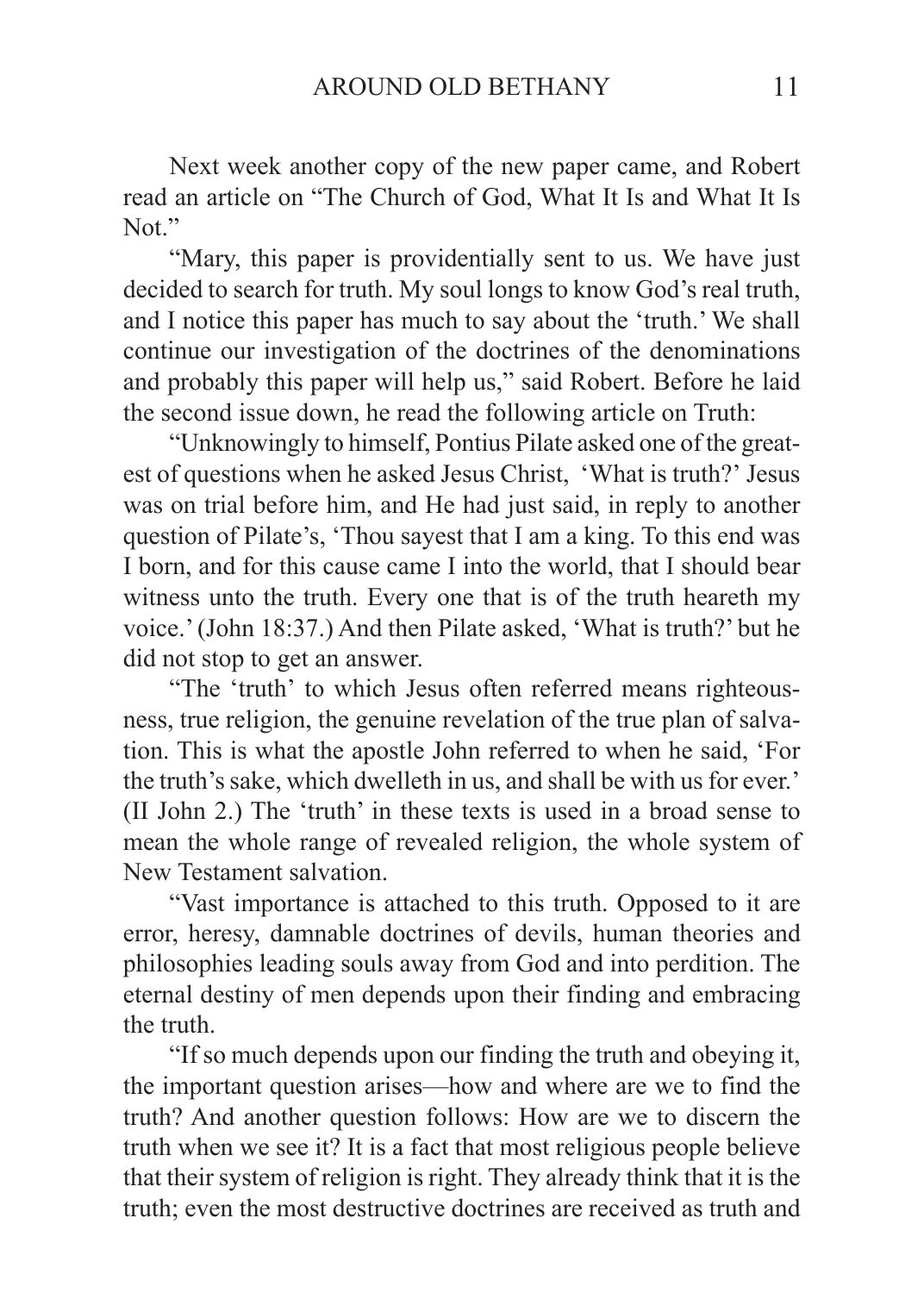some scripture is misapplied or perverted to uphold them. By what means may the false be determined and rejected and the true be established and accepted? These are very important questions.

"There must be a starting point. In the first place 'What is truth?' as Pilate put it. 'Thy word is truth' (John 17:17), said Jesus. This is basic. The Word of God is truth. 'All scripture is given by inspiration of God.' (II Timothy 3:16.) God, Jesus Christ and the Bible are truth. If we confirm to the divine will we are bound to be right and elected to eternal glory in the heavens; if not we are doomed to eternal damnation.

"But there is no more striking fact than this, that spiritual truths require more than intellect in order to grasp and comprehend them. 'For what man knoweth the things of a man, save the spirit of man which is in him?' (I Corinthians 2:11.) A man knows the things of a man because he is a man. Common experiences join him to his fellows, and he understands them. 'Even so the things of God knoweth no man, but the spirit of God.… But the natural man receiveth not the things of the Spirit of God: for they are foolishness unto him: neither can he know them, because they are spiritually discerned.' (I Corinthians 2:11, 14.) Man then must get in contact with God, through the Holy Spirit, if he is to know spiritual truth.

"Jesus tells just how to know the truth. 'If any man will do his will, he shall know of the doctrine, whether it be of God, or whether I speak of myself.' (John 7:17.) The way to know is to obey. 'Howbeit when he, the Spirit of truth, is come, he will guide you into all truth.' (John 16:13.)

"The secret then is out; it is as plain as day. It is this—Jesus brought the truth to the world, and the Holy Spirit is everywhere present to lead men into that truth. Wherever and whenever a person desires to know the truth that he may obey it, there the Spirit of God will be to enlighten and to lead. The Spirit will lead unerringly every soul who wants the truth and will submit to His leadership. He will lead the sinner to sincere and genuine repentance, the believer into true sanctification, and also into the deeper experiences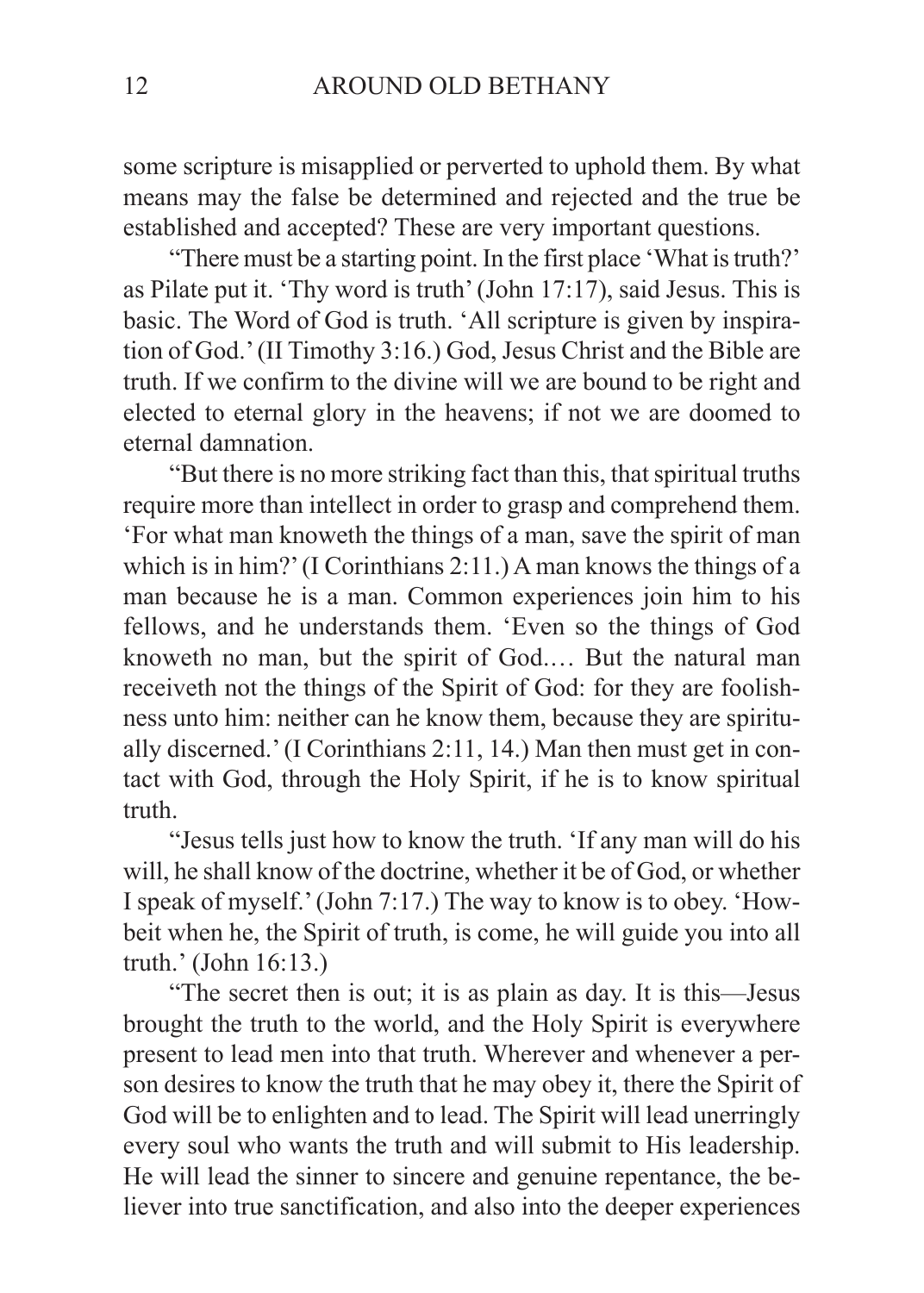of sanctification and love, and into a true Christian life.

"There is a remarkable instance on record showing what an honest desire to know the truth will accomplish. Years ago a portion of the gospels was washed ashore in the East. The natives read and re-read that portion over and over. What could it mean? It told of Jesus, but who was Jesus? It spoke of His dying, but what for? And yet so strong was the impression this scrap of the gospel made that regular periods were set apart to worship the Being hinted at in that portion. An honest effort was made to do His will. After several years God sent some missionaries to that country, and it was to their surprise to find a tribe open-hearted to receive the truth.

"'Acquaint now thyself with him, and be at peace.' (Job 22:21.)

"Seek and ye shall find.' May your search for truth be abundantly rewarded."

The next few months found Robert and Mary Davis searching the Bible for the truth. Every sermon they heard they compared with the Scriptures. Articles in their new paper helped them greatly. They bought a book of Bible Readings and made as thorough an investigation of Bible doctrine as they were capable of making. They made rapid progress. They became believers in holiness and sanctification, for the salvation theme held their interest most profoundly, and they became well acquainted with the proof-texts which supported these doctrines. The study of these texts brought great conviction to their hearts, and both of them sought the Lord for forgiveness of their sins, and both entered into the grace of conversion. The joy of this experience made their Bible study still more delightful. They had not been strangers to grace, but they had become slack and lukewarm, and when the light of God began to shine more brightly they felt that they should make sure work of it, and so they began at the bottom round of the ladder. They were glad afterwards that they had done this, because it gave them a sure starting-point.

Along in the fall of the year, as Robert was breaking ground for wheat, he got an invitation to attend a neighborhood prayer meeting.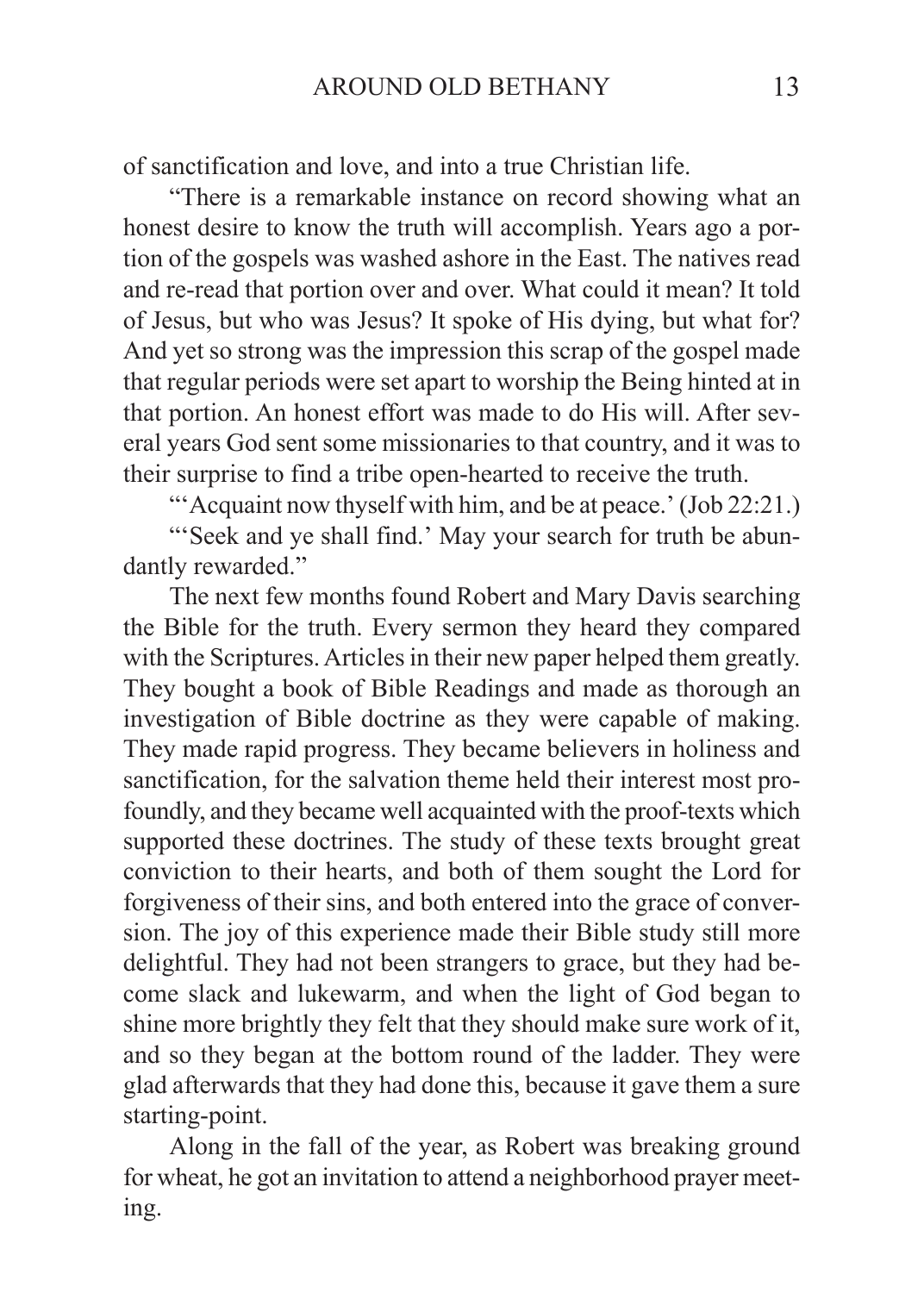"Good evening, neighbor," said a voice, "don't you want to go to our prayer meeting next Wednesday night?"

Robert looked up from his work and saw it was old Peter Newby.

"Why, yes, I guess so. Sure," said Robert. "What kind of a prayer meeting is it?"

"We have a good one," said Peter, "come and see."

"All right, we'll come," said Robert.

This prayer meeting was held at Fairmount Schoolhouse, a fine school building situated on the brow of a lilac covered hill at the bottom of which hill one of the finest and largest springs in the country gushed forth. It was, as stated ostensibly, a neighborhood prayer meeting, but Peter Newby just about dominated it and was carrying it on just about to suit himself. The method pursued was to read a chapter and follow with a free-for-all exposition of it. Everybody had a chance to speak and expound the texts, whether he knew anything about them or not. Some queer theories were advanced in these discussions, which we have neither time nor inclination to speak of now.

Robert Davis and Mary began to attend this prayer exposition meeting as soon as they could. The Book of Romans was being read and studied at this time, and chapter 5 was up for discussion. After the reading of the chapter, Peter Newby, as usual, was on his feet ready to tell the class all about it. He noticed Robert and Mary and, knowing that they were strangers, he put on his most condescending and insinuating air. Raising himself to his full height and giving his grizzled head just the right angle for incisive speech, he said:

"What is the apostle Paul writing about? Now, if you want to understand what any given text means, you must know three things my friends. First, you must know who was writing; second, you must know to whom he was writing; and third, you must know what he was writing about." And then he cocked his head at a different angle and shot glances around to see how his profound statement was being received. He looked especially at Robert and Mary,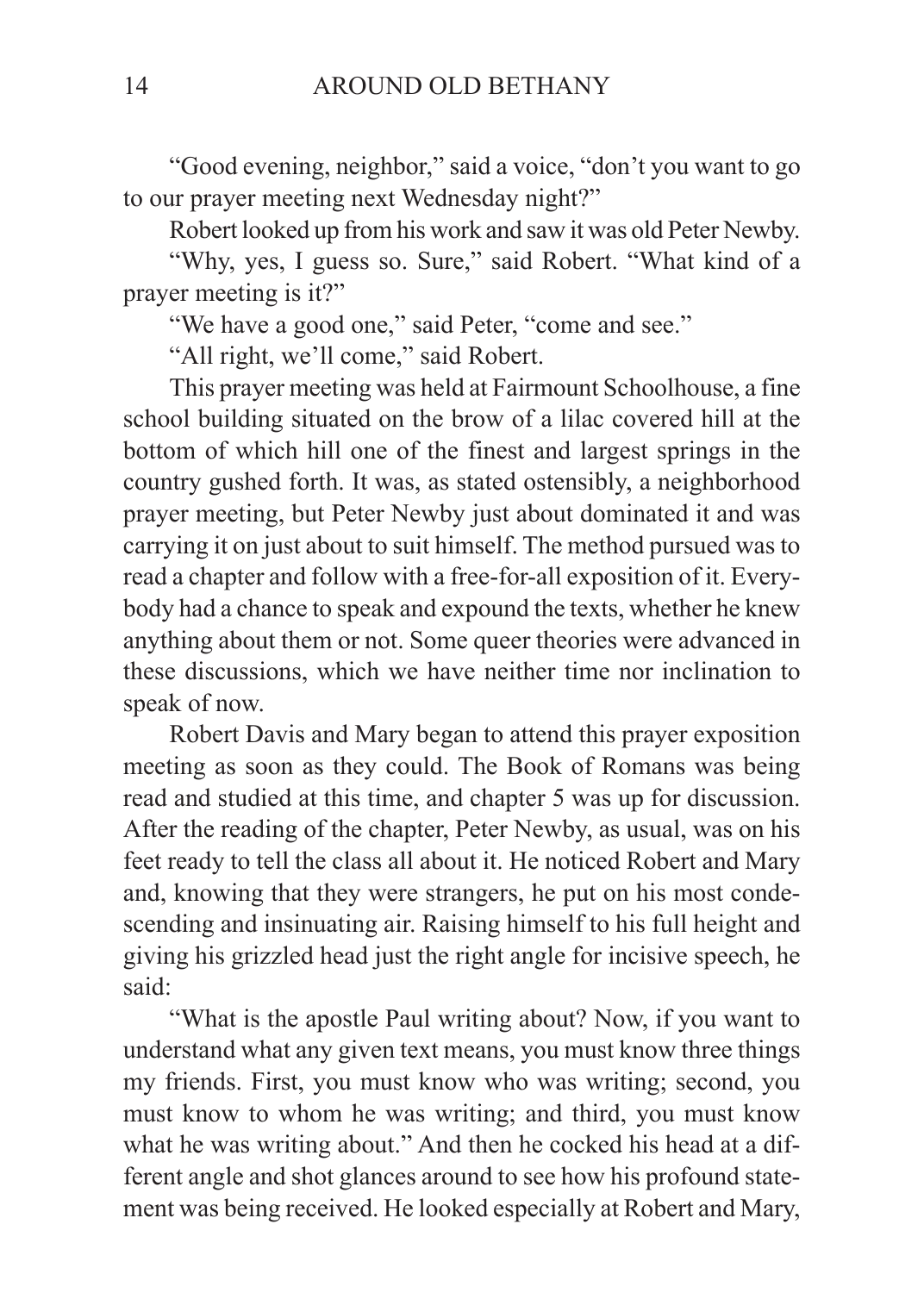and some of the others glanced first at them and then at Peter to see if there was a prospect of striking fire.

Giving his head a backward jerk, Peter continued:

"The apostle Paul was the writer of this epistle, and he was writing to the Romans. They were a Gentile church in Rome, and Paul was writing about how Christians were to live. Now, see here friends, we are all sinners, every one of us, sinners saved by grace. Paul said in one place that he was the chief of sinners. I am a sinner, but I thank God through Jesus Christ the Lord, that Christ died for us, and someday I expect to land in the glory world. I know there are some who say that they can't sin, but I am sure I sin and they do too. No one can live without sin in this low land of sorrow." And Peter again poised his head at a quizzical angle and glanced around to see how his talk was being taken. He paused a moment, and before he knew it, Robert was on his feet, saying:

"I beg to differ with the brother who has just spoken about this matter of committing sin. Paul says, in the twentieth verse of this chapter, 'But where sin abounded, grace did much more abound,' and in verse 17, 'For if by one man's offense death reigned by one; much more they which receive abundance of grace and of the gift of righteousness shall reign in life by one, Jesus Christ.' And the very first verse says, 'Therefore being justified by faith, we have peace with God through our Lord Jesus Christ.' It is true that 'all have sinned,' as verse 12 says, but Jesus came to save us from our sins. Did you never read Matthew 1:21, 'And thou shalt call his name Jesus: for he shall save his people from their sins?' Through Adam's sin we all became sinners, Paul says, but through Christ 'shall many be made righteous.' Through Adam we died **in** sin; through Christ we died **to** sin and live unto righteousness. This chapter teaches very plainly that Jesus came to bring grace sufficient to save us from our sins." And Robert sat down.

Peter Newby had been standing all this time. He looked at Robert very quizzically. Here was a new type of opponent, one who spoke with the utmost frankness and confidence, and yet without the least taint of braggadocio. But Peter never had been beaten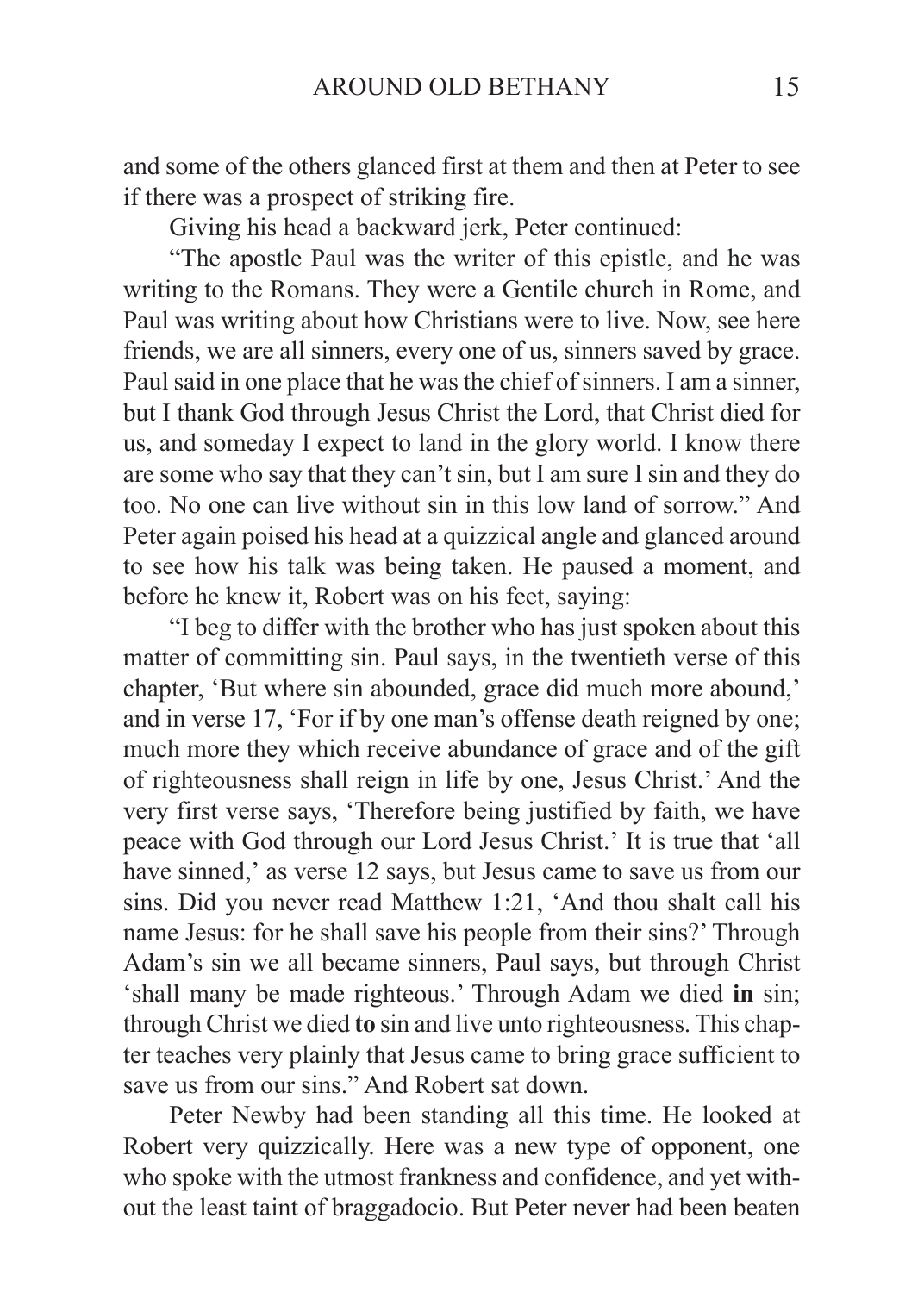in debate or argument, so he returned to the discussion with great vim and determination.

"What does this young upstart know about the Scriptures? Why I have been a student of the Scriptures for fifty long years, many years before this young man was born. I have heard many great preachers in my time, and they all said that man was born unto sin as the sparks are to fly upward. 'He that saith he liveth and sinneth not is a liar, and the truth is not in him.' This is what the Scriptures say. And I have read where Solomon said that 'there is no man that sinneth not,' and did not John say, 'If we say that we have no sin, we deceive ourselves, and the truth is not in us'? Yes, he said that in I John 1:8. Ah, young man, you have much to learn yet about the Scriptures. As long as we are in this old, sinful flesh we will commit sin." And Peter sat down with an air of triumph.

Robert Davis arose immediately. Everybody present was on the tiptoe of expectation. What would his reply be? They had not long to wait. Turning directly to Peter Newby, he asked him a pointblank question:

"Sir, how much sin is there in this stove?" pointing to a stove that stood there.

"None, I suppose," answered Peter rather feebly, as if he feared a trap were being laid for him.

"How much sin is there in the wood or stone of this house?" Robert asked Peter next.

"None, I suppose," he replied.

"Well, then," asked Robert, "how much sin will there be in this old body when it is dead?"

"I suppose there will be none," Peter replied in a tone that registered defeat.

"Well then, will you make death the salvation from sin? You say that as long as we are in what you call the 'old sinful flesh' we must commit sin, and yet you admit, as you must, that there will be no sin in the body when it is dead. Where then does sin reside? Jesus answers this question once and for all in Matthew 15:19-20: 'For out of the heart proceed evil thoughts, murders, adulteries,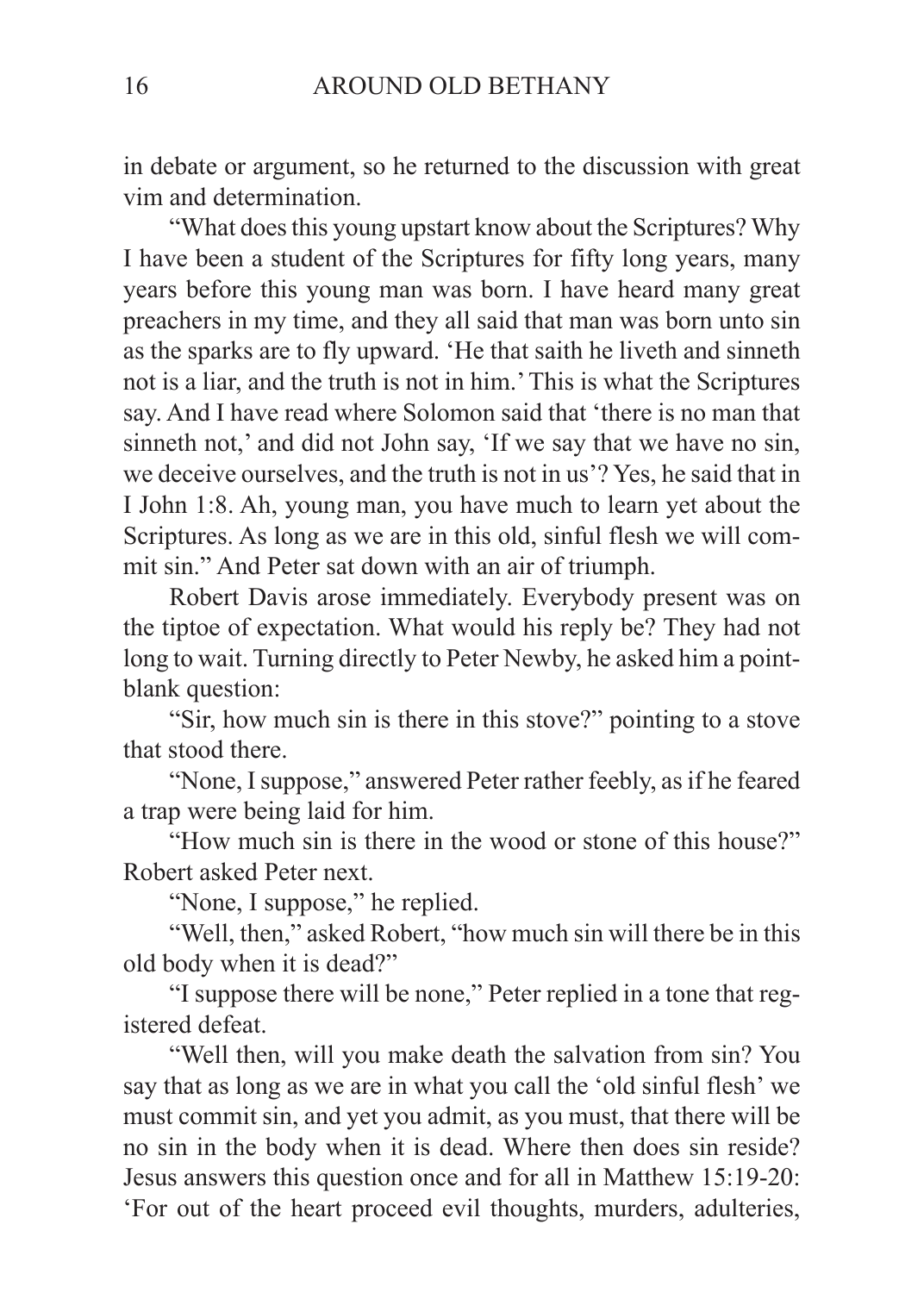fornications, thefts, false witness, blasphemies.' It is the heart that sins; 'the soul that sinneth, it shall die,' says the prophet Ezekiel in Ezekiel 18:4. The body will die and return to dust from whence it came, but these immortal souls of ours will live on eternally. It is the soul that sins. When in our intentions we purpose to sin, we are guilty of sin before God. He that searches the heart, who looks not as man looks, who sees the secret motive, He knows when the will consents to do evil. Not a theft was ever committed except that there was a will to deceive; not a lie was ever uttered except there was a will to lie. It is our souls that must be saved. 'Receiving the end of your faith, even the salvation of your souls.' (I Peter 1:9.)

"Our text says, 'Therefore being justified by faith, we have peace with God through our Lord Jesus Christ.' I wish to publicly thank God for this peace in my soul. Jesus saves me from my sins. I know that the verse, I John 1:8, is a stumbling block to many, yet it is simple when understood. John was stating fundamental propositions. He began by saying that, 'If we walk in the light, as he is in the light, we have fellowship one with another, and the blood of Jesus Christ his Son cleanseth us from all sin.' Then, as if turning back to state the basis or antecedent of his remarks he said, 'If we say that we have no sin, we deceive ourselves, and the truth is not in us.' In other words there was sin to be cleansed from the hearts of sinners, and to declare there was no sin to be cleansed from was only to deceive themselves. The same arrangement follows in verses 9 and 10, where the truth is first stated that 'if we confess our sins, he is faithful and just to forgive us our sins, and to cleanse us from all unrighteousness,' and then John stated the basis or antecedent of forgiveness, which is the fact that all have sinned."

"Yes, yet you can explain all you wish, young man, but you cannot get around those other texts I quoted. 'He that saith he liveth and sinneth not is a liar and the truth is not in him.' That's Bible, I tell you," said Peter with vigor.

"Where is that in the Bible?" demanded Robert.

"It is there somewhere. I will find it soon," said Peter as he started thumbing his Bible. The congregation waited in expectancy.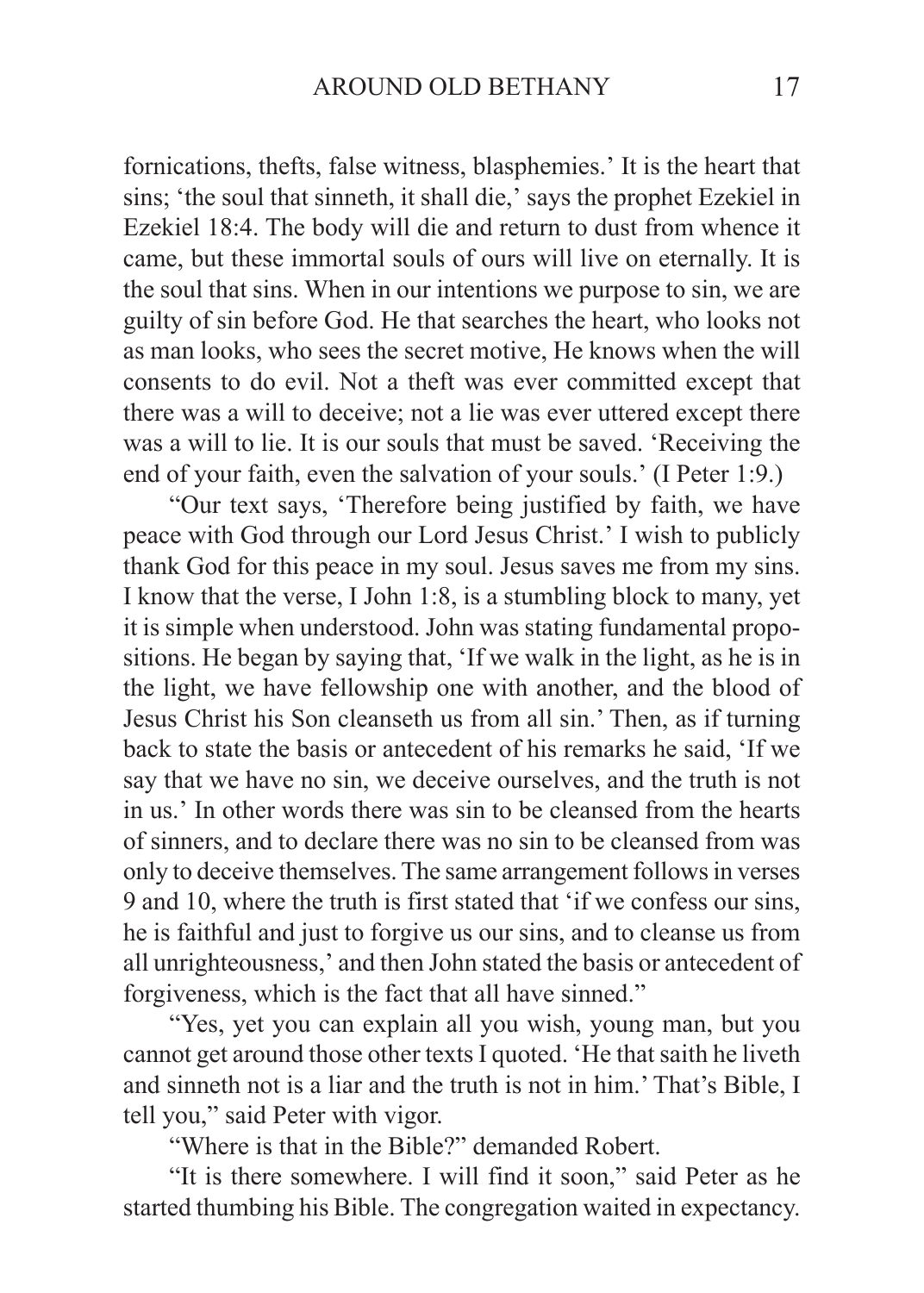"I will give you five dollars if you will find that in the Bible," said Robert.

"Oh, you don't think it is in the Bible? I will get it. Maybe I cannot find it now but it is there, and I will find it," said Peter. "But what about Solomon's sayings, 'There is no man that sinneth not'?"

"Solomon lived a thousand years before Christ, Mr. Newby, and do you not think that Christ did something for us that the law could not do? 'He is the mediator of a better covenant, which was established upon better promises,' says Paul in Hebrews 8:6. It was probably true that in Solomon's day no one lived free from committing sin, but since Christ came to redeem us from sin we can be saved. Of course, anyone can sin, and there is danger of sinning, but if we live close to Jesus He is able to keep us from falling as Jude 24-25 says," replied Robert as he sat down again.

Peter Newby closed the debate by saying: "Next week we shall study the sixth chapter of Romans. The young man who spoke tonight seems to know considerable about the Scripture so we shall appoint him leader. I will find that text he asked for. It is in my old Bible at home." And the crowd dispersed.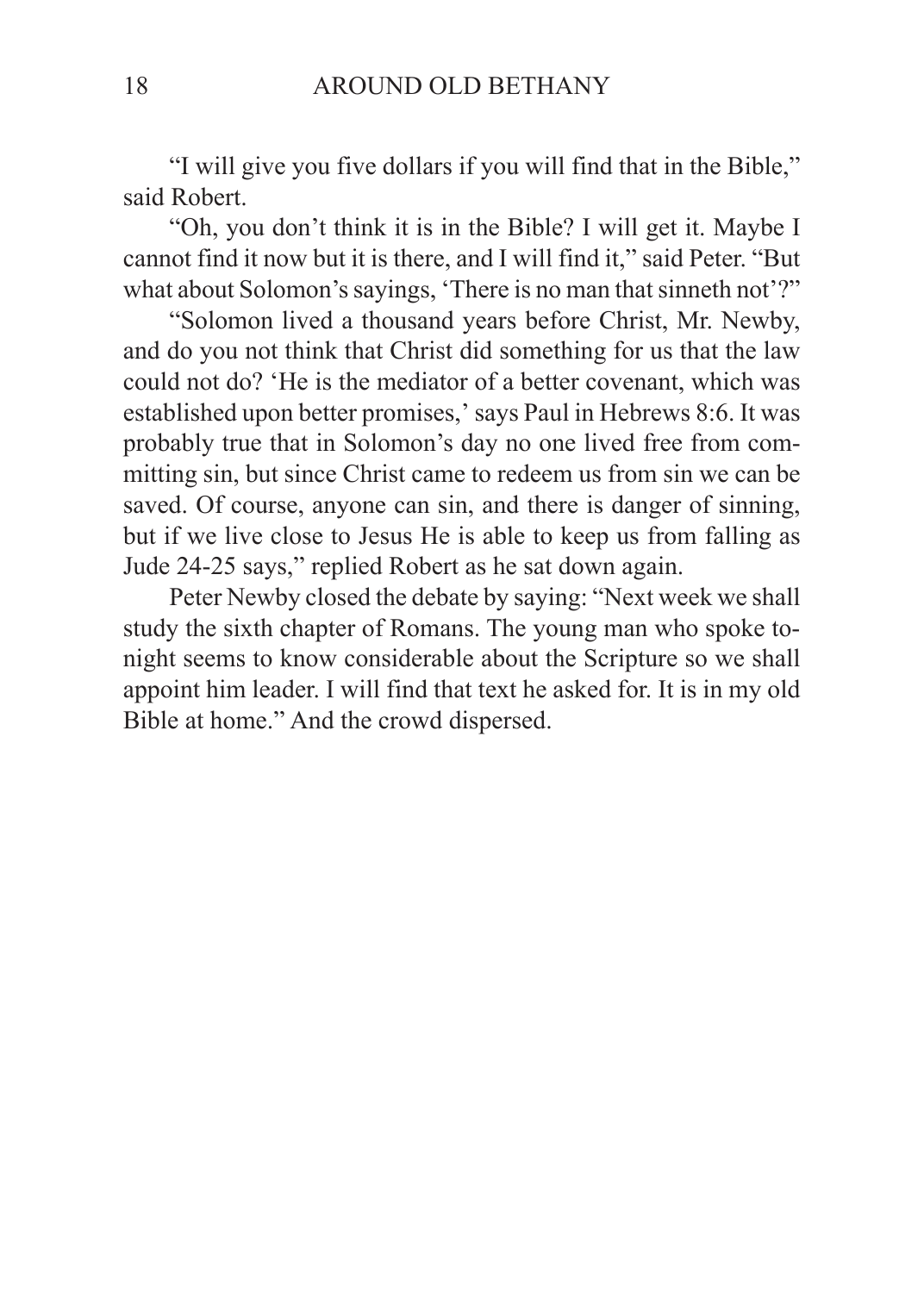## CHAPTER FOUR

## <span id="page-20-0"></span>**THE SCHOOLHOUSE DEBATES (continued)**

Robert Davis did much studying between the two prayer meeting nights. Peter Newby searched through his old Bible at home for "he that saith he liveth and sinneth not is a liar," but he could not find it. The nearest text he could find that was like it was I John 1:8, and he knew that Robert Davis had already explained it. Peter studied hard, however. He found several texts, such as Proverbs 20:9, Matthew 19:16-17, Romans 3:10, I Timothy 1:15, Romans 7 and others which he thought supported his theory that no one could live free from sin. He reckoned without taking his opponent into account, however, and came off worse confounded in the second encounter than he did in the first. Romans 6 was rather hard on Peter's theory, and he decided it would not pay him to say much about it.

The prayer meeting was well attended on that night. The air was full of expectancy. Peter's long supremacy in debating caused several to wish secretly for him to be beaten; others took his side and did all that they could to encourage him. A few were interested for truth's sake. After the chapter was read, Peter Newby was first on his feet and began his diatribe.

"Verse 4 means water baptism," he said, 'and if a man is not baptized he cannot be saved. We go down into the water a sinner and come up a Christian. Some of you people have never been baptized and yet you claim to be saved.

"Now, last prayer meeting night I promised to find that old familiar text, 'He that saith he liveth and sinneth not is a liar and the truth is not in him,' but I have not found it yet. But I will find it, mind you. Moreover, I have some texts that prove my contention that no one can live free from sin while in this life.

"Proverbs 20:9, 'Who can say, I have made my heart clean, I am pure from my sin?' This text can mean only one thing, which is that no one can be clean from sin.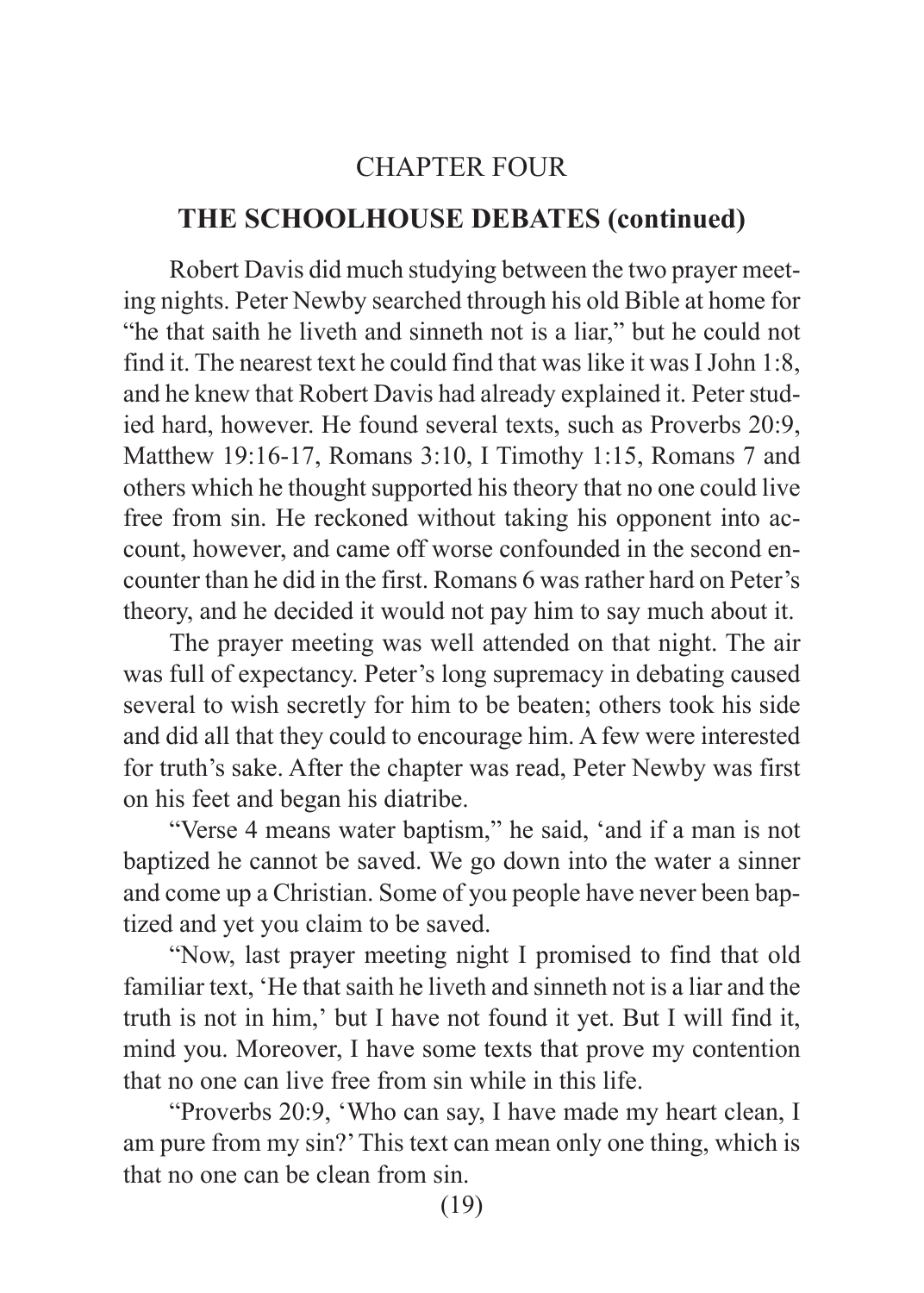"Matthew 19:16-17, 'There is none good but one, that is, God.' Now, how can any man call himself good in the face of this scripture?

"Read Romans 3:10, 'As it is written, There is none righteous, no, not one.' No, not one! Do you hear it? No, not one!" Peter shouted.

"And Paul said that 'Jesus Christ came into the world to save sinners; of whom I am chief.' (I Timothy 1:15.) And if Paul was the chief of sinners, do we think we can live free from sin? No, sir! we cannot. And in Romans 7 he declared that he was carnal, sold under sin. (Romans 7:14.) I tell you we cannot live better than Paul did. But I am a Christian, for I was baptized fifty years ago in the Big Sandy River, and the Scriptures say that he that 'believeth and is baptized' the same shall be saved.' And Peter again resumed that air of triumph that made him famous throughout the community. Then he cast his eyes around the audience and poised his head at various angles in token of his victory.

"The brother has gone a long way from his text for his material tonight," said Robert Davis. "He took what we boys used to call a 'running jump.' The text he quoted from Proverbs proves nothing whatever against a holy life. No man can save himself for salvation is by faith not by works. But again let me remind Mr. Newby that Christ has come since Solomon spoke, and surely Christ has done something for us. The other texts he quoted are easily explained. In Matthew 19:16-17, Jesus was stating a primary truth as all goodness comes from God, yet he was trying to impress upon the young man that He, Jesus, was God. No man is good in and of himself. God must come in before he is good. God's people are righteous, good. John says, 'He that doeth righteousness is righteous, even as he is righteous.' (I John 3:7.) Now let us read Romans 3:10: 'There is none righteous, no, not one.' I wish Mr. Newby would read the verses following the tenth verse. What kind of people was Paul writing of? Christians? What! Do Christians have a throat like an open sepulchre? Is their mouth full of cursing and bitterness? Are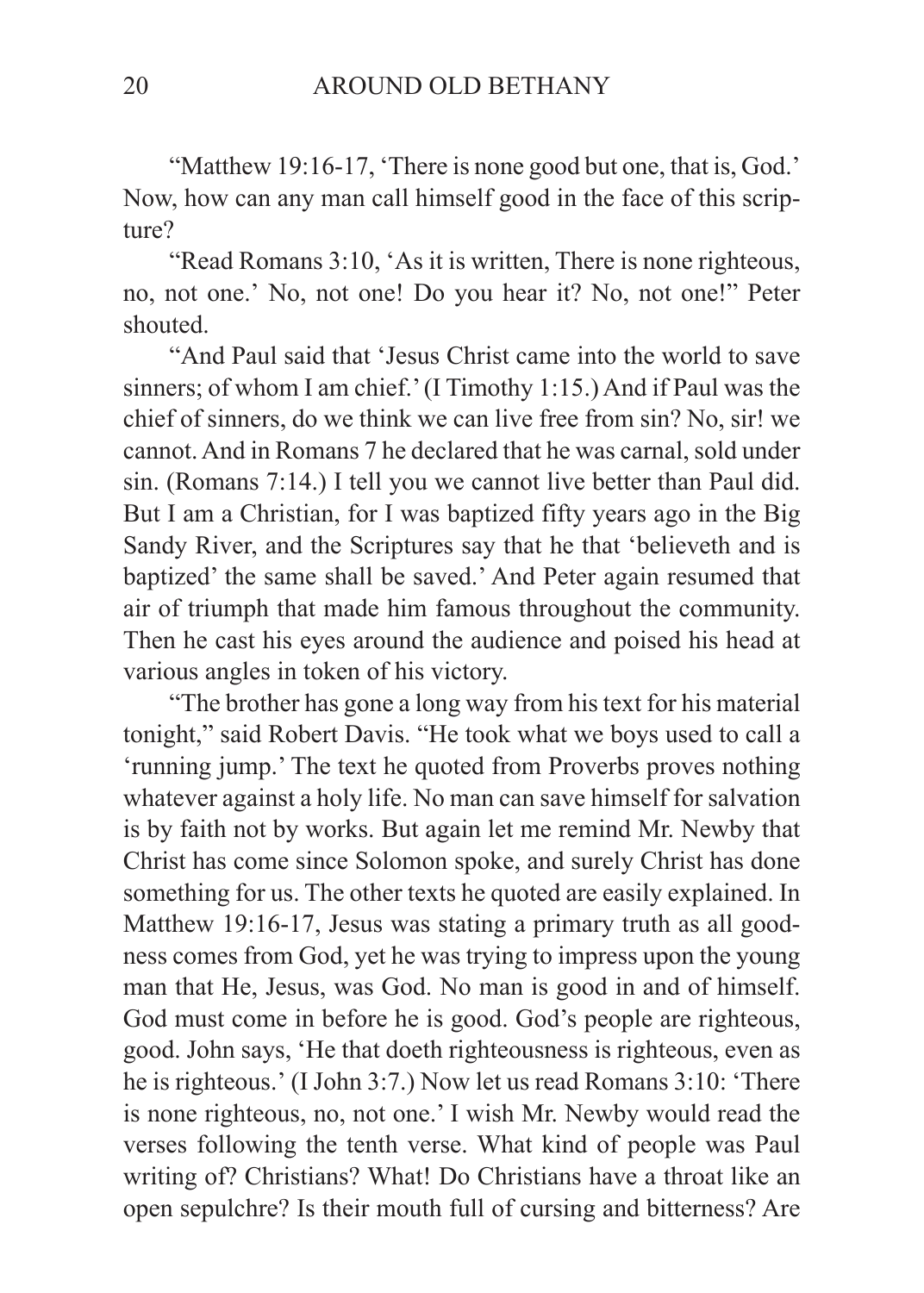their feet swift to shed blood? How about it, Mr. Newby? How about it friends? What is your verdict?"

"That cannot mean Christians," said a voice from the back of the room.

"Of course, it cannot. Paul was describing the wayward sinner. As for Paul being actually the chief of sinners when he wrote I Timothy 1:15, it is preposterous. He does, indeed, speak in the present tense, 'I am,' but it is perfectly evident that he makes use of a rhetorical expression which is permissible, without being called in question as to his life. If he was, in reality, the chief of sinners at that time, he could hardly say, as he did, 'Ye are witnesses, and God also, how holily and justly and unblameably we behaved ourselves among you that believe.' (I Thessalonians 2:10.) And it is entirely inconsistent to believe that the Christ would permit a chief sinner to be an ambassador for Him. Mr. Newby's text in Romans 7:14 will come up for discussion next week so I will not speak of it now.

"You did not find your text, Mr. Newby. The five dollars is ready whenever you find it," said Robert Davis as he sat down.

All eyes were now upon Mr. Newby. Here was an opponent that was not to be stampeded or intimidated, one who knew his ground and kept close to his texts. It was easy to see that Peter Newby was nonplused. It usually had been easy for him to silence an opponent or to get an expression of agreement so that he smarted under the feeling that he was near to being defeated. His texts were gone. He had no more to offer, and he hardly dared to expound any of Romans 6, so there he sat, red in the face, his right hand pulling nervously at his stubby white mustache. It was either rise or admit defeat. So Peter Newby rose. His voice was cold and sinister.

"I do not propose, friends, to be browbeaten by an upstart of a preacher. I tell you I have been a student of the Scriptures, and I have heard many learned ministers of the gospel preach, and I have never heard one of them state that they lived free from sin. I try to do my best every day, but, I tell you, the devil is strong, and the flesh is weak, so I often fall into grievous sins and errors. But I feel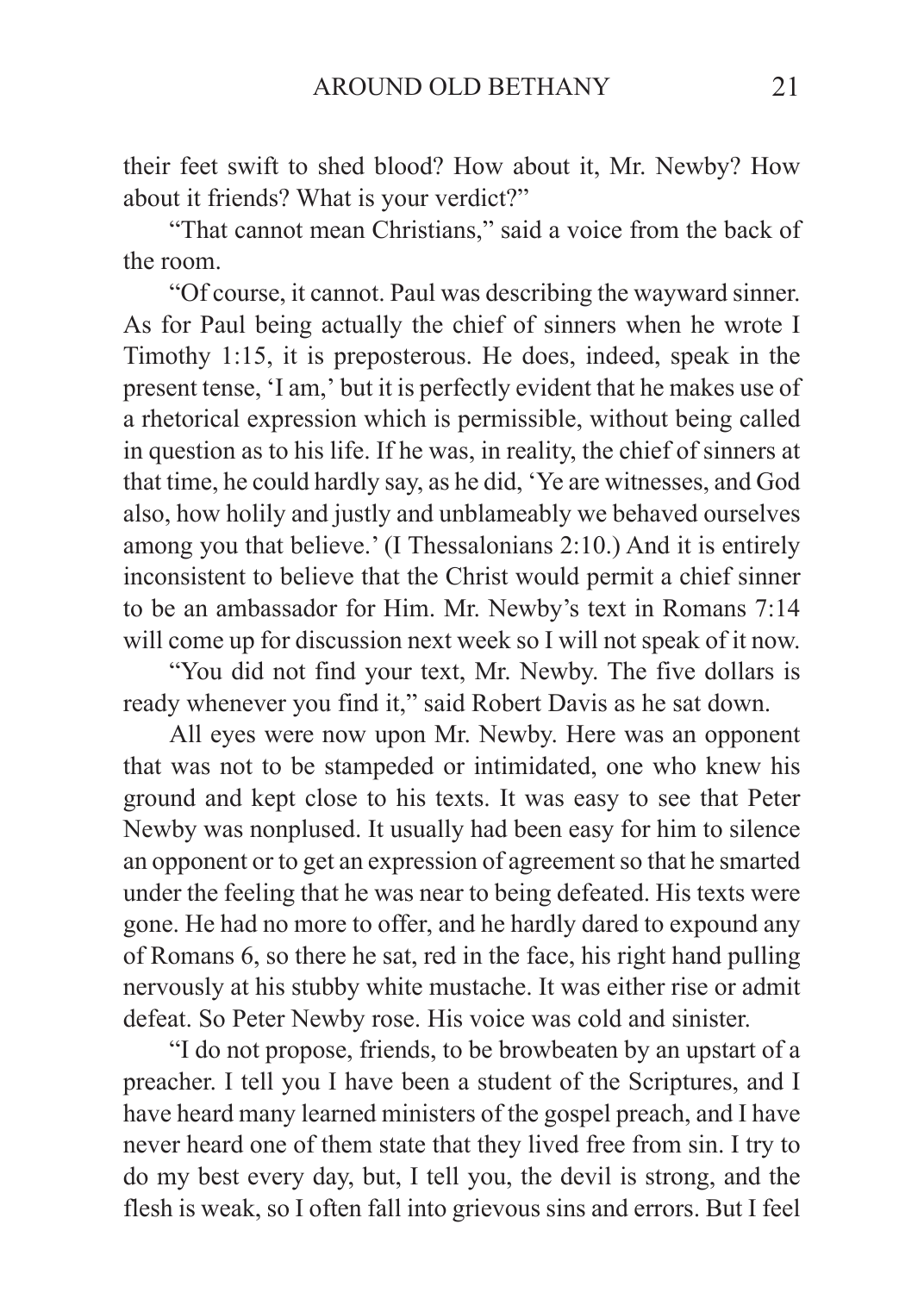that I am a Christian, nevertheless. I have been baptized and know that I believe." And the old man sat down.

"Well, we have not discussed our chapter very much," said Robert. "Has anyone any explanation to give?"

People glanced at Peter, but it was evident that he was about through for the evening. Robert then rose and said:

"Friends, this sixth chapter of Romans is full of proof texts favoring holiness of life. Paul asks, 'Shall we continue in sin, that grace may abound?' 'God forbid,' he answers. And then Paul asks a most significant and conclusive question, 'How shall we, that are dead to sin, live any longer therein?' Mark the words, 'dead to sin.' What could Paul mean, except that we are to become **dead** to sin?

"Now, notice verse 6, please, 'Knowing this, that our old man is crucified with him, that the body of sin might be destroyed, that henceforth we should not serve sin.' Crucifixion means death. The 'old man,' which means the old fleshly, sinful life, is to be killed so that he may no longer dominate the life. Praise God!"

When Robert said these last words all in the house looked at him. They were not used to such expressions. Robert was a little surprised himself as that was the first time he had ever said them. But his heart was full of heavenly joy. He knew God saved him.

"Now, shall we notice verse sixteen and down to the twentieth? We necessarily must serve God or satan; we yield our members, such as the tongue or the hands, to do evil or to do good. And to whom we yield these members, his servants we are. This is fundamental. A person who does right serves God; one who sins serves the devil. Nothing can be plainer than this. Suppose we read I John 3:8. 'He that committeth sin is of the devil; for the devil sinneth from the beginning. For this purpose the Son of God was manifested, that he might destroy the works of the devil.' This is plain teaching, yet it is entirely logical. Jesus said that no man can serve two masters. We cannot serve God and mammon at the same time.

"And, could anything be more emphatic than these words, 'For when ye were the servants of sin, ye were free from righteousness?'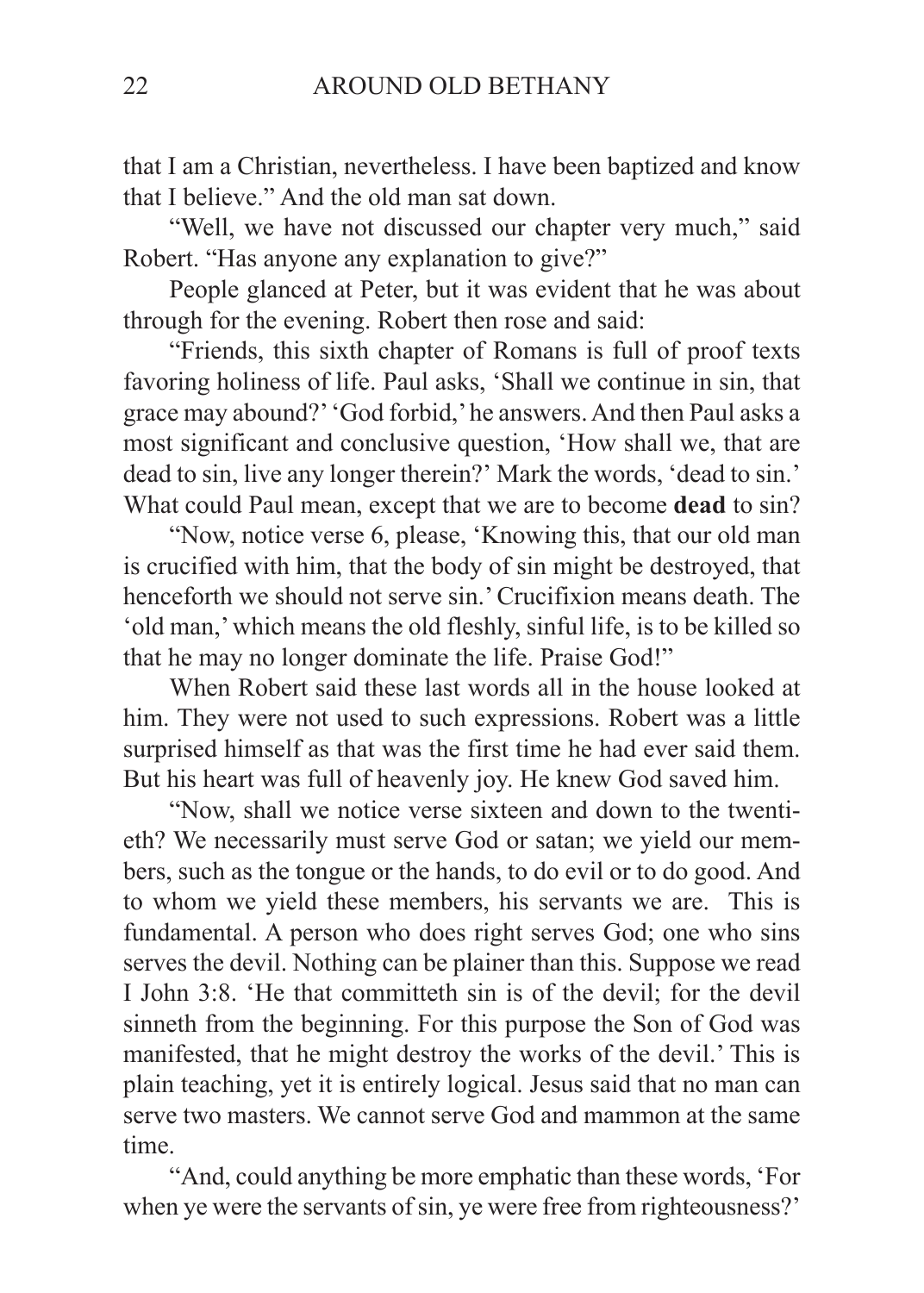And these, 'But now being made free from sin, and become servants to God, ye have your fruit unto holiness, and the end everlasting life.' (verse 22.)

Peter Newby was plainly growing restive under these words of Robert's. He rose and said:

"I do not expect to sit here and be insulted by being called of the devil and so forth. There are many wise men who have expounded the Scriptures, and they laid no claim to being saved from sin. There is a lot for this young man to learn yet."

After this the meeting was dismissed. But there were little groups gathering here and there talking about the debate. Peter Newby was rapidly losing his prestige. Most of the people took sides and enjoyed the conflict, while a few were interested in finding the truth.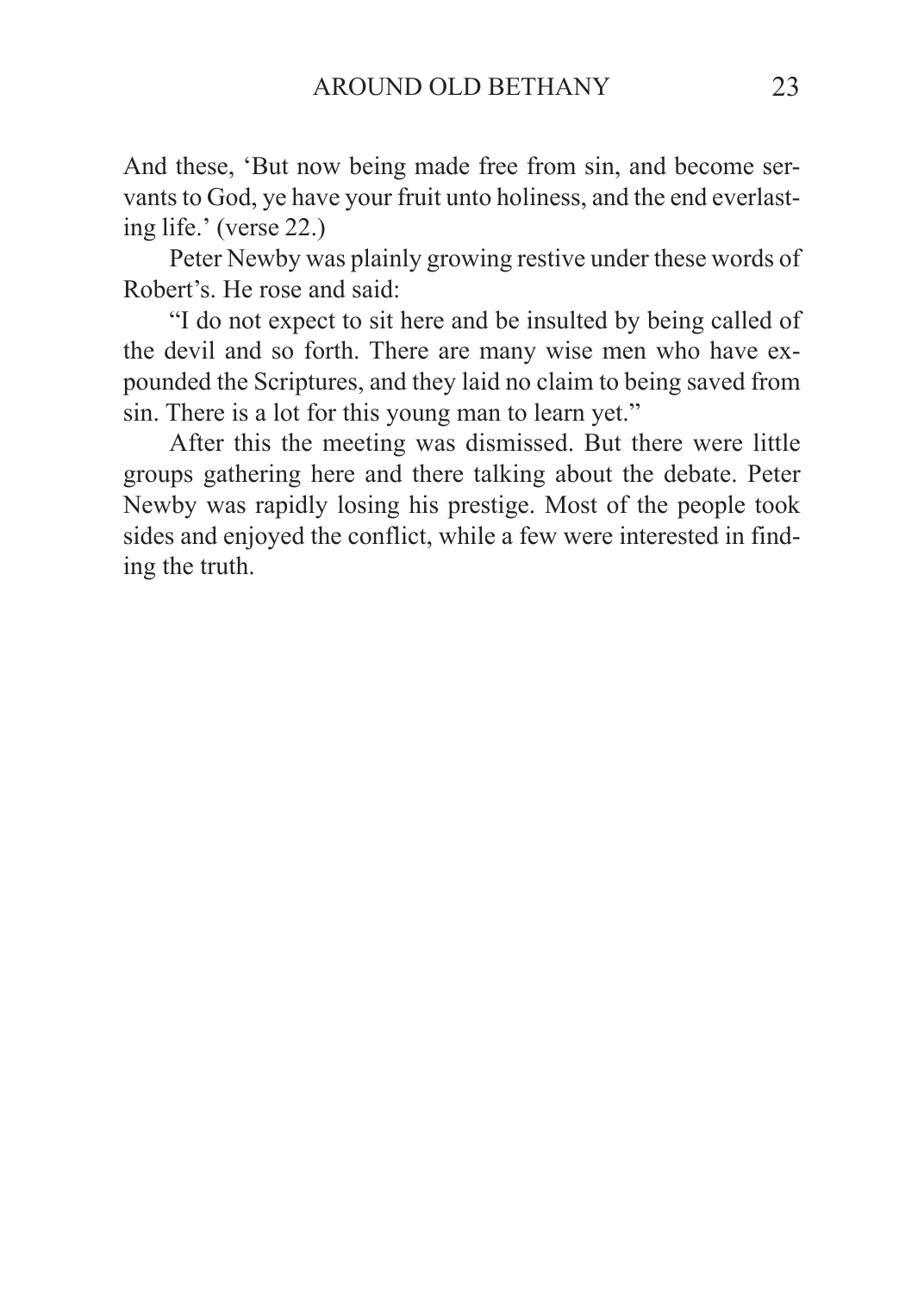#### CHAPTER FIVE

### <span id="page-25-0"></span>**THE SCHOOLHOUSE DEBATES (concluded)**

The dust was wiped from more Bibles in the community around Fairmount School following the debates between Peter Newby and Robert Davis than for many a day. Even old Mr. Stephenson, who was the most indifferent to the claims of religion, hunted a Bible and declared he was going to find out which one was right, Newby or Davis. Charley Moss, a goodhearted, but wild, wicked fellow, became interested also. He bought his first New Testament and dedicated himself to the task of reading it through. "I must find out," said he, "what this young man Davis is talking about. His religion seems to be the real thing."

The next prayer meeting night found the house packed to the limit. Conjectures and opinions as to how the debate would go were passed back and forth. Peter Newby's partisans rallied to his support. A few were inclined to accept Robert Davis' views, while the majority were moved by morbid curiosity to watch the outcome of a verbal conflict. Peter wore an air of entire confidence—on this occasion he had the seventh chapter of Romans back of him he thought. Nearly everyone else who accepted the old theology of the community expected him to "clean up" his opponent in grand style that night.

As for Robert Davis, the previous week had been one of prayer and study. He had first entered the prayer meeting with the intention to help along a good work. He had no intention of entering into debate of controversy with anyone. Now, as he viewed the matter, he was surprised to find the role that he was playing. On the first night he had only intended to stand up for and express his convictions toward a very vital subject—that of living above sin. He had been a sinner, he had now become soundly converted, had received light on sanctification (though he was not yet sanctified) and holy living, and his only object had been to be loyal to the truth he had found. As it looked to him now, he was one of the principals in a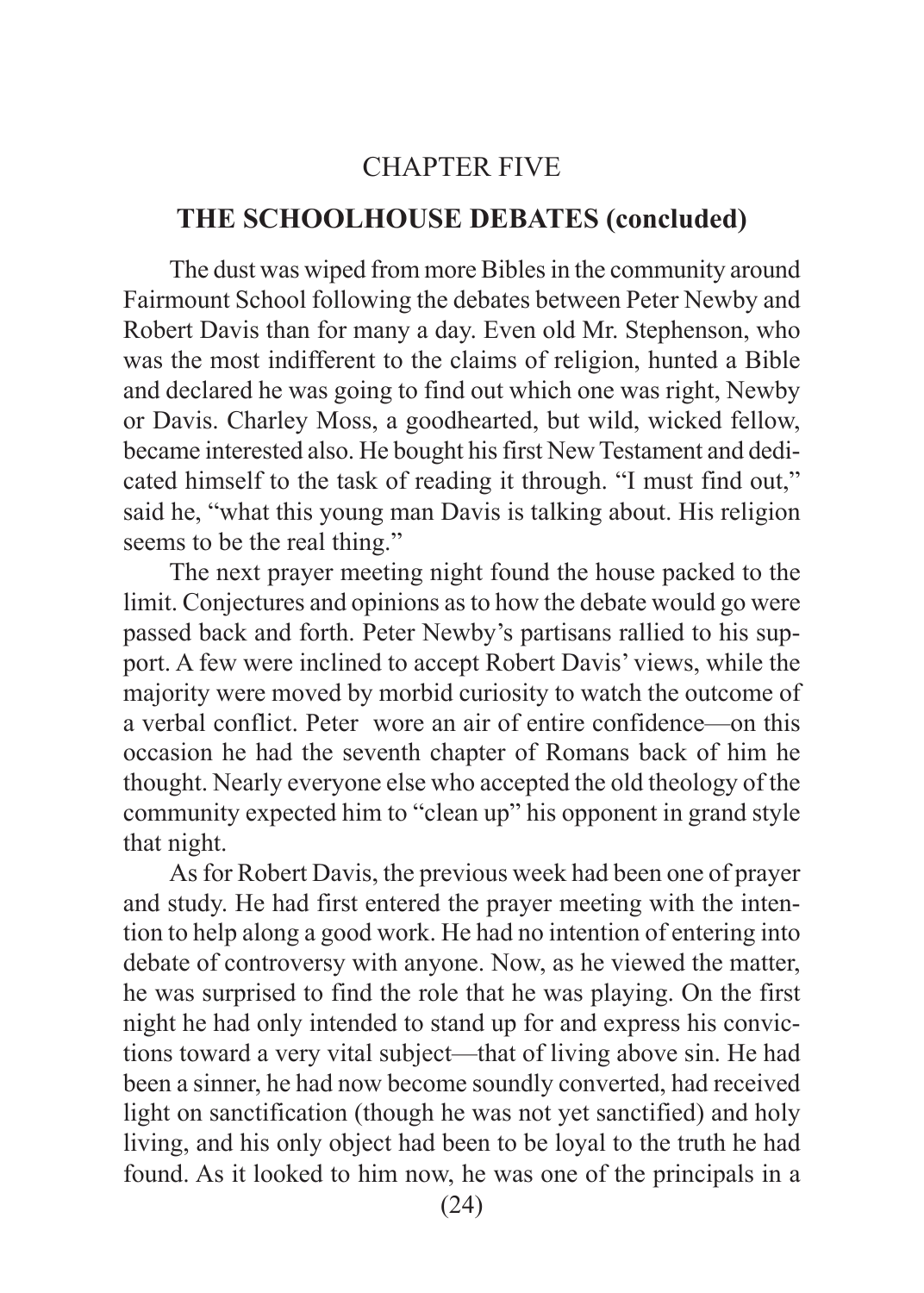battle between truth and error. He was very young in faith, and it is not to be wondered at if his zeal was greater than his knowledge. Day by day he prayed that the saving truth of the gospel might be made plain to all, and that deadly error might be exposed, and its power to blind the people destroyed, completely and eternally.

"Romans 7," called out Peter Newby, who led off without consulting anybody. "Read the first verse, Mrs. Johnson. Everybody follow the reading. There are so many present tonight that only a small portion will get to read. Pay strict attention."

After the chapter was read, Peter began:

"Neighbors," he said, "you have known me for a long time, and all of you know that I am fair and square to everybody. I try to treat my neighbors right. I have been a Christian a long time. I was baptized fifty years ago in the Big Sandy River. Water baptism is essential to salvation, so somewhere between the time I went down into the water and came up out of it I was converted.

"Now we are studying the seventh chapter of Romans. Paul gives his experience in this chapter. Paul was a great man but he said that he was 'carnal, sold under sin.' (Verse 14.) Now my experience is just like Paul's. He says, 'For what I would, that do I not; but what I hate, that do I,' and then in verse 19, 'For the good that I would I do not: but the evil which I would not, that I do.' This is my experience. I do many things I ought not to do, and I leave undone many things I ought to do. This old tongue of mine says many ugly things, and when I get with wicked boys and men I crack my jokes too, and these hands often do wrong, but, friends, I am trying in my weak way to serve the Lord and to make heaven my home. But I do not expect to be better than Paul. He said that when he would do good, evil was present with him. This is my experience. I would like to do good, but the flesh is too weak, and there is too much sin in me." Peter sat down.

Robert Davis arose. Every eye was upon him. Bibles and Testaments were opened. Old Mr. Stephenson was there with his Bible and very attentive was he. Charley Moss had his Testament open at the proper place.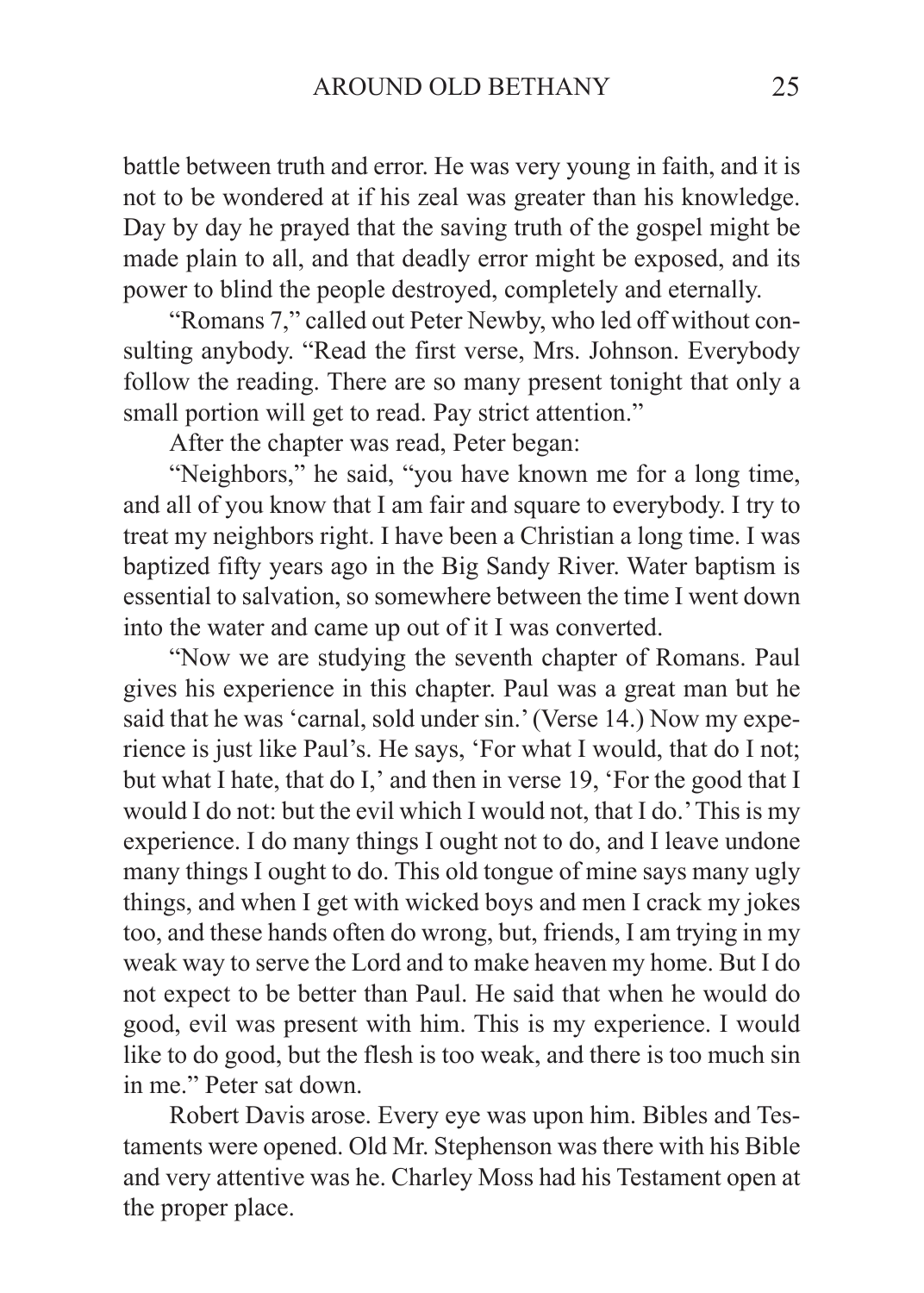"At first glance it may seem," Robert said, "that Romans 7 upholds a life of more or less sinning in a Christian. A closer view, however, reveals that it does not. The first night that I was present at these prayer meetings, Bro. Newby laid down one sound method for interpreting the Scriptures. He said, 'First, one should know who was writing, second, one should know to whom he was writing, and third, one should know what he was writing about.' This is a sound theory. Let us apply it to the text in question. First, who was writing? Paul. Second, to whom was he writing? To the Christians at Rome. Third, what was he writing about? His experience under the law."

This assertion came like a thunderclap from a clear sky. Peter Newby saw, at once, the significance of the statement, and he shifted uneasily in his seat. He riveted his eyes to the text, in an effort to discover some point that would be in opposition to Robert's statement. The crowd looked open-mouthed. This was a new doctrine they had never heard it explained that way. The interest was intense.

Continuing, Robert said: "This is made plain by the first few verses of the chapter. Please notice them—'Know ye not, brethren, (for I speak to them that know the law,) how that the law hath dominion over a man as long as he liveth?" Then he shows in the verses following that Christians have 'become dead to the law' through Christ, and that they are married to Christ and bring forth fruit unto God. 'But now we are delivered from the law,' says Paul.

"His whole argument, down to and including verse 6, is that we have died to the law through crucifixion with Christ and are therefore free to marry another. We have become dead to the law, and since death dissolves the marriage vow, we are, therefore, free from connection with the law and are joined unto Christ. Beginning with verse 14 to the end of the chapter, is given an explanation of how Paul's sinful nature brought him into subjection to its demands. It is a clear testimony of an honest man's experience under the old law. By that law he became aware of sin and felt its sinfulness, yet that law brought no grace nor power to preserve him from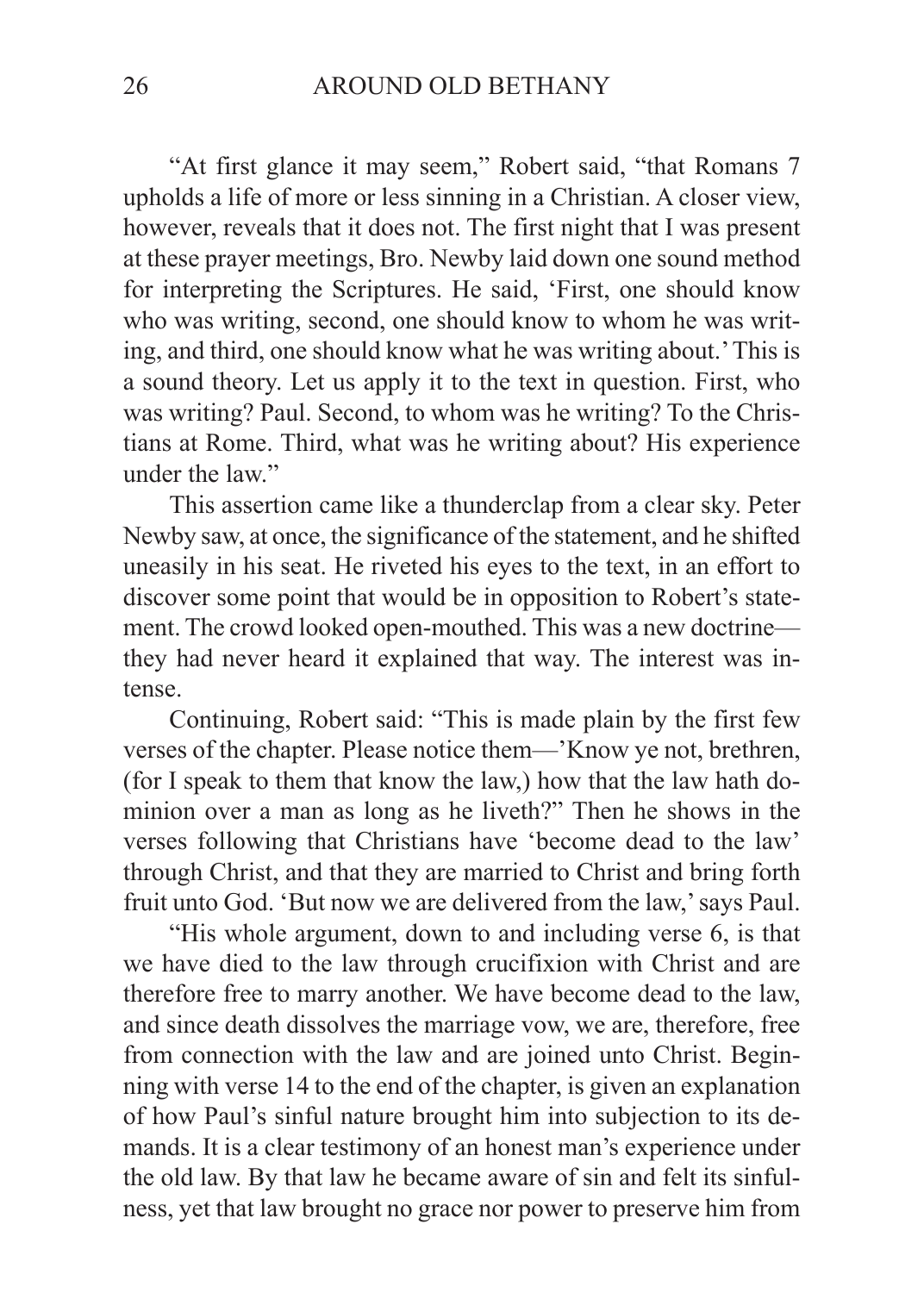violating its prohibitions. He desired to do good but could not. Sin came to life and slew him. Paul was condemned by the law, and yet he could not come from under the condemnation. He was, so to speak, tied or married to a dead body, a law or master which brought death, and he wondered where deliverance would come from. 'Thank God,' he says, 'it will come through Jesus Christ the Lord.'

"This cannot be the experience of Christians," said Robert. "If you will just look at the second verse of chapter 8, you will find these words: 'For the law of the Spirit of life in Christ Jesus hath made me free from the law of sin and death.' And verse 3 says, 'For what the law could not do, in that it was weak through the flesh, God sending his own Son in the likeness of sinful flesh, and for sin, [or by a sacrifice for sin] condemned sin in the flesh,' and verse 4 states: 'That the righteousness of the law might be fulfilled in us,' etc.

"Hence, it is evident that Christians are to live holy lives. God demands holiness of us. 'Be ye holy; for I am holy,' says I Peter 1:16. Yea, we are to repent and turn away from all sin, for Christ 'gave himself for us, that he might redeem us from all iniquity, and purify unto himself a peculiar people, zealous of good works.' (Titus 2:14.) And 'the grace of God that bringeth salvation hath appeared to all men teaching us that, denying ungodliness and worldly lusts, we should live soberly, righteously, and godly, in this present world.' (Titus 2:11-12.)"

The arrow of conviction shot deep down into many hearts as Robert Davis spoke these words. The truth he spoke commended itself to their minds and consciences. Some rebelled and rejected his sound arguments. Peter Newby especially was agitated. He felt himself sinking into despair as far as argument was concerned. Old Mr. Stephenson and Charley Moss trembled from head to foot. The Spirit of God was working powerfully in their and others' hearts.

"I am not going to accept the interpretations placed upon this seventh chapter of Romans by the speaker," said Peter, as he arose to reply. "Why? Because I never heard it explained that way. Why? Because I have heard Bro. Peters preach from these texts, and he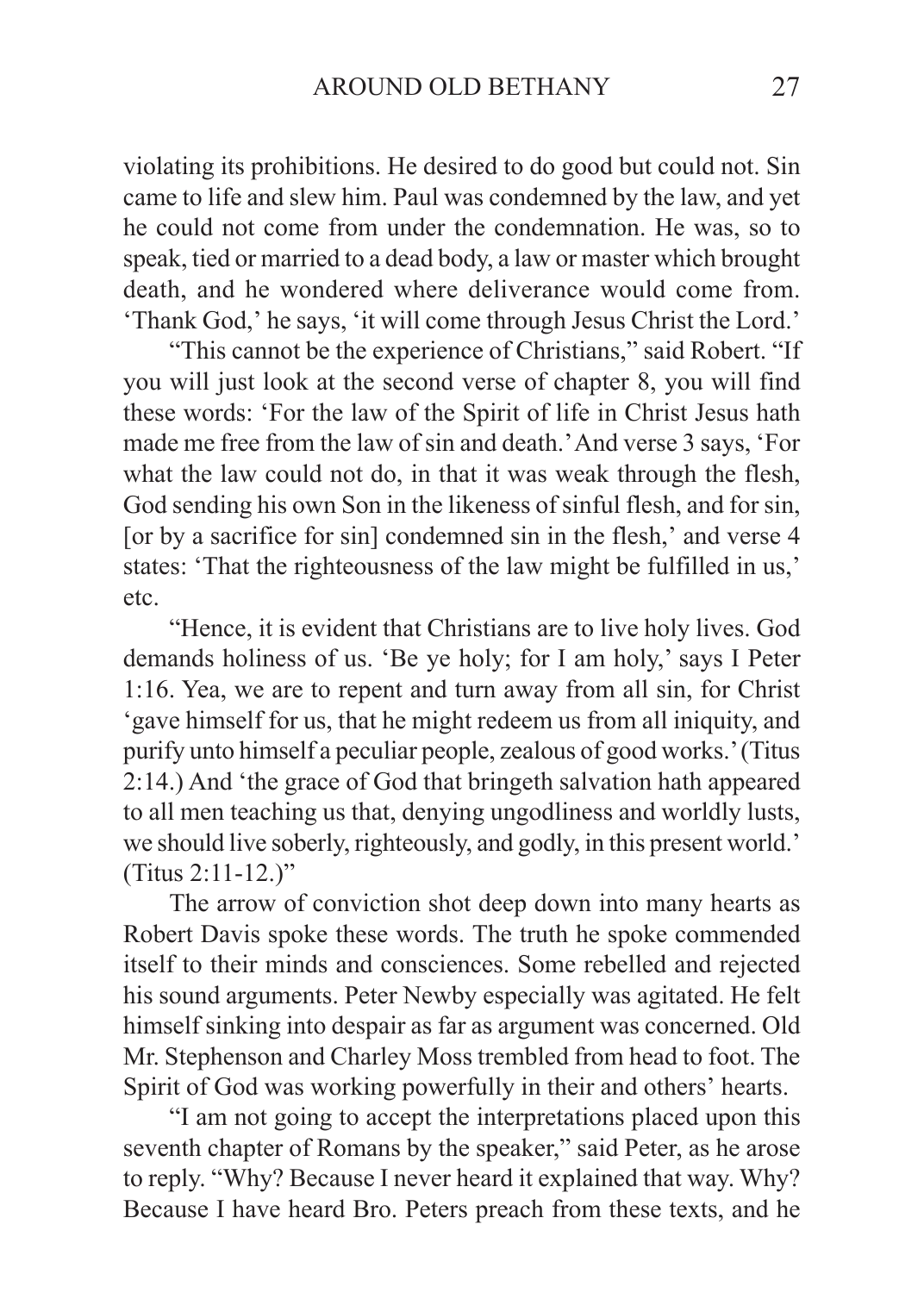has always declared a man could not keep from sin. Living free from sin! Whoever heard of such a thing? It can't be done, that is all there is to it. We cannot keep from sin. Paul said sin was ever present with him, and I know it is with me. I try to do right, but sin gets the better of me. I ask God to forgive me every time I pray. I tell you, a man simply cannot live without committing sin."

When Peter Newby sat down, Robert Davis arose again and said: "There is a text of scripture that says certain persons cannot cease from sin. I do not say that anyone here fulfills the description in that text. Peter says in his Second Epistle, chapter two, verse 14: 'Having eyes full of adultery, and that cannot cease from sin.' As I said, I charge no man with this kind of character and only read it to give you a Scriptural description of one who cannot live without sin."

It was painfully evident that this was an unwise thing to say at that particular time. Robert Davis was young and full of zeal. Most probably he should not have uttered those words. Peter Newby was powerfully affected. He felt as if his character had been scandalized before the whole crowd. His face waxed red with an inner rage. His body quivered and shook with excitement. No one had ever seen him quite so exercised. He arose slowly but with extreme determination. Things had gone as far as they could without a physical clash.

"Hold your place, young man, I will not allow anyone to insult me in this manner. Be careful what you say. There will be another chapter added to this if you are not careful. I will defend my honor no matter what it costs." And he resumed his seat.

The air was filled with intense excitement. A few words from Robert Davis would have struck fire, and he knew it. So he quietly sat still without saying a word. The tenseness of the situation was painful. Just then Mary Davis started that old familiar song:

> *"Jesus, lover of my soul, Let me to thy bosom fly, While the nearer waters roll, While the tempest still is high.*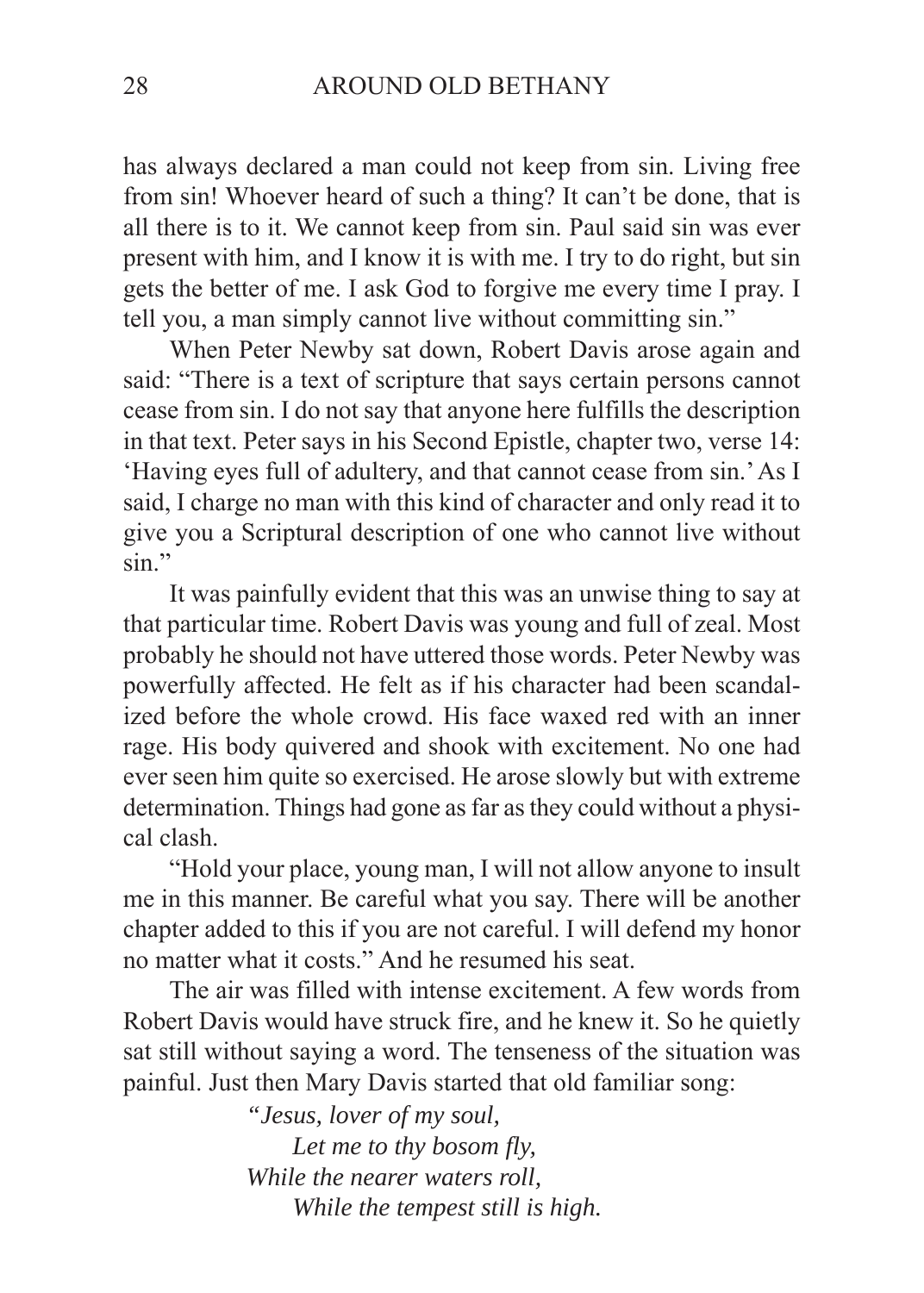#### AROUND OLD BETHANY 29

*Hide me, O my Savior, hide, Till the storm of life is past, Safe into the haven guide, Oh, receive my soul at last."*

A few joined in toward the last half of the verse, and as she began on the second verse, the whole congregation sang with vigor:

> *"Other refuge have I none, Hangs my helpless soul on thee; Leave, oh, leave me not alone, Still support and comfort me. All my trust on thee is stayed, All my help from thee I bring, Cover my defenseless head With the shadow of thy wing."*

Robert and Mary Davis started for home as soon as they could. Peter Newby got into an argument with old Mr. Stephenson, who by this time had become a sort of champion of Robert's, and a crowd encircled them. Peter Newby found a match in the old man, for Mr. Stephenson, at this time, while mentally convinced, was still unsaved and could be as personal and ironical as Mr. Newby. They argued the point of a sinless life for an hour, mixed a good deal of personal invective into the argument, which drew from the crowd vociferous "ha! ha's!," and they parted without feeling one whit better toward one another than they did before.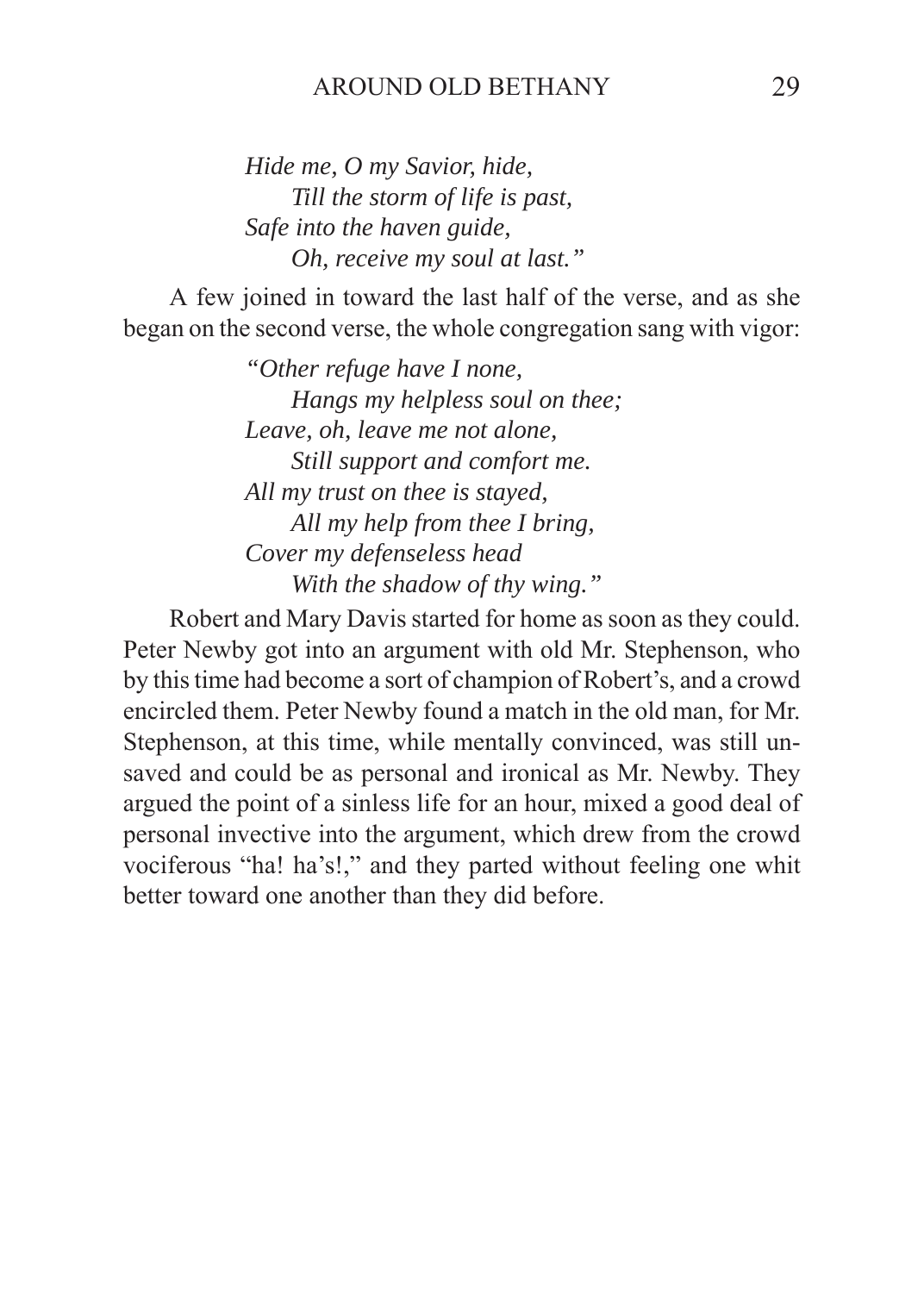#### CHAPTER SIX

### **WHAT CHURCH SHOULD I JOIN?**

<span id="page-31-0"></span>The week following the events that took place at the schoolhouse was an important one in the life of Robert and Mary Davis. Having put their hands to the plow they could not look back. Already they were aware that the steps they had taken religiously were separating them from the people about them. Robert's bold stand for a holy Christian life made him the butt of many a joke and a laughingstock. They began to hunger for companionship and spiritual fellowship with those of like mind and hope. The gradual separation taking place, which was throwing over their neighbors a coldness toward them, accentuated the question of which church they were going to join. Their hearts were hungry for soul-food, for spiritual nurture; there was a longing within which was acutely felt but which was unsatisfied. The intensity of this desire for the fellowship of saints increased as Robert and Mary studied the Scriptures and beheld glimpses of the path which was being so clearly marked out from therein. They were willing to be martyrs for the truth, but how their souls did long for someone to whom they could unburden their hearts and in whom they could confide!

There is inherent in the human heart a desire for fellowship and companionship. God has recognized this desire. Jesus Christ soon gathered around Him chosen men who were one with Him in heart and soul, one with Him in His grand purpose to lift a world out of sin. The story of Christ's and the apostles' lives reveals a most remarkable affinity of spirit between Christ and them. They became so much at one with Him that they gladly forsook every earthly prospect and became willing to die for Him, even as He died for them. Jesus made a class called His "disciples," which was an inevitable result of His salvation work. They were the members of the spiritual kingdom which He founded. They were the members of the church which He built. With His infinite love He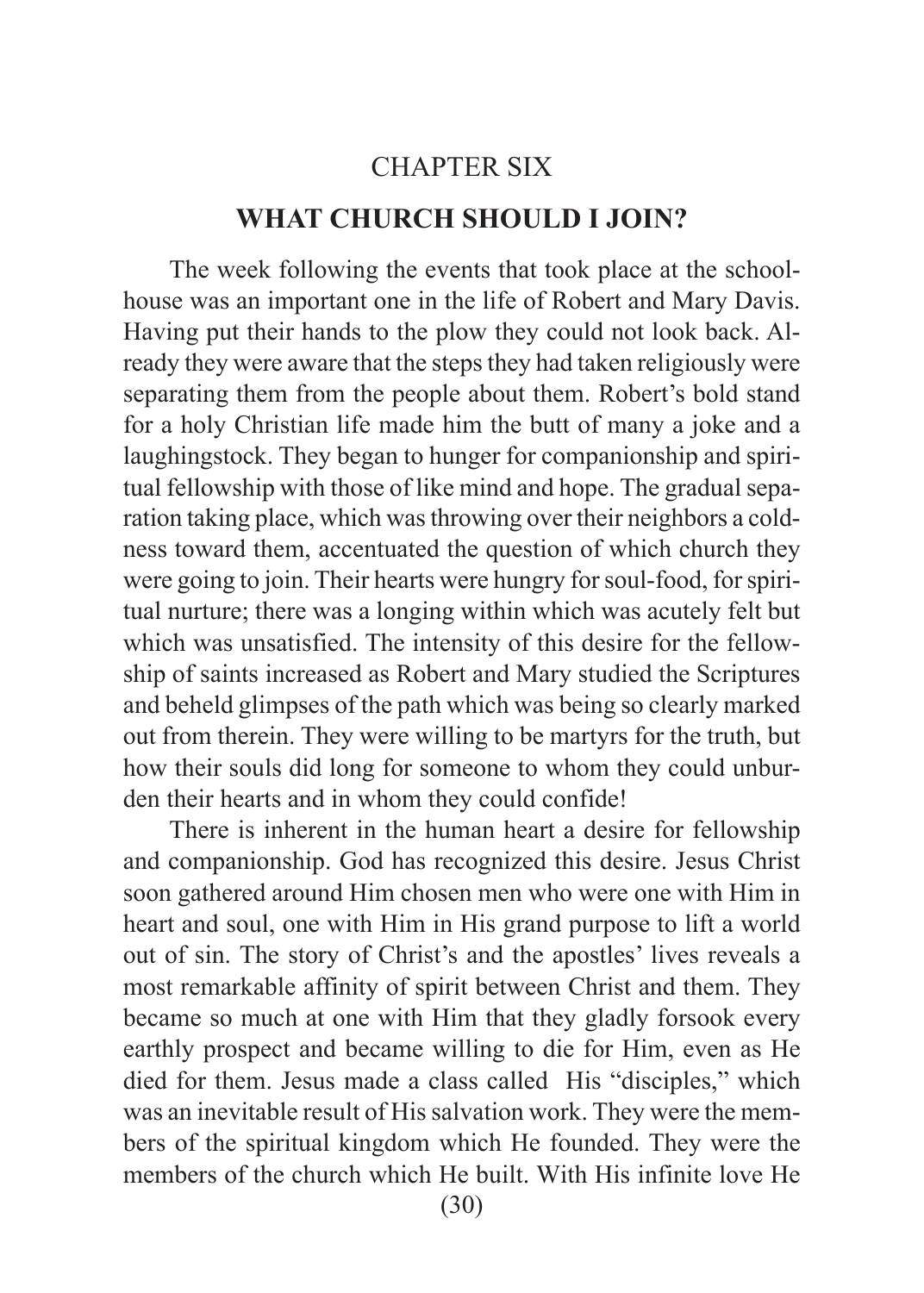had sought them, and with His atoning blood He had bought them. He found them dying, and He gave them life; He found them sinning and doomed to a devil's hell, and He redeemed them. Having received so richly of Christ's blessing all these saved ones were drawn into a unity of soul and heart unknown in any organization of man.

It was exactly for this that Robert and Mary Davis were longing at the time of our narrative. They had expected soon after their conversion to join some denomination. They had purposely set out to see which church was right. They had supposed that it would be a matter of a few weeks only, and then they would be safely housed in their church home. But the more they searched and the more of the Bible they read the less inclined they were to join any of the churches about them. God was leading them, but it was some time before the hand of the Lord was seen.

There was an awakening over all the religious world in the latter part of the nineteenth century. Holiness, the key note of Holy Scripture, was being taught. Out of that holiness awakening grew a reformation whose standard was "Back to the Bible" in faith and practice. Robert and Mary Davis were strangers as yet to these grand movings of the blessed Holy Spirit, but that Spirit was leading them on unerringly. God desired to plant in Bethany His own glorious church to be a beacon-light, an ark of salvation, to the people of that community.

A series of events accelerated the progress of the Davises toward the ultimate truth. Their attendance at the various churches and their spiritual life caused every pastor to consider them good prospects for membership. It so happened that during the few days that followed the last debate at the schoolhouse three different ministers visited them with this idea in mind.

On one fine day, Pastor John B. Jones, of the M. E. Church drove up. He was invited in most cordially. After some casual remarks, Pastor Jones introduced the subject of joining a church.

"Do you contemplate uniting with any church in the near future?" he asked them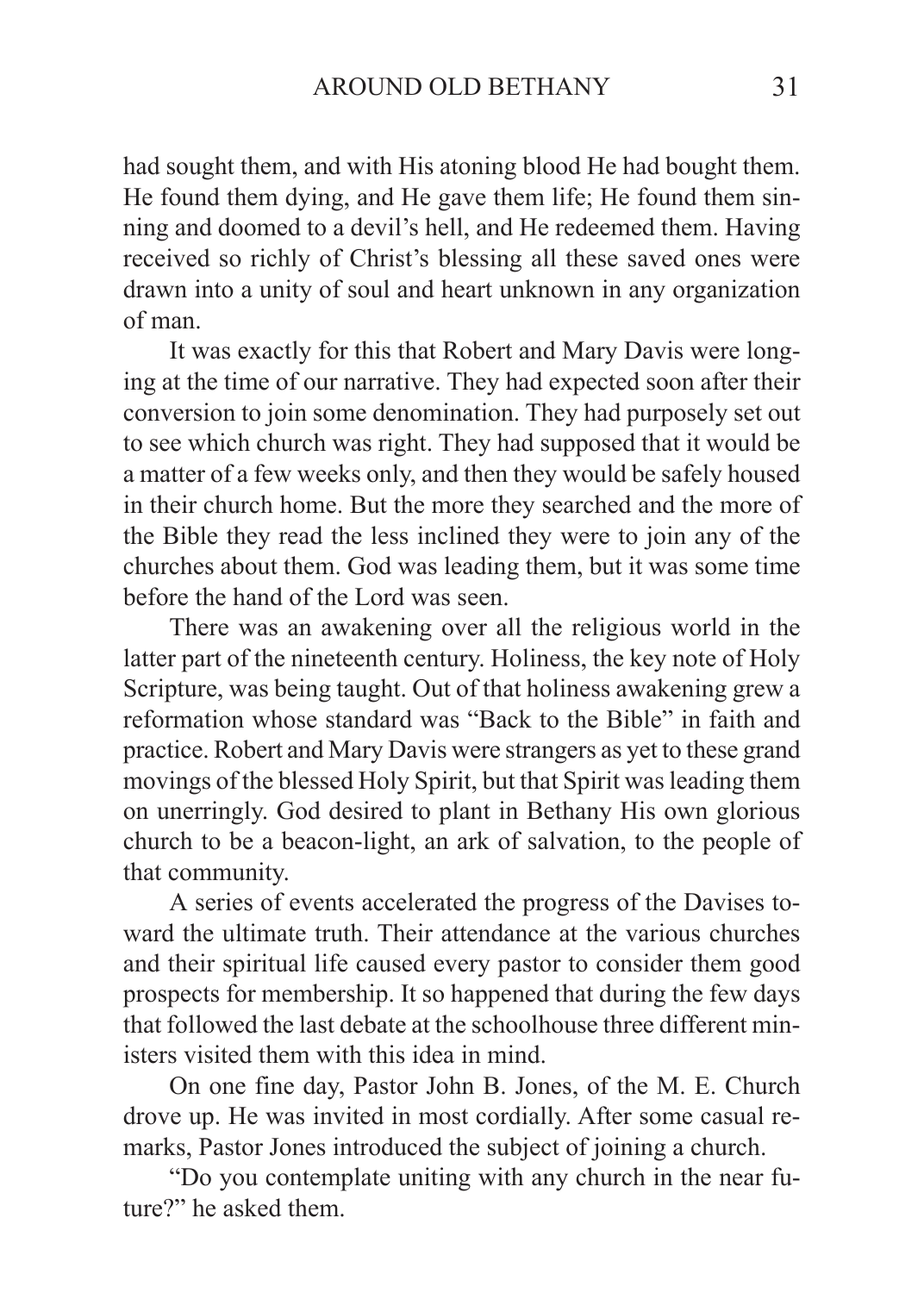"Yes, it has been our intention to join soon," said Robert. "May I ask a few questions?"

"Certainly," replied Mr. Jones.

"Does the Methodist Church teach holiness?"

"John Wesley, the founder of the Methodist Church," said Mr. Jones, "taught holiness and sanctification subsequent to regeneration. But we do not preach much on that subject now."

"What I am thinking about," said Robert, "is this: I am longing for a real church home where I can feel at one with, and in fellowship with real Christians. Pastor Jones, there are so many professing christians who are christians only in name. I cannot fellowship them. They engage in questionable practices; they are dishonest and tricky; they use bad language and their bent is more toward pleasure than religion. My soul really craves a church home. Can you offer me such where I shall have the fellowship I crave?"

"We need just such members as you and Mrs. Davis would be, Mr. Davis," said Pastor Jones. "Many of our members are not spiritual. I have tried to arouse them, but it seems in vain, but if we had more members like you we should have a spiritual church. Old Mother Piercy claims sanctification, and there are three or four who are praying members."

"I will pray about it, Mr. Jones," said Robert.

 On the next day Mr. Percy Johnson visited them on the same mission, and on the day following Mr. Claude Perkins came. To them Robert replied much as he did to Mr. Jones. All of them deplored the lack of vital godliness in their churches and bewailed the lack of spirituality among their numbers. It was a fact that on prayer meeting nights very few persons were out to either of their churches. On the outside Robert could discern little difference between the various denominations. He had learned that they held different doctrines and had different schemes of government, but as to the real church life, the heart and soul of them, he saw little difference. He was about to decide to join by casting lots when something providentially started his mind along another line of thinking.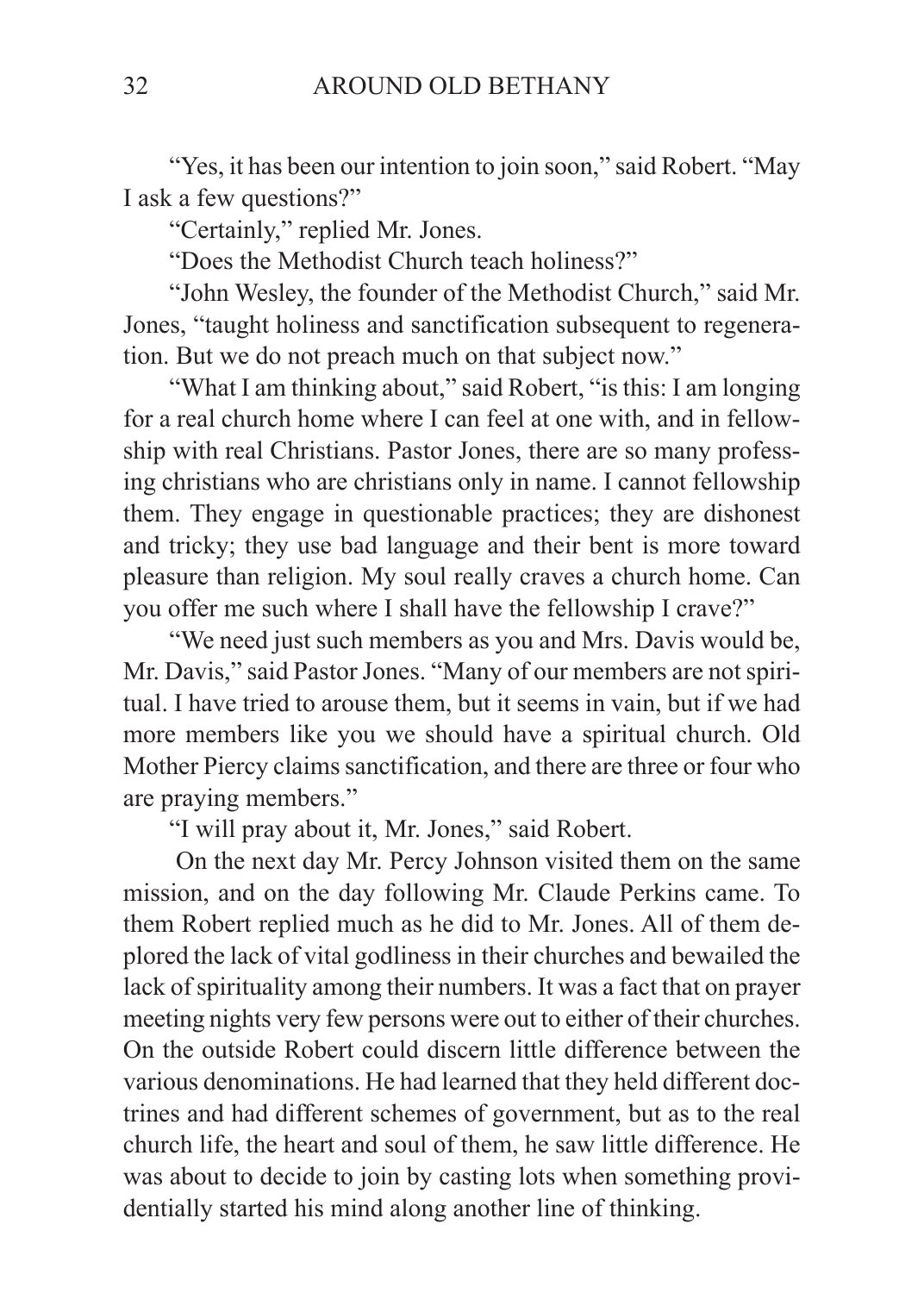Robert Davis suddenly bethought himself of the new religious paper. Those words which he read when he first saw a copy stood out before him again:

> "A Definite, Heart-Searching, Non-Sectarian Religious Weekly Published in the Interests of THE CHURCH OF GOD."

"Mary," Robert suddenly said to his wife, "there is beginning" to form in my mind an idea of what a church ought to be. I suppose that text in the Acts that you read this morning for worship and that religious paper are responsible for it. These words paint a beautiful picture:

"'And the multitude of them that believed were of one heart and of one soul: neither said any of them that ought of these things which he possessed was his own; but they had all things common. And with great power gave the apostles witness of the resurrection of the Lord Jesus: and great grace was upon them all.'

"This, it seems to me, is the kind of church there ought to be today. Where is it? By the way, those words were written of the early church, were they not? Yes, for see here, in Acts 2:47 it says, 'And the Lord added to the church daily such as should be saved.' This description is of the early church then.

"They were united with one heart and soul; one holy purpose animated them; one powerful motive brought them together. There were no divisions among them, they all believed the same thing, and their holy fellowship was complete. Everyone knew them as the disciples of Jesus, and anyone under conviction of sin knew where to go for salvation. It was a pure church. I suppose that there was not a sinner who dared to profess very long among them. It was not a mixed multitude, part saved, part unsaved, part trying to do God's will, and part with a bent on pleasure and full of worldliness. They were all full of grace. They were humble, too, and consecrated. They were not classified as rich and poor—they were all brethren, and the wealthier members had a care for the poorer mem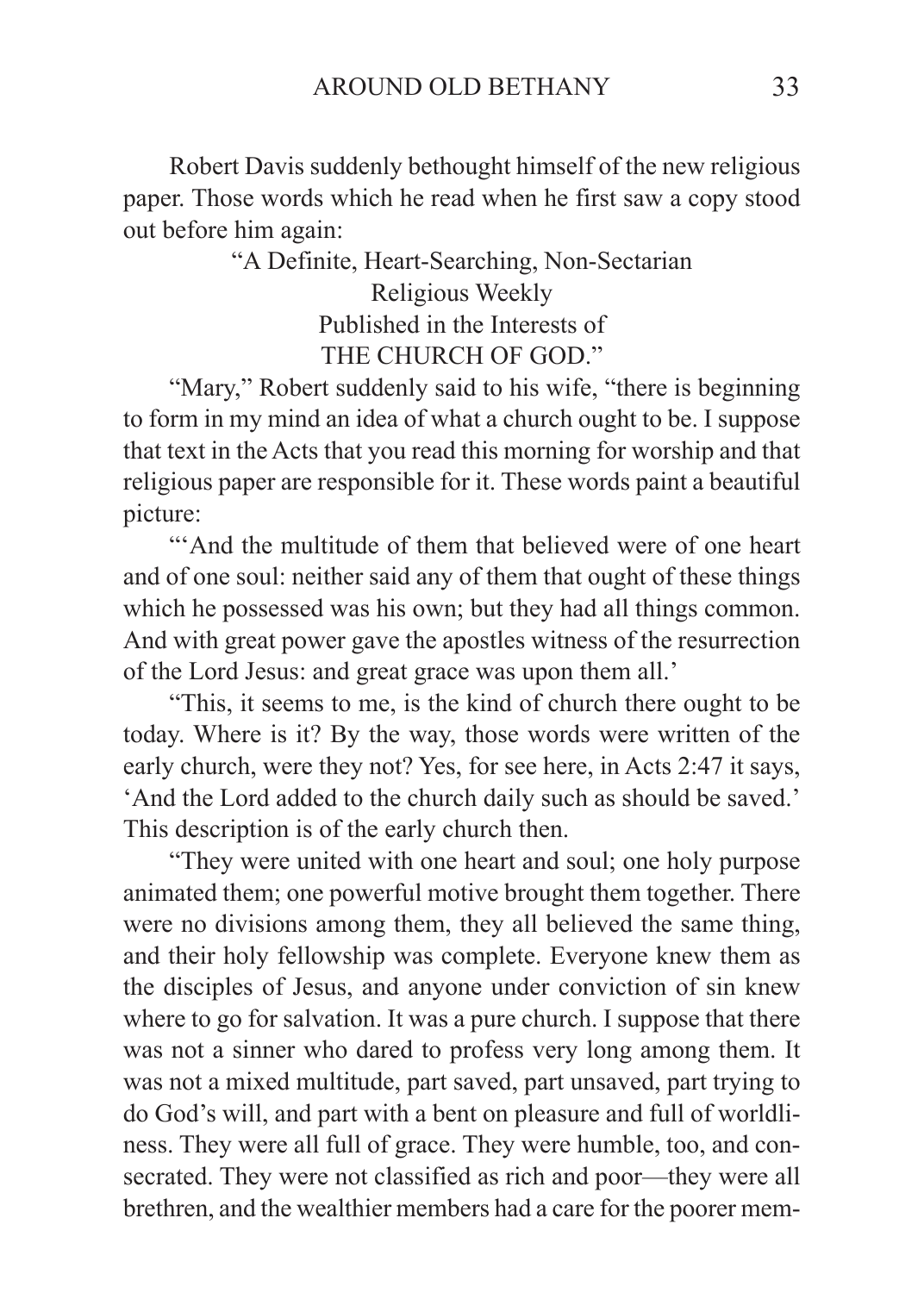bers' temporal welfare. What a contrast with the churches as they exist today! My heart longs for a pure, united church which will bear the pure testimony to the world."

"Mary, do you suppose that there is any church today like the early church was?" asked Robert.

"I do not know," said Mary. "It may be that there is."

"Do you suppose the 'church of God' in whose interests this paper is printed can be that pure apostolic church?" said Robert. "What should the true church be called anyway? This paper says it is 'non-sectarian.' What is a sect? What does 'non-sectarian' mean? Say, Mary, let us set this afternoon apart as a time of investigation of what the Bible has to say about the church. What do you say?"

"Let us do that," said Mary. "We have not read the Scriptures at all on this subject. Now, since we wish to find a church home, it would be well to first search the Scriptures; probably the Bible will direct us in this most important step."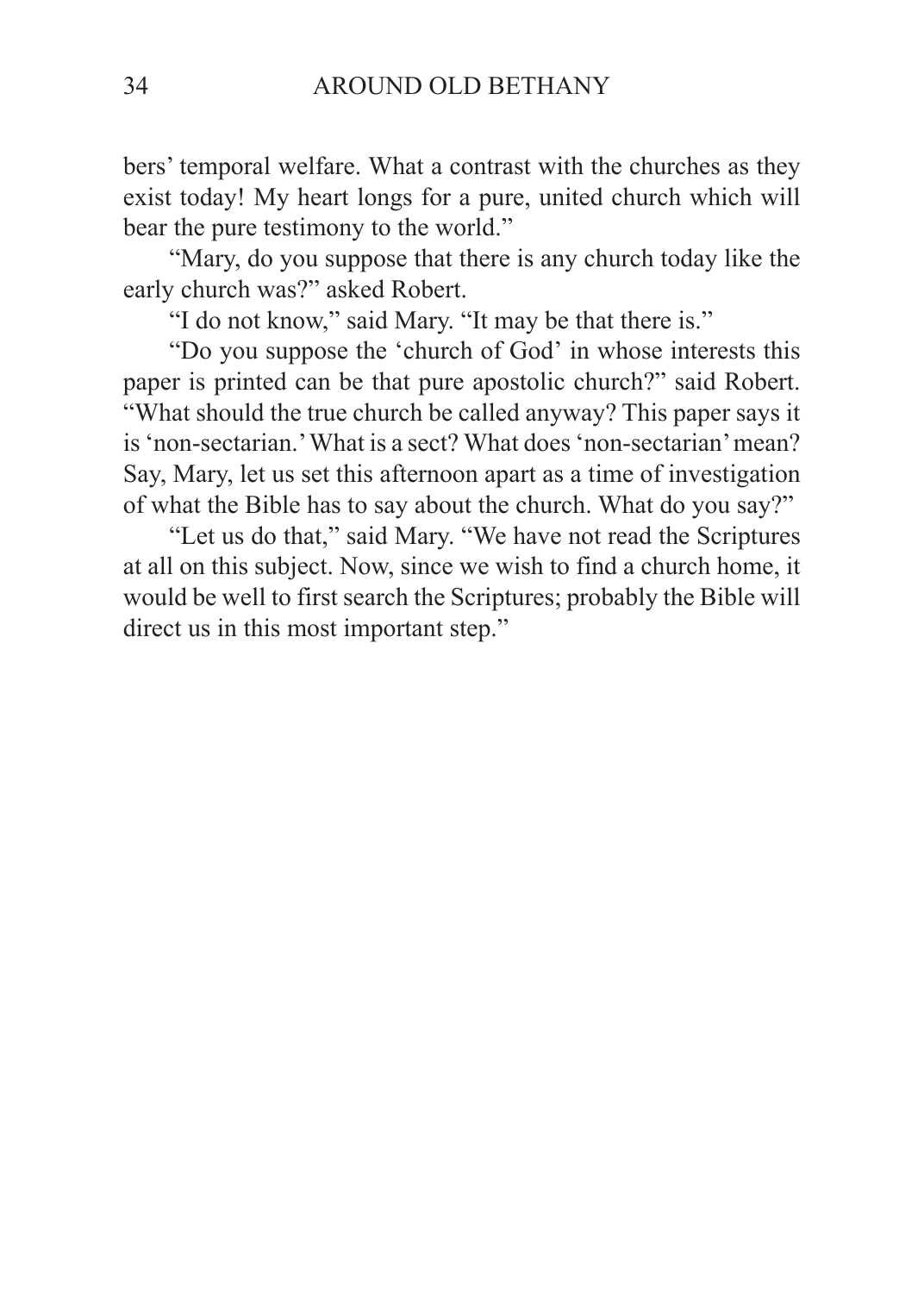## CHAPTER SEVEN

#### **WHAT SAY THE SCRIPTURES?**

After dinner on that day Robert and Mary Davis prayerfully and reverently began a study of the New Testament church. They had not, as we have intimated before, made any particular effort to ascertain what the Scriptures had to say about this subject. It was not until circumstances forced the issue upon them that any particular concern about it entered into their minds. On this day, however, they began a most earnest investigation of the matter. They had determined beforehand to accept whatever the Scriptures had to say about it and to abide by their teachings.

"I have a concordance ready, Mary," said Robert, 'so let us begin. May God direct us in this Bible study."

"I shall bring the Scripture textbook and the Bible," said Mary. "I am ready."

"I suppose that we may as well take the first text in the concordance," said Robert. "It is Matthew 16:18."

"'And I say also unto thee, That thou art Peter, and upon this rock I will build my church; and the gates of hell shall not prevail against it,'" read Mary.

"I have heard a few discussions about the 'rock' of this text," said Robert. "Some affirm that it means Peter, others that it means Peter's confession, and still others that it means Christ. I do not know which is right, but I believe Christ is the real rock. Anyway Mary, it teaches that Christ did build a church, doesn't it? and that it should not be overthrown. Read Acts 2:47."

"'Praising God, and having favor with all the people. And the Lord added to the church daily such as should be saved,'" read Mary. "Then the church was built by this time, wasn't it? 'And the Lord added to the church.' Then I wonder if they joined the church? How did the Lord add them?"

"I do not know," said Robert, "maybe there was no joining in that day. It may be that as soon as they were saved they were counted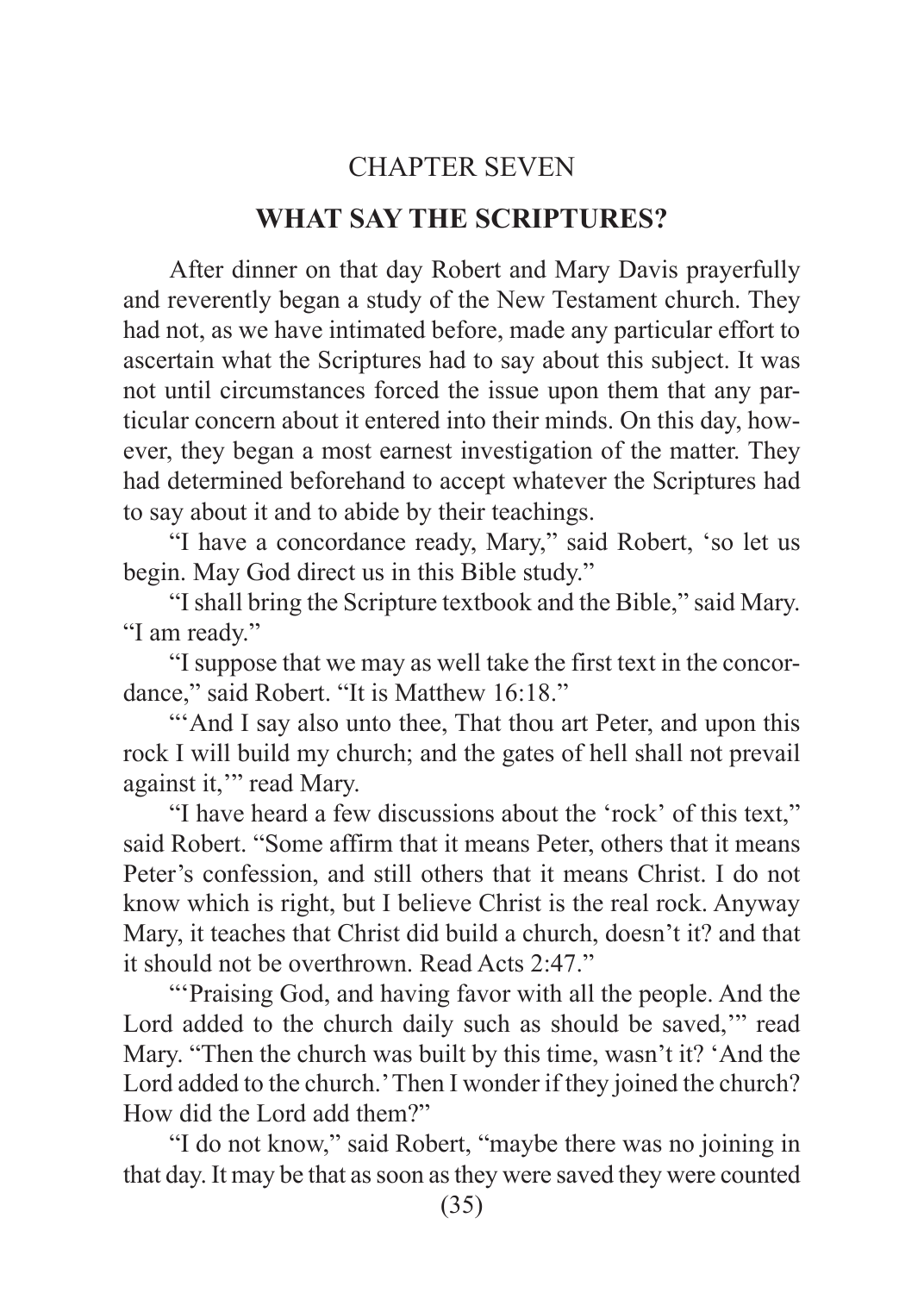members of the church. There are several texts here in Acts about the church. 'There was a great persecution against the church which was at Jerusalem,' (Acts 8:1); they 'ordained them elders in every church' (Acts 14:23); Paul 'saluted the church' (Acts 18:22), etc. Well there was an early church judging from these texts, which corroborates the words of Jesus who said He would build a church."

"What was the name of that church?" asked Mary. "Are there any texts that show what it was called?"

"Let us see. Here is a text—Acts 20:28. See what that verse says," replied Robert.

"'Take heed therefore unto yourselves, and to all the flock, over the which the Holy Ghost hath made you overseers, to feed the church of God, which he hath purchased with his own blood,'" said Mary.

"Here is another text—I Corinthians 1:2," said Robert.

"'Unto the church of God which is at Corinth, to them that are sanctified in Christ Jesus, called to be saints, with all that in every place call upon the name of Jesus Christ our Lord, both theirs and ours," read Mary.

"Here is another with 'church of God' in it—I Corinthians 10:32 and another in Galatians 1:13; also one in I Timothy 3:5. All of these have 'church of God' in them. Oh yes, I skipped one text in I Corinthians 15:9," said Robert. "That is a good name. It shows that it is God's church."

"What have we learned so far?" asked Mary. "We have learned that Christ built the church, and that it was named the church of God. What else can we learn about it? I would like to know who the members were and how they were made members."

"Maybe there are Bible answers to these questions," said Robert. "See Colossians 1:24."

"Who now rejoice in my sufferings for you, and fill up that which is behind of the afflictions of Christ in my flesh for his body's sake, which is the church.' This says the church is His body. Are there any texts to explain that?" asked Mary.

"Try Colossians 1:18," said Robert.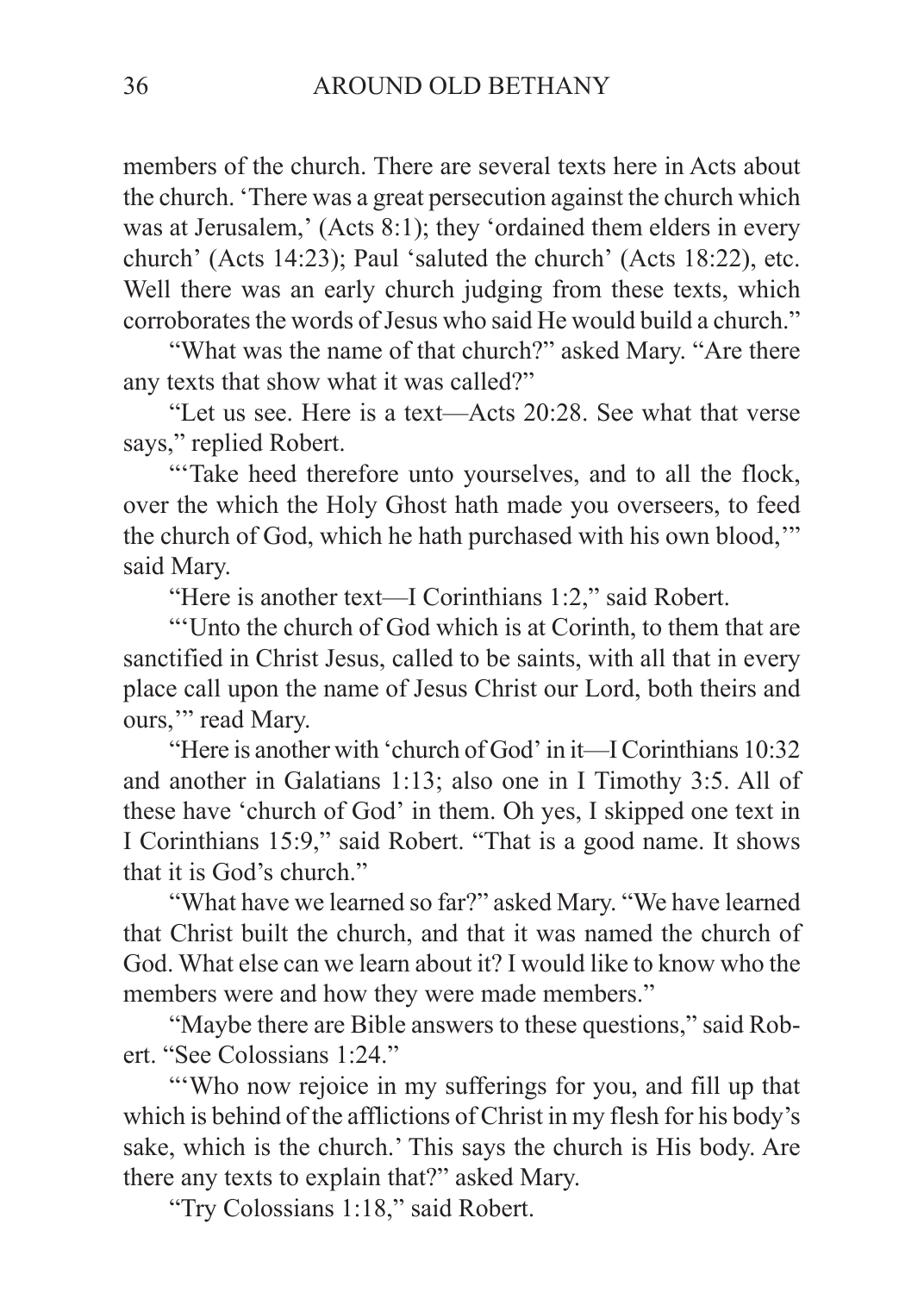"'And he is the head of the body, the church." Mary read.

"Read Ephesians 1:22-23," said Robert.

"'And hath put all things under his feet, and gave him to be the head over all things to the church, Which is his body, the fulness of him that filleth all in all.""

"I guess we shall have to look up the word 'body' to find out just what it is," said Robert. "Here is I Corinthians 12:13."

"'For by one Spirit are we all baptized into one body, whether we be Jews or Gentiles, whether we be bond or free; and have been all made to drink into one Spirit.'"

"Try Romans 12:4-5," said Robert.

"'For as we have many members in one body, and all members have not the same office: So we, being many, are one body in Christ, and every one members one of another.'"

"This makes it plainer," said Robert. "As I see it now, Christ's body is the church, and the church is His people. That is logical. Just like my body; it has a variety of members yet it is just one body. So Paul says the church is."

"How do persons get into this church of God? Mr. Jones asked us to join the church. So did Mr. Perkins and Mr. Johnson. They said that they would open the door and receive members. But Robert, I feel, yes, thank the Lord, I know that I am saved, and yet I am not a member of any church. How can this be?" asked Mary.

"I do not know about that, Mary," replied Robert. "Maybe you are a church member after all. Let us see another text. Yes, don't you remember Acts 2:47, which said that 'the Lord added to the church daily such as should be saved?' If salvation made them members then, why does not salvation make us members now? Why, Mary, surely it does. This must correspond with Paul's saying that we read from I Corinthians 12:13 about the Spirit baptizing us all into one body. I begin to see now that we get into the church that Jesus built by being saved through the Spirit, and that salvation makes us members of the church. Well praise God for these truths! They fit right into my heart."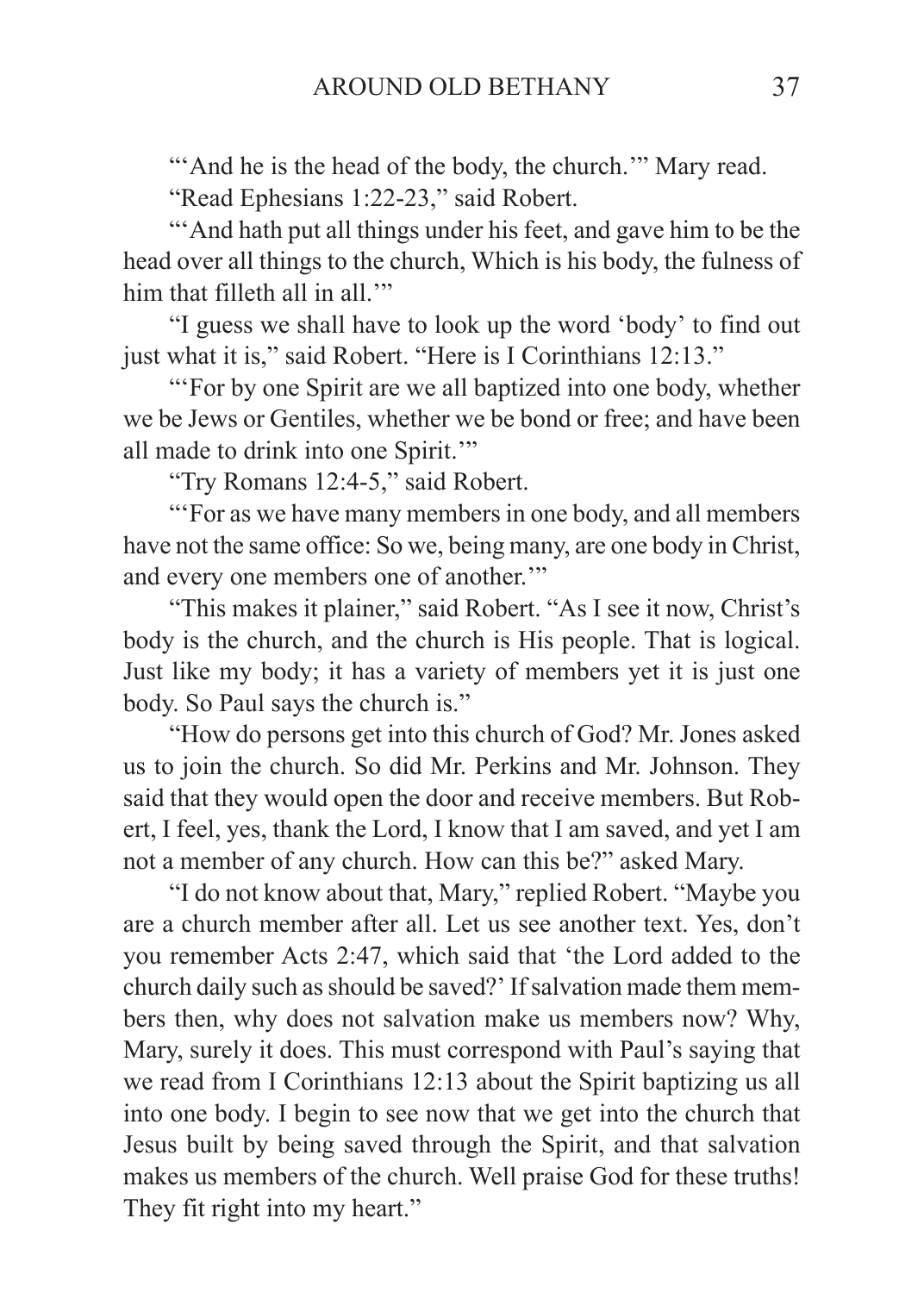"Now another point seems plain," resumed Robert, "The church, in order to be pure, must have only saved members. And Jesus would not add any but saved members, I see that."

"And more than that," said Mary, "if Christ adds the members then every Christian is bound to be a member, isn't he?"

"That must be right," said Robert.

"But that would make one big church, Robert, and you know everybody cannot see alike about the church," said Mary.

"Why not, Mary? If Jesus built a church, and if He adds the members, and if all the members are saved, and if the Spirit puts them all into one body, and that body is the church, and if He names it, why then would it not be the right church? I do not see how anyone could be a Christian without being in this church," said Robert.

"Is not the church of God what Pastor Jones called the 'invisible church' and are not all the denominations together the visible church?" asked Mary.

"Invisible church! Why was all that early church invisible, Mary? Impossible! Paul persecuted the church it says. There was something visible to persecute was there not? Paul wrote to the church at Corinth. Surely there was something to write to. What puzzles me, though, is where this church is today. It is plain enough that the early New Testament church was visible and that it was organized and had ministers and government. It had power and grace also, and it grew rapidly and spread over much of the Roman Empire even before the death of the apostles. But where is it now? This is a mystery to me," and Robert was troubled.

"What have we found so far through reading the Scriptures this afternoon?" said Robert. "Let us make a summary of the points we have found and write them down. Get some paper, please, dear. Let us keep a record of our findings. We promised the Lord to abide by His words. Jesus said one time: 'Thy word is truth;' so whatever the Scriptures say must be right."

"Here is paper and pen and ink," said Mary.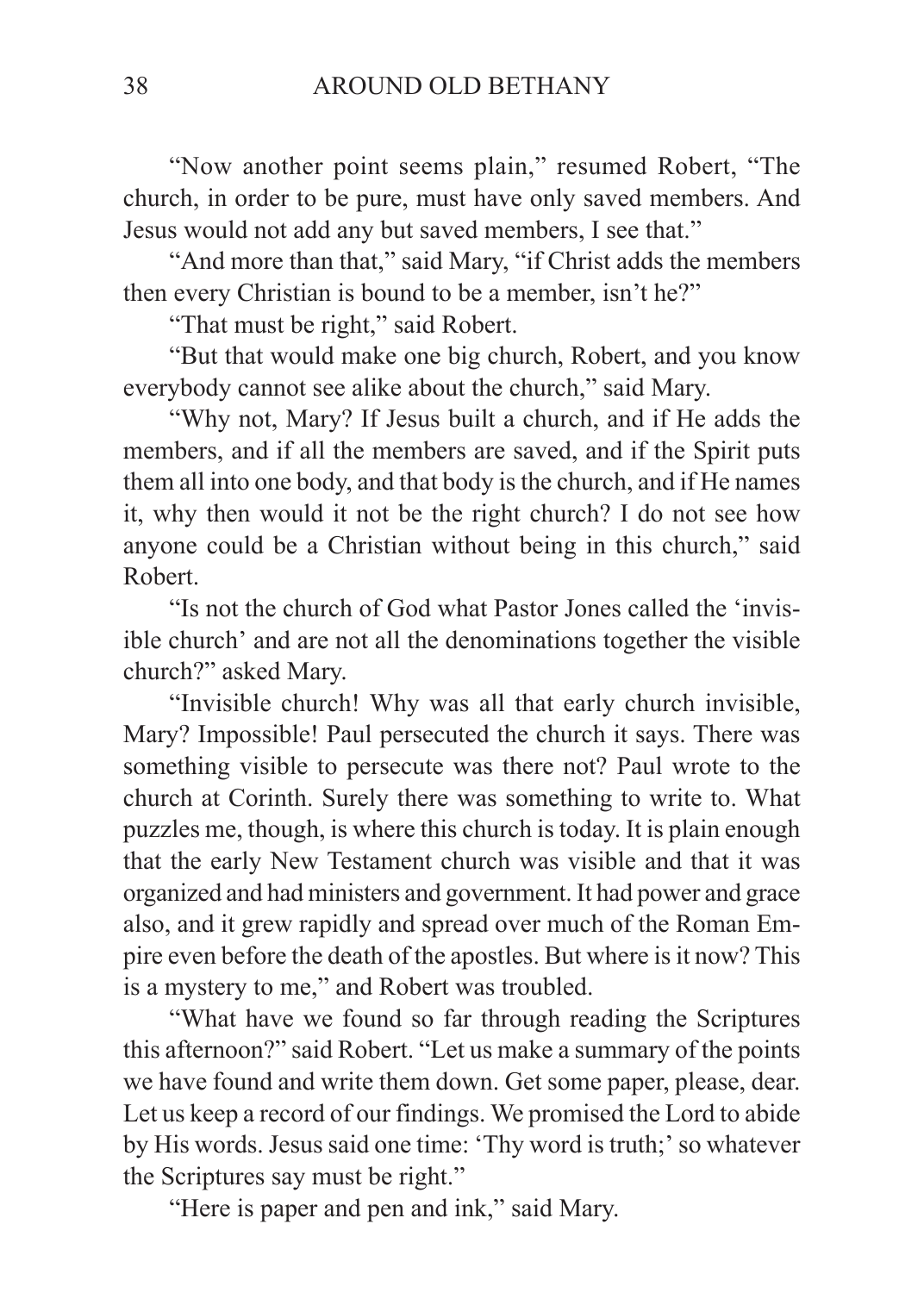"Very well," said Robert, "thank you, Put down—

"1. Jesus Christ promised, or affirmed, that He would build a church, one which was to be His church. (Matthew 16:18.)

"2. That church was to stand forever. (Same text.)

"3. The Lord added members to that church. (Acts 2:47.)

"4. Salvation made them members of the church. (Same text.)

"5. The name of that church is, or was, the church of God. (Acts 20:28 and other texts.)

"6. The church of God was visible in New Testament times. (I Corinthians 1:2.)

"7. The church was the body of Christ. (Ephesians 1:22-23; Colossians 1:24.)

"8. The Spirit placed every saved one in this one body. (I Corinthians 12:13; Romans 12:4-5.)

"9. Hence, it must have contained all the Christians.

"10. And, therefore, the apostolic church of true believers the spiritual body of Christ; and the church members—the collective body of worshippers, were identical. When you saw one, you saw the other."

"That is as far as we have gone, Mary. But we are not through the New Testament yet. I was just counting, and there are about one hundred texts in which the word 'church' occurs. But it seems to me we have learned a great deal. I can see plainly enough that there was only one church in the early era of Christianity. All the ministers were welcome in every congregation. They all went by one name. There was probably only one congregation in any one city. I do not know whether they had a class book or not, but they were united in Christ. Well, fold that sheet up, Mary; that contains the summary of our work this afternoon. We may derive some value from it later on."

"But I am really puzzled," continued Robert. "Something certainly has happened to the church since the apostles' day. It is all divided now. I believe some said that there are hundreds of denominations in the world now. But I am determined on this—that I will not join any church until this mystery as to its history has been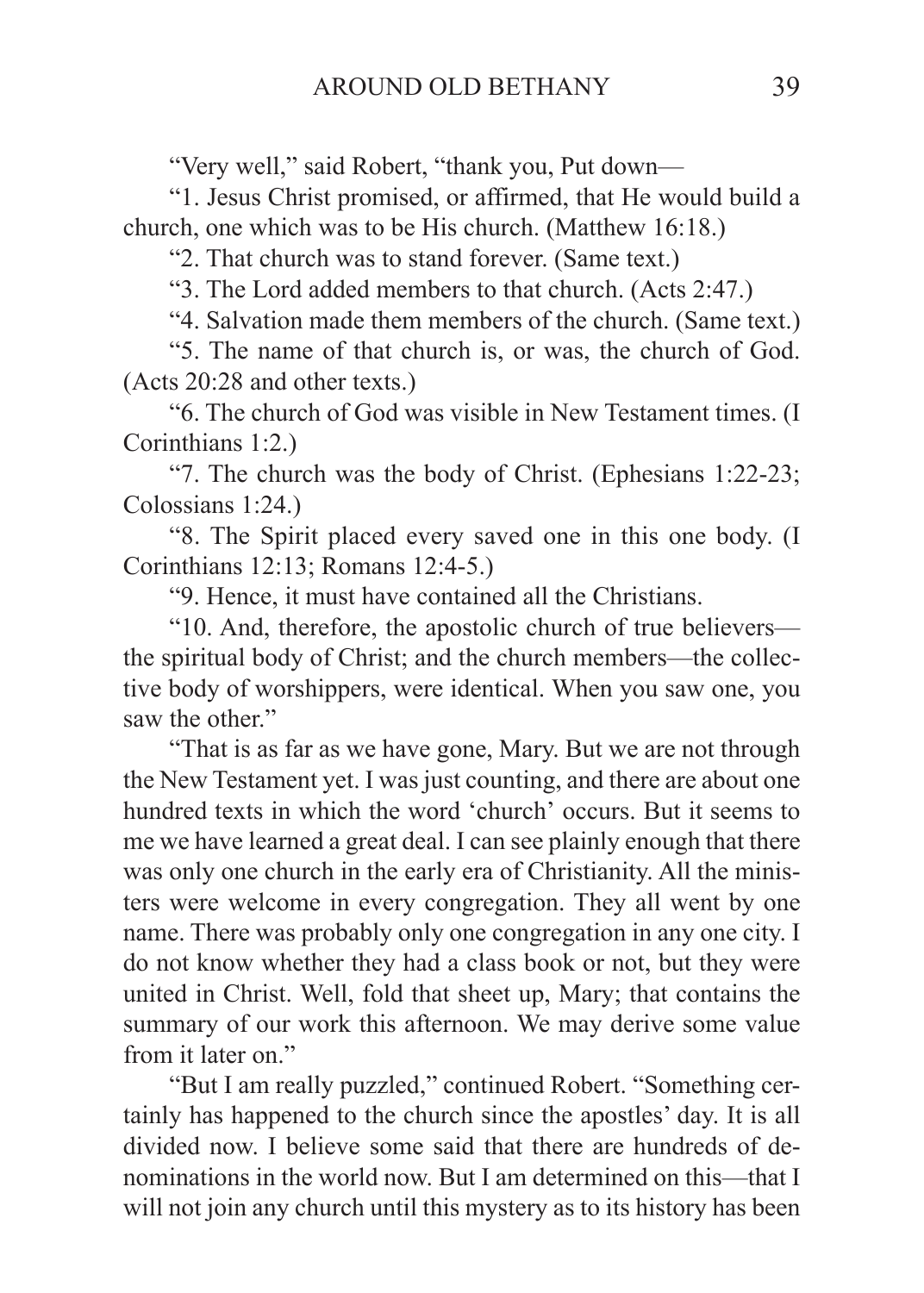cleared up and I can see definitely the will of God in the matter. It is possible, Mary, that this church of God, which this paper stands for, may be what we are looking for. It has a Bible name which is one thing in its favor. But we shall wait. I take my stand here and now, God helping me, for Christ's pure church. I will look until my dying day to find it on earth and will pray Almighty God to establish a congregation of this church here in order that it may show forth what God can do for men."

So powerfully was Robert moved that he proposed that they pray. In prayer, Robert renewed his covenant to walk in all of God's light.

"Dear heavenly Father," he said, "we have been studying Thy Word in an effort to find out which church we should join. Lead us, guide us aright in this matter, we pray. Our souls crave spiritual communion with Thy saints. Show us Thy people. Plant such a church as we have found in the Scriptures and which we know existed in Bible times; plant a congregation of Thy church in our midst, oh Father. Do not forsake us, but lead us. Amen."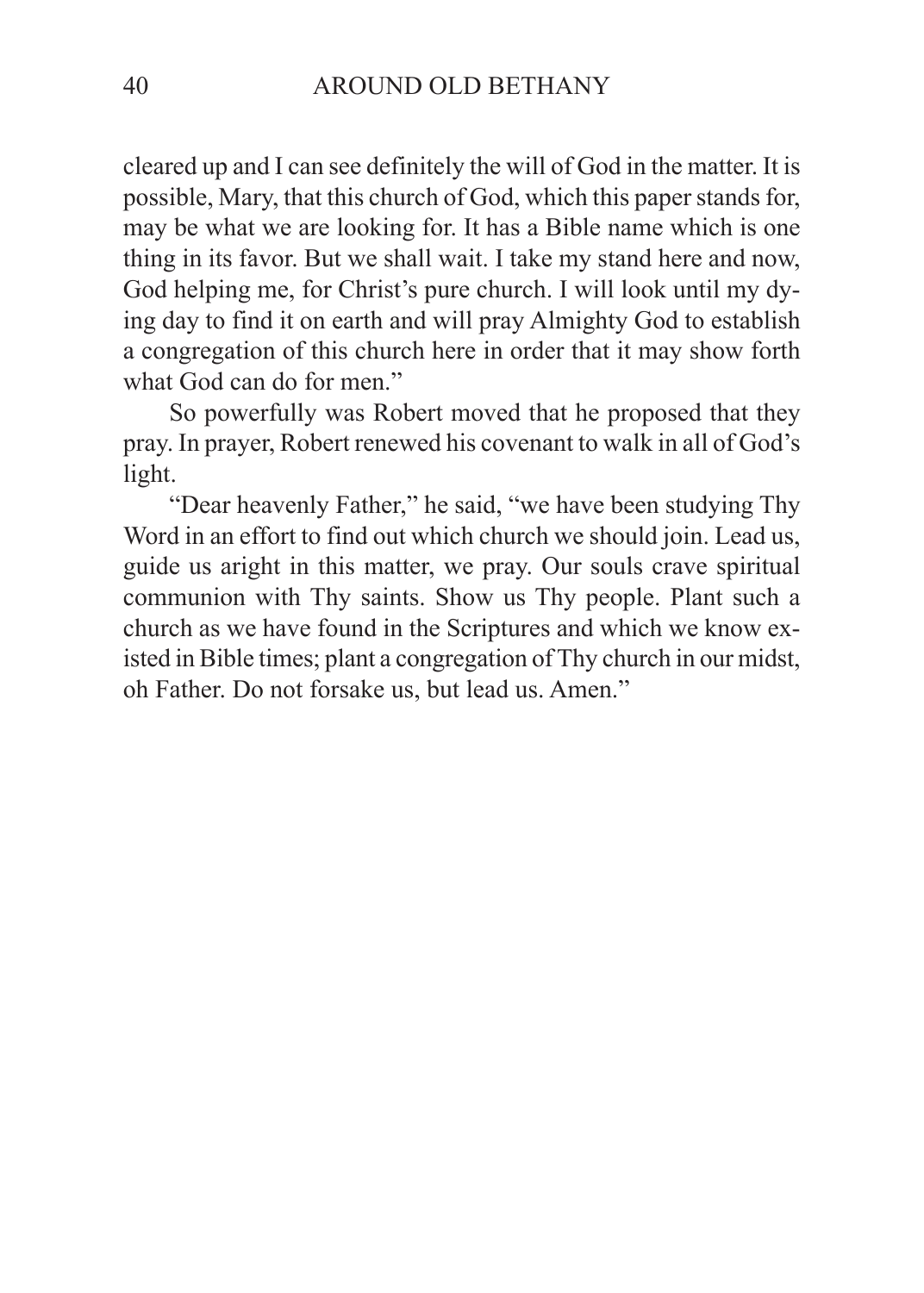# CHAPTER EIGHT **ROBERT DAVIS' BATTLES**

A month passed away rapidly. Robert and Mary Davis were making arrangements to occupy the property bought from Jake Newby. Ever since the little altercation over the removal of the chicken house Robert had not seen much of Jake. As for Jake, he continued sour and implacable. It was very hard for any Newby to take anything from anyone, and yet, when they were on the right side of anything they were bold champions for it. Some of the best improvements fostered by the community had been initiated by them. Nevertheless Robert considered it best to avoid any further rupture of their relations.

Jake Newby felt keenly the outcome of the debates in the Fairmount School. He did not like to see his father suffer a loss of his prestige in the community. He nursed a secret grudge against Robert and determined that if ever an opportunity presented itself to his liking he would do something to humble him. He chafed especially under the implication that his father was not a Christian, and if only he could cause a downfall to Robert he would get sweet revenge.

Robert Davis was unaware of what was going on in Jake Newby's mind. He had not counted on any bitterness over their little dispute.

A few days before Robert and Mary planned to move Robert went over to their new home to mow the yard and clean up a little. Jake Newby saw him coming and noticed that he was alone.

"Now is my time," muttered Jake to himself. So he strode over to where Robert was.

"Do you mean that I cannot have my chicken house, Robert Davis?" asked Jake threateningly.

"Jake, you know that the chicken house was not researched in our contract," said Robert.

"You are a liar," shouted Jake.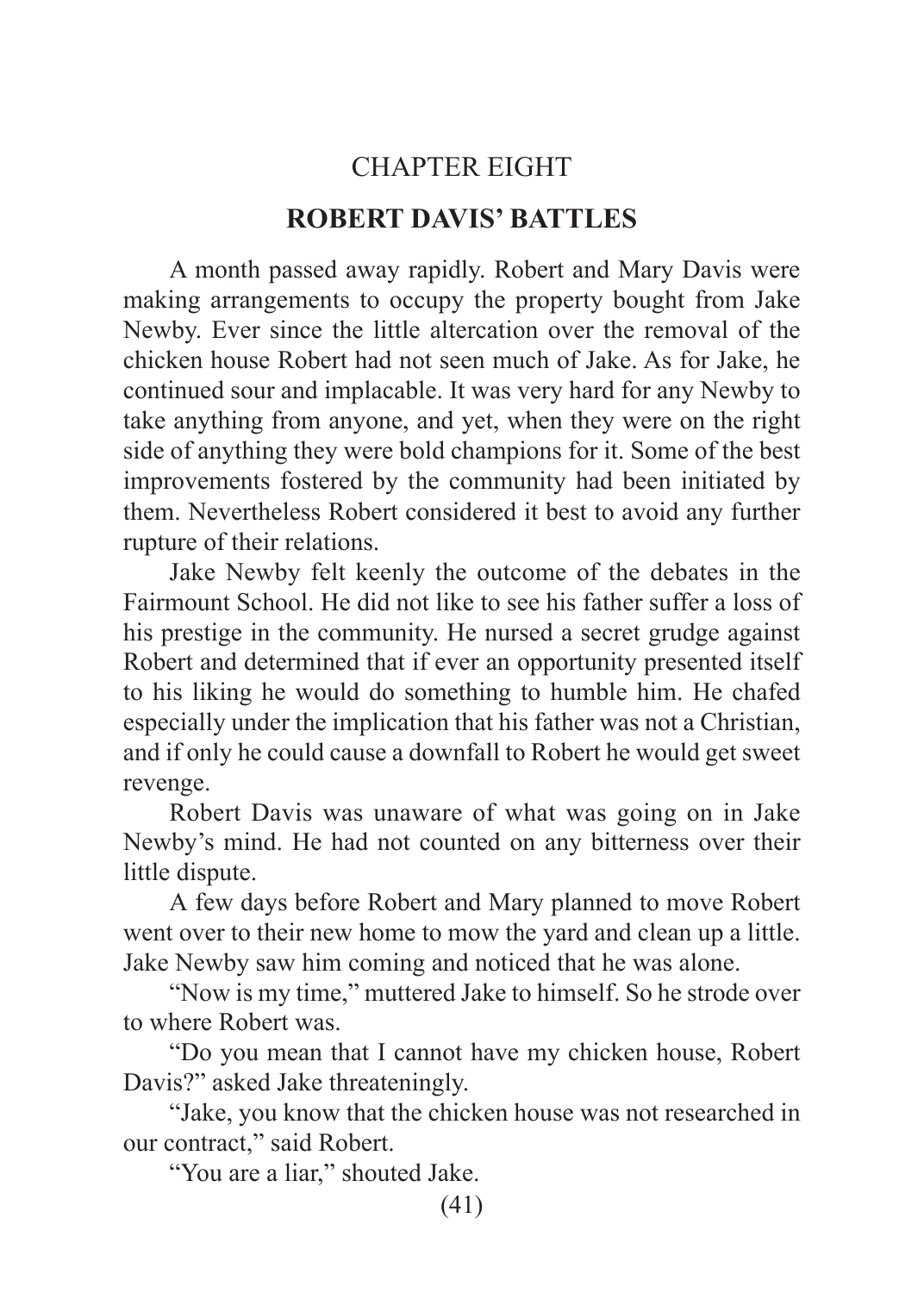"You are mistaken, Jake," said Robert calmly but feeling a strong impulse to strike his opponent.

"You are a liar, Davis, and you have insulted my father," said Jake, at the same time shaking his finger close to Robert's face.

Instantly, Robert's powerful right arm shot a blow directly at Jake's jaw. It caught him square on the chin, and Jake went sprawling over the lawn. Jake arose thoroughly angry. He rushed at Robert like a demon, but Robert quickly stepped to one side and caught Jake with another blow. Jake then closed in on Robert and attempted to throw him down.

Over and across the lawn they surged, trampling underfoot the shrubbery which Jake had planted to beautify the homestead. The men were about equally matched in size and strength, but Robert's clearer brain and strategy were too much for his opponent.

At last they fell in a heap with Jake on top, and he was raining blows upon Robert's face in token of his victory when all at once Robert gave a sudden turn and landed Jake underneath before Jake was aware of what was happening. But by this time Robert's heart was talking to him about the fight, so he merely held Jake down until he gave up and promised to go home and not make trouble anymore. Then he let him up.

Jake shook himself and started home. Robert was so upset that he could not work. He sat down on the porch of the house and took a survey of the affair. He became so engrossed in his study that he did not hear the sound of falling footsteps until they were close upon him. He looked up quickly and met the scornful gaze of Peter Newby's hazel eyes.

"And so you have become a fighting holiness man have you? You were so holy a short time ago that you could insult an old man like me with your insinuating remarks. Now maybe you will believe me when I say that man can't live without sinning," said Peter disdainfully.

Robert was so completely whipped by his own conscience that he felt no inclination to defend himself. Indeed, how could he defend himself?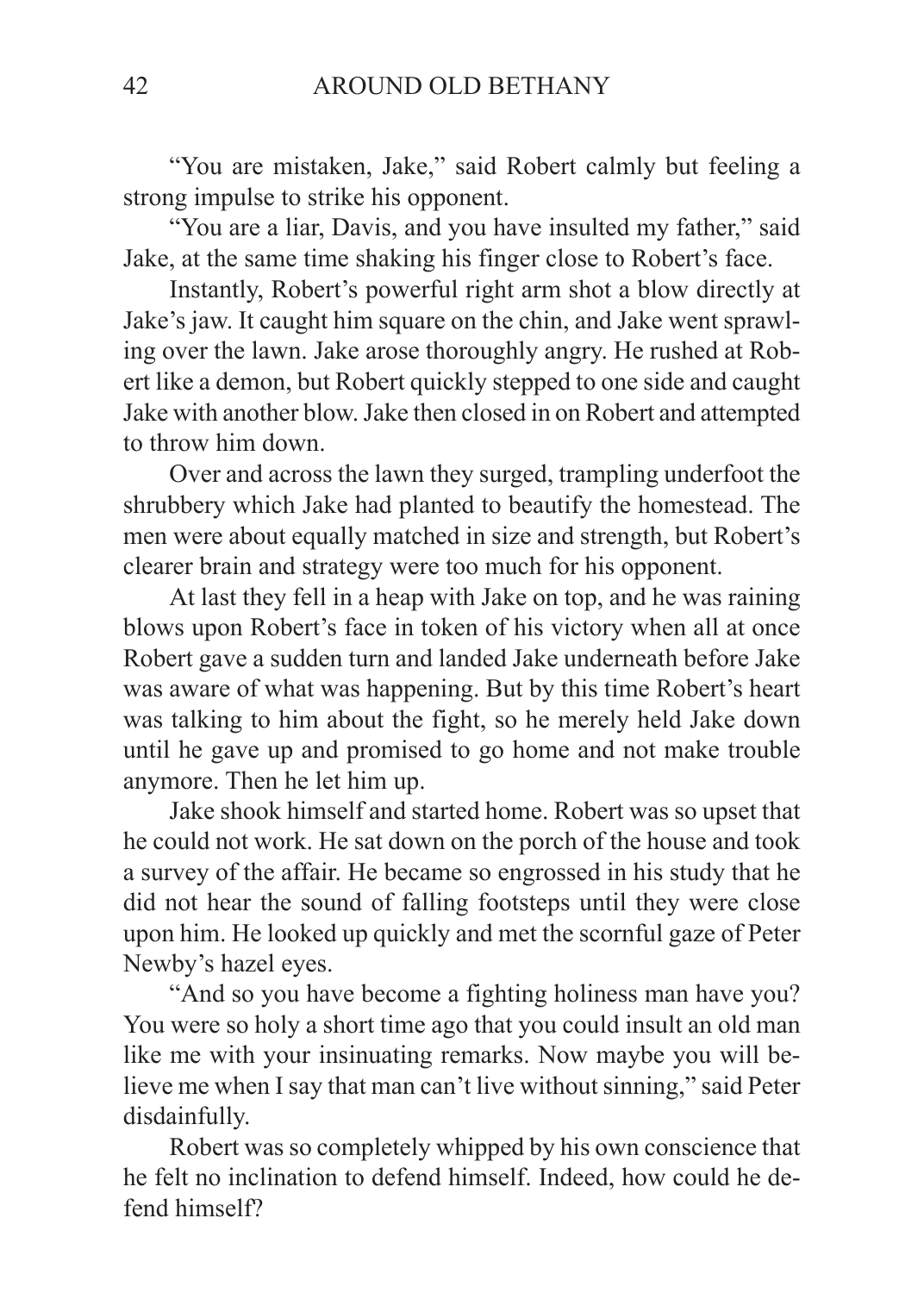"Now, young man, you ought to drop this holiness stuff for there is nothing in it—all bunk. Living above sin are you? Ha! ha! ha!" and the old man gave poor Robert an explosive horse laugh.

"Good-bye, holy Robert," said Peter as he drove away.

Robert sat still on the porch. He began to wonder if this was the way he was going to dedicate his new home and if he had destroyed his influence in the community. What would Mary think of him! Good, quiet, godly Mary, who had always looked up to him as the embodiment of noble and manly qualities. And Mary was cherishing a little one under her heart and preparing to receive a priceless treasure. What kind of a father was he going to be, Robert asked himself. Shall I tell her, or shall I hide it? Swiftly the thoughts ran through his mind while big, cold drops of sweat stood out upon his forehead like beads of crystal. Never before had he felt so thoroughly miserable. In his youth Robert had never been quarrelsome, but he had accepted challenges whenever they were made. Since his conversion, however, he had lived a consistent Christian life, and he had been very particular of his conduct since God had shown him light on holiness and sanctification.

"I will kneel down here and pray," said Robert out loud. This decision was his response to grim Despair, who had now put in his appearance with suggestions to give up all, go back into sin, quit professing and be an open sinner.

"Why try it any longer?" said Despair. "You can never face your neighbors again. Give up. Give up. You have tried, and you have failed. You are a failure. Your reputation is gone. You can never live for Christ in this neighborhood. Get even with the Newbys."

No sooner did Robert resolve, with holy determination, to defeat Despair and pray than he got upon his knees. And there, at the doorway of his future home, he poured out his heart before Almighty God, and vowed he would not go back any farther than he was, and that he would strive, with all his heart, to do God's will.

As the sun began to go down behind the hills to the west of him, Robert started home. Flecks of cloudlets began to redden and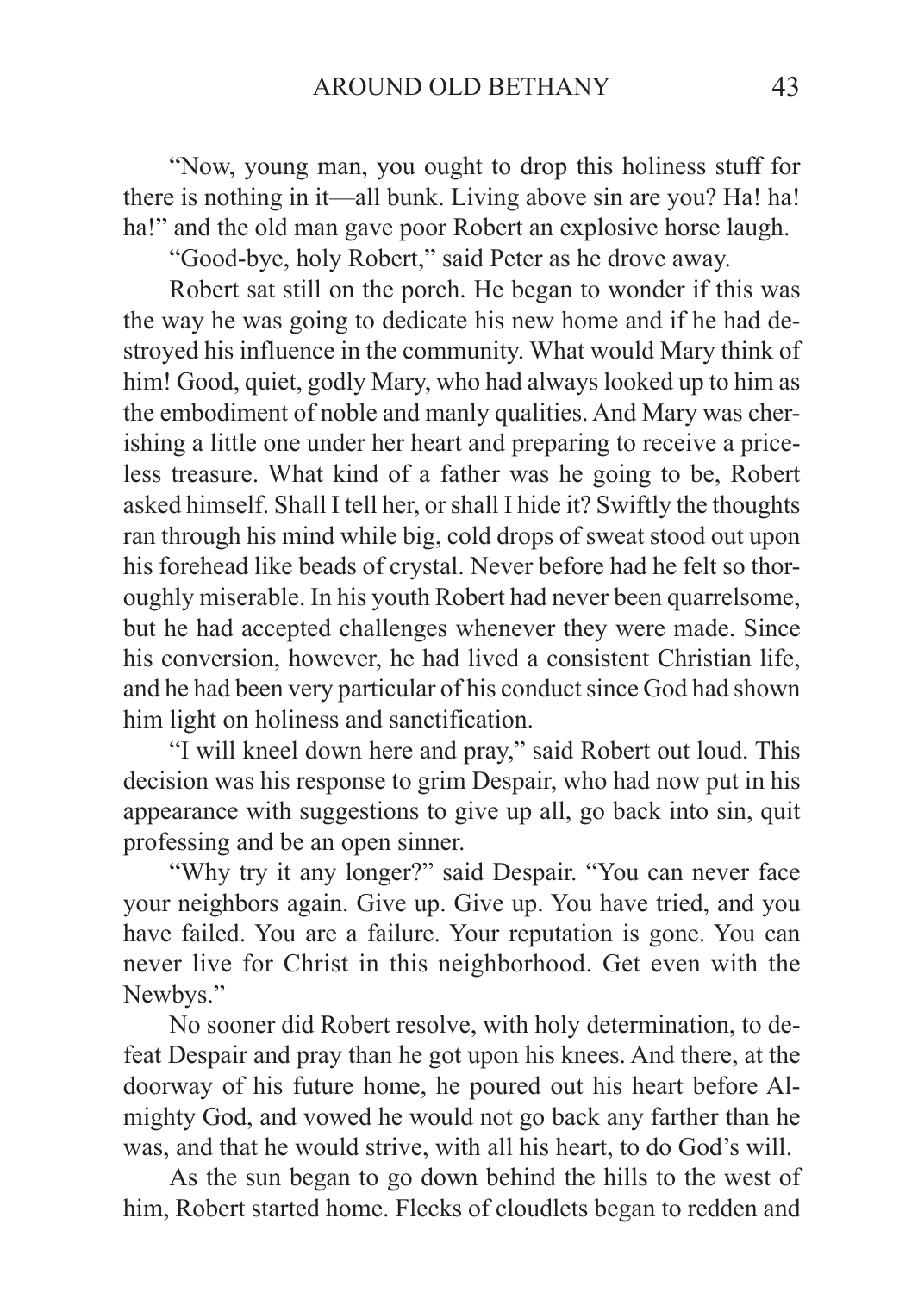the denser strata of clouds took on a deep purple as the western sky blazed out in a marvel of beauty. And Robert thought, truly, that "the heavens declare the glory of God, and the firmament showeth his handiwork;" why could not man glorify Him better?

Mary saw at once that Robert wore a troubled expression on his face. Robert saw that Mary sensed that something was wrong. As soon as he could he went in and sat by Mary's side.

"Mary, dear, I know that you will be ashamed of me when I tell you what I have done," said Robert.

"My, Robert, what have you done?" cried Mary, "you look so troubled and gloomy."

"Mary, I am sorry to tell you what I have done, but I will hide nothing and will tell you all about it," said he. "You remember that chicken house we prevented Jake from moving that day? Well he met me at the place today and called me a liar and said that I had insulted his father. Before I hardly knew what I was doing I hit Jake and we had a fight. I finally beat him, and he promised to behave. I felt just like giving up, Mary, and never trying to serve the Lord anymore. But I promise you, dear, that I will not go back." And great big tears of hearty contrition rolled down Robert's face, and Mary, all tears too, lovingly wiped his tears away.

"I do not know if you can have confidence in me or not, Mary, after this, but I expect to rise above it, God helping me," said Robert when he could speak.

"I recognize that I have done wrong," he continued. "What shall I do about it?"

"You must forgive Jake and Mr. Newby too, Robert," said Mary. "The Scriptures are plain: 'But if ye forgive not men their trespasses, neither will your heavenly Father forgive your trespasses.' (Matthew 6:15.) Can you forgive them?"

"Yes, by God's help, I forgive them. I do," said Robert.

"Should you not also make confession to Jake Newby for fighting him?" asked Mary. "And then give him that chicken house if he still demands it. 'Therefore if thine enemy hunger, feed him; if he thirst, give him drink: for in so doing thou shalt heap coals of fire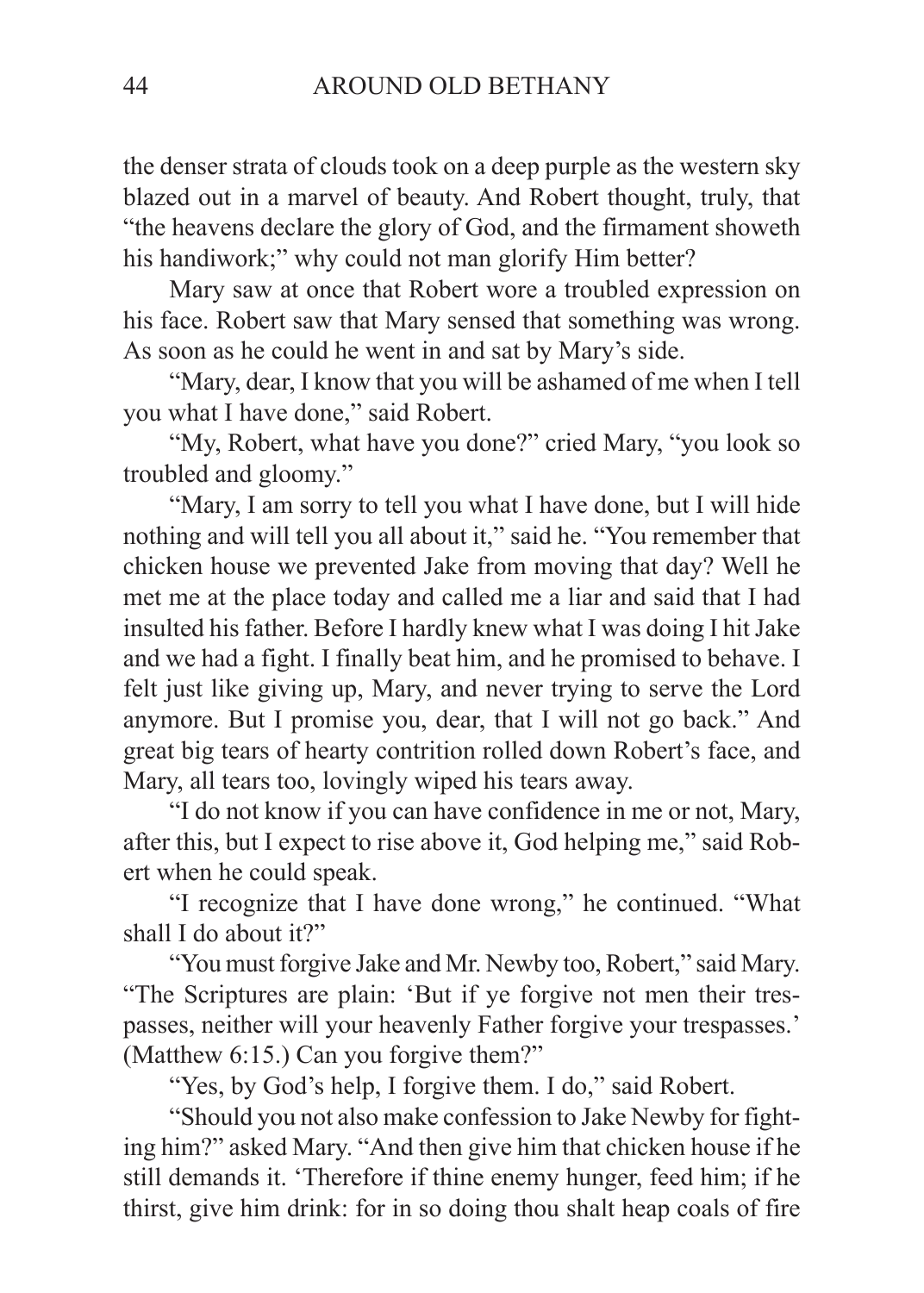on his head.' (Romans 12:20.) And to break the power of the grudge why not obey Matthew 5:23-24: 'Therefore if thou bring thy gift to the altar, and there rememberest that thy brother hath ought against thee; Leave there thy gift before the altar, and go thy way; first be reconciled to thy brother, and then come and offer thy gift.'"

"Well, Jake is not a brother, Mary," said Robert, "but the Scriptures point out the best way to recover. I feel so ashamed, Mary, after standing up for a holy life and then failing this way. But I feel that following the Word of truth will be the quickest way to recovery. It is my ambition to be an example of God's keeping power. I wish to so live that holiness may be established as truth in this community. I want my life to tell for Jesus."

Robert decided that the sooner he went the better it would be, so he drove to Jake's house at once. Jake was greatly surprised to see Robert drive up and greeted him very surlily.

"Jake, I have come over to ask your forgiveness for striking and fighting you this afternoon. I did wrong. Pardon me. I am sorry I gave way, Jake. And say, Jake, if you want that chicken house just come and get it. It is too small for the number of chickens Mary intends to raise anyway. You can have it, Jake, freely, gladly. What's a chicken house between friends?

"The Lord made me feel very guilty over this affair, Jake," continued Robert. "At first I thought I would give up entirely, but Jake, I cannot do that. The Lord has done too much for me and my wife, and—well, others are counting on me. I want to make everything right, so you will feel perfectly free to visit me anytime you wish. Praise God! I feel better, Jake. Will you forgive me?" And Robert stretched out his hand toward Jake. Jake took it, and there, in that happy twilight hour a grudge and a sin were laid in a grave of oblivion never to be resurrected.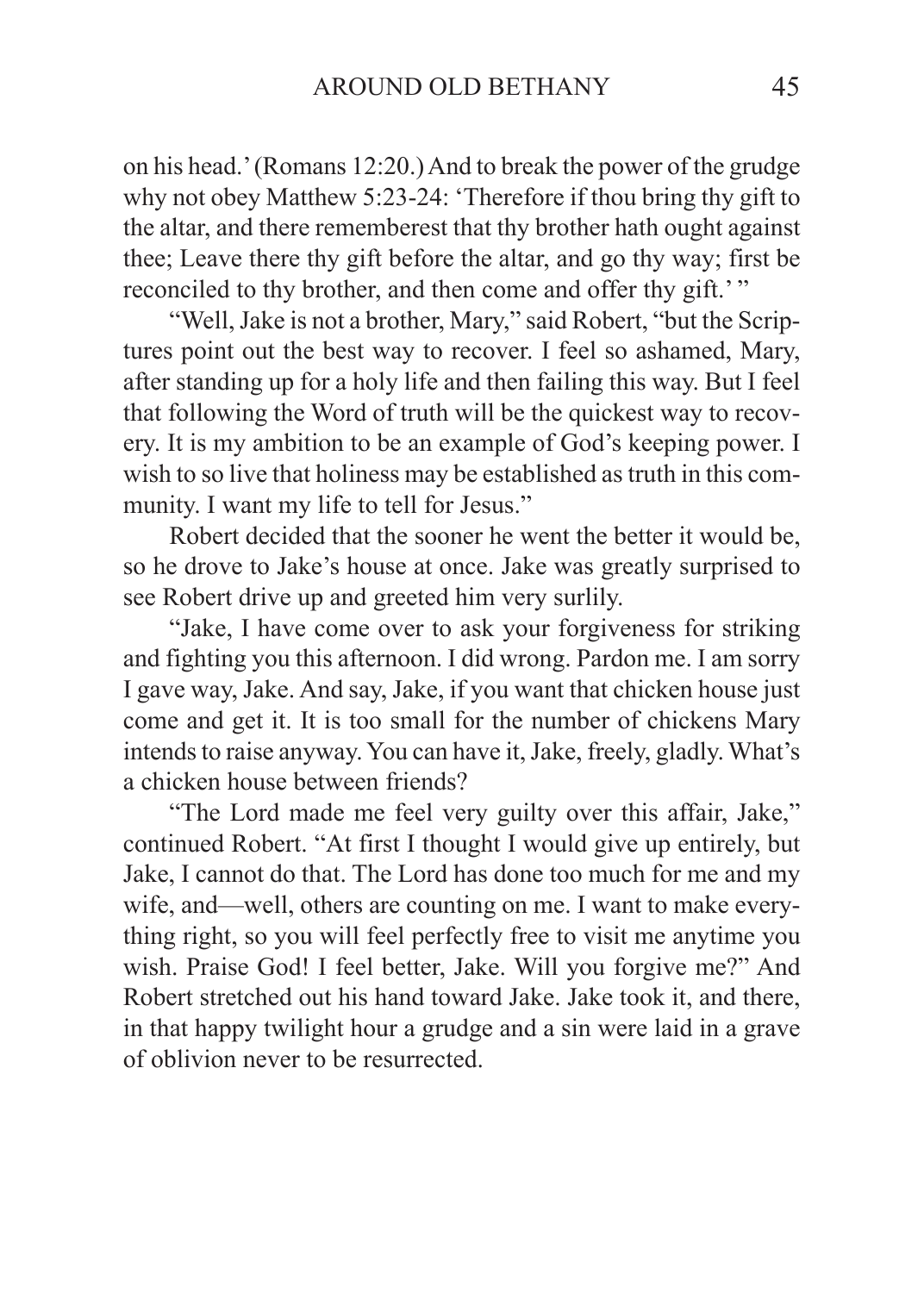## CHAPTER NINE

# **THE GOOD RESULTS OF AN HONEST CONFESSION**

The confession of Robert Davis to Jake Newby set Jake's household all agog. They had never heard of such a thing before. When Jake had arrived home from his encounter he had told Kate, his wife, all about it, coloring it in his own favor.

"I went over to see Robert Davis and kindly asked him to let me have the chicken house and to reprove him gently for the way he had treated Dad, and what do you think? He jumped on me as mad as he could be. I'll get even with Bob Davis, I will. The mean rascal," said Jake.

"Well of all things, is that the way holiness men do? A pretty mess for Davis to get into," said Kate.

"I'll fix him. Wait till a good chance comes, and I will make him sorry enough," said Jake. "Little good he can do in this neighborhood living like that."

"But Jake, you are a member of the church, and you must be careful how you live," said Kate.

"Oh, yes, I suppose so," said Jake laconically.

But Jake's religion did not concern him very much. Everybody knew that. His name was on the church book, and Jake paid a little money in now and then, but as for prayer or testimony he had none, and as for vital, personal godliness and personal salvation, to these he was a perfect stranger. In fact, the denomination to which Jake belonged did not believe in nor teach salvation from sin. Many others in it were just like him.

While the Newby family was discussing the fight, it was to their great surprise to see Robert Davis come through the open gate.

"Well, if there doesn't come Bob Davis now," Kate exclaimed. "What do you suppose he is after? Do you suppose he is going to renew the fight, Jake? Mercy me. Help!"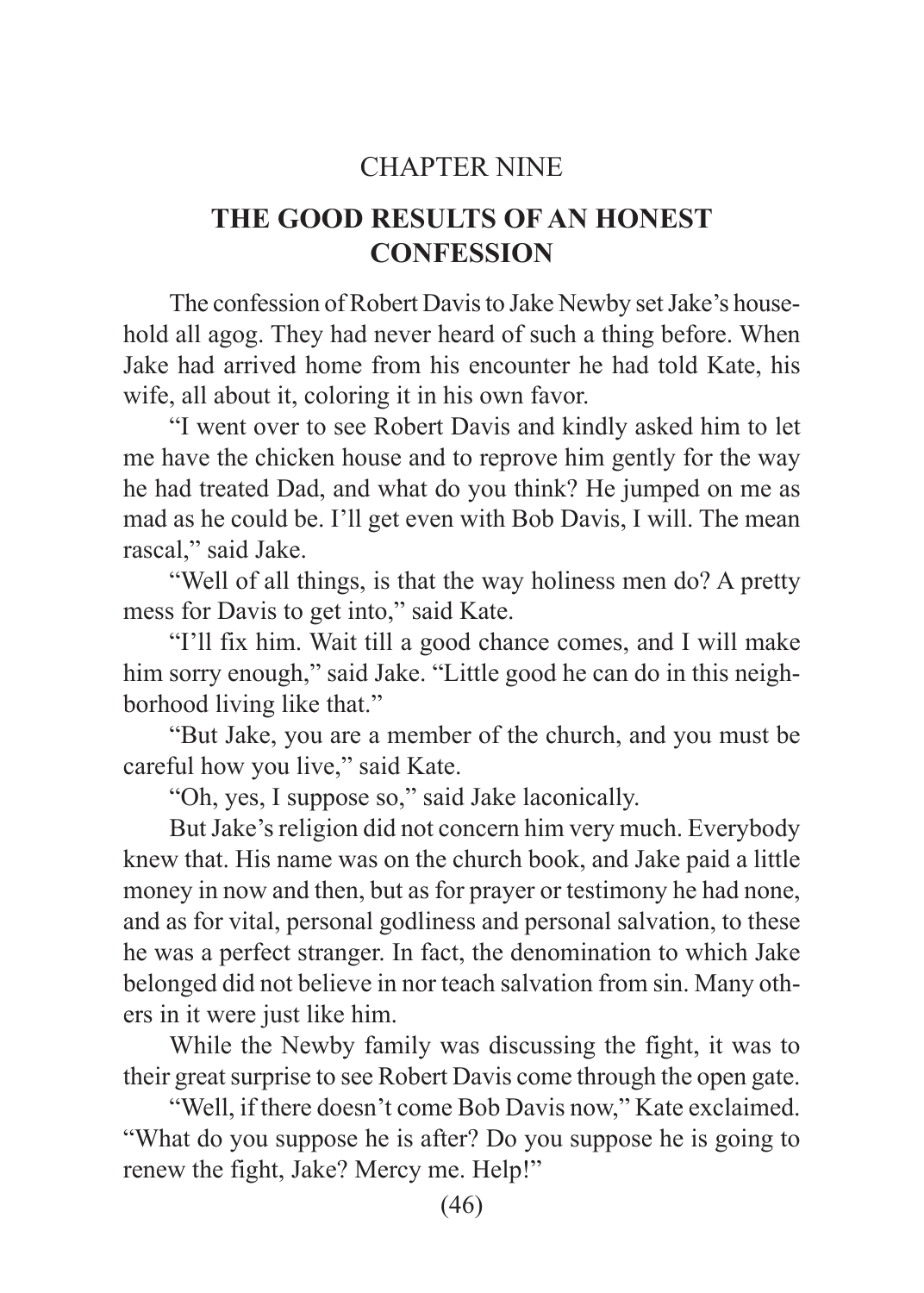But Robert knocked quietly and Jake opened the door, and before anyone else could speak Robert made his confession, while the Newby children and Kate looked on in amazement. After Jake and Robert shook hands and the trouble was ended a strange atmosphere pervaded the Newby home. They had never felt just like that before. There was a peace, an awe, a holy feeling such as people have sometimes at the height of a revival meeting. If Jesus had suddenly appeared in person there would not have been much more of a holy atmosphere than existed right there at that moment. They could hardly understand it. No doubt the angels of heaven were there, and the Holy Spirit was present to exert His benign influence toward the salvation of that family. Kate began to cry great big tears of joy. Jake sat down.

"Jake, Bob Davis is a man," said Kate. "That was the most open, honest confession I ever heard. I do not know of anyone who would do such as he has done. There must be something to his religion. You know the fight you had with Tom Sawyer, and he is a deacon in First Church, Bethany. What came of it? Never a word of confession did he ever make. What kind of a man is Mr. Davis, anyway?"

"Something strange about Bob Davis," said Jake. "Said I could have that old chicken house if I wanted. I'd be a fool to take it now"

"Jake, I believe Robert Davis is a real Christian," said Kate as a sort of confession on her part. "Why, I do not know of a member of our church that would do the manly thing that he has done, coming up without any self-justification and asking forgiveness for his wrong. I'm more convinced than I ever was before that Robert's doctrine is right after all. Your dad would not own up like that even if he knew he was in the wrong. I wish I had more of Robert's religion."

"That is true, Kate," said Jake. "Dad's either too hardheaded or has not enough religion to own up to a fault."

"I begin to feel like I am not a Christian at all, Jake," said Kate. "I could not do as Robert Davis has done. No, I couldn't. I'm not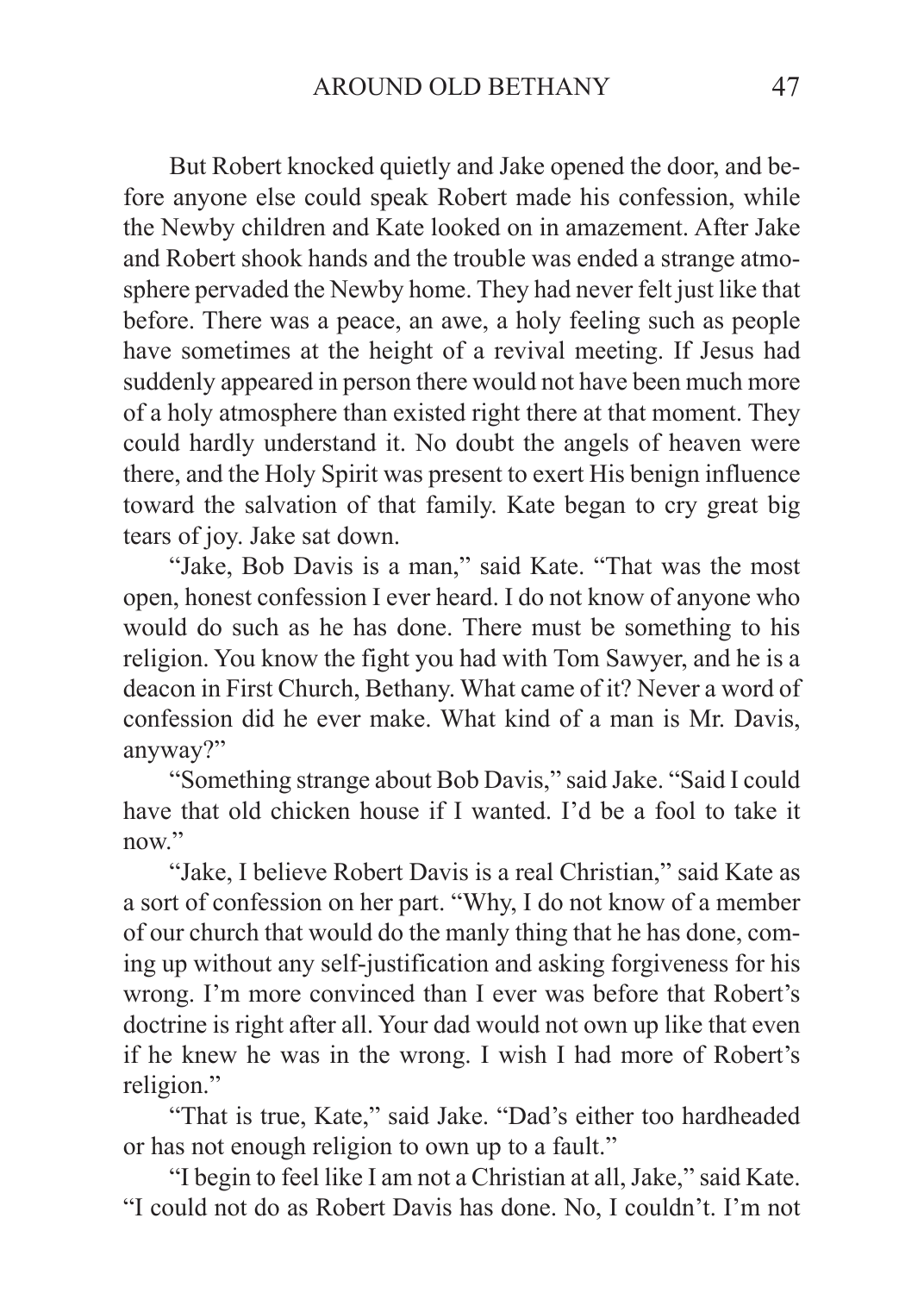much of a Christian. I believe we might as well quit our profession, Jake, if we can't live better than we are." And more big, honest tears rolled down Kate's cheeks.

"Well, I have been baptized," said Jake, and Pastor Sammons said water baptism was essential to salvation. I believed in Jesus Christ and was baptized. What else can I do? I live as good as any other member of our church. I have been in good standing for ten years. I do not know what else to do. The preacher thinks I am all right."

"Yes, I know," replied Kate, "the preacher thinks I am all right, too, but I know I am not. I just feel that I am not a real Christian."

"Well, I must confess," said Jake, "that Robert's confession puts religion in a new light to me. With Robert religion is the main thing. He has family prayers night and morning; he is honest and scrupulous, and now when he sees he has done me a wrong he has come right over and made it right. I am not much of a Christian either if that is Christianity."

"Jake, what good is water baptism if our lives are not changed?" asked Kate. "I have just been thinking of the members of our church, and I am not trying to ignore their good qualities, but I do not know of more than two or three that I would ask to pray for me if I were going to die. They gossip, dress in all the latest fads, go to dances and theaters, rarely attend church and are just like the worldly people around here who belong to no church. Is this Christianity? Why, Jake, when we had our bazaar, you remember, four of the sisters fell out and have not spoken to each other since. My, I never thought of these things before. I wonder what church Robert Davis belongs  $to?$ "

"He calls it the church of God," replied Jake.

"The church of God!" exclaimed Kate. "Why, what church is that? I never heard of it. But that name sounds good. If it is as good as its name it ought to be a good one."

"I must confess," said Jake, "that I never have enjoyed my religion. If it is the right kind it has done me very little good. But I can't afford to drop it for it's all I have—at least till I see something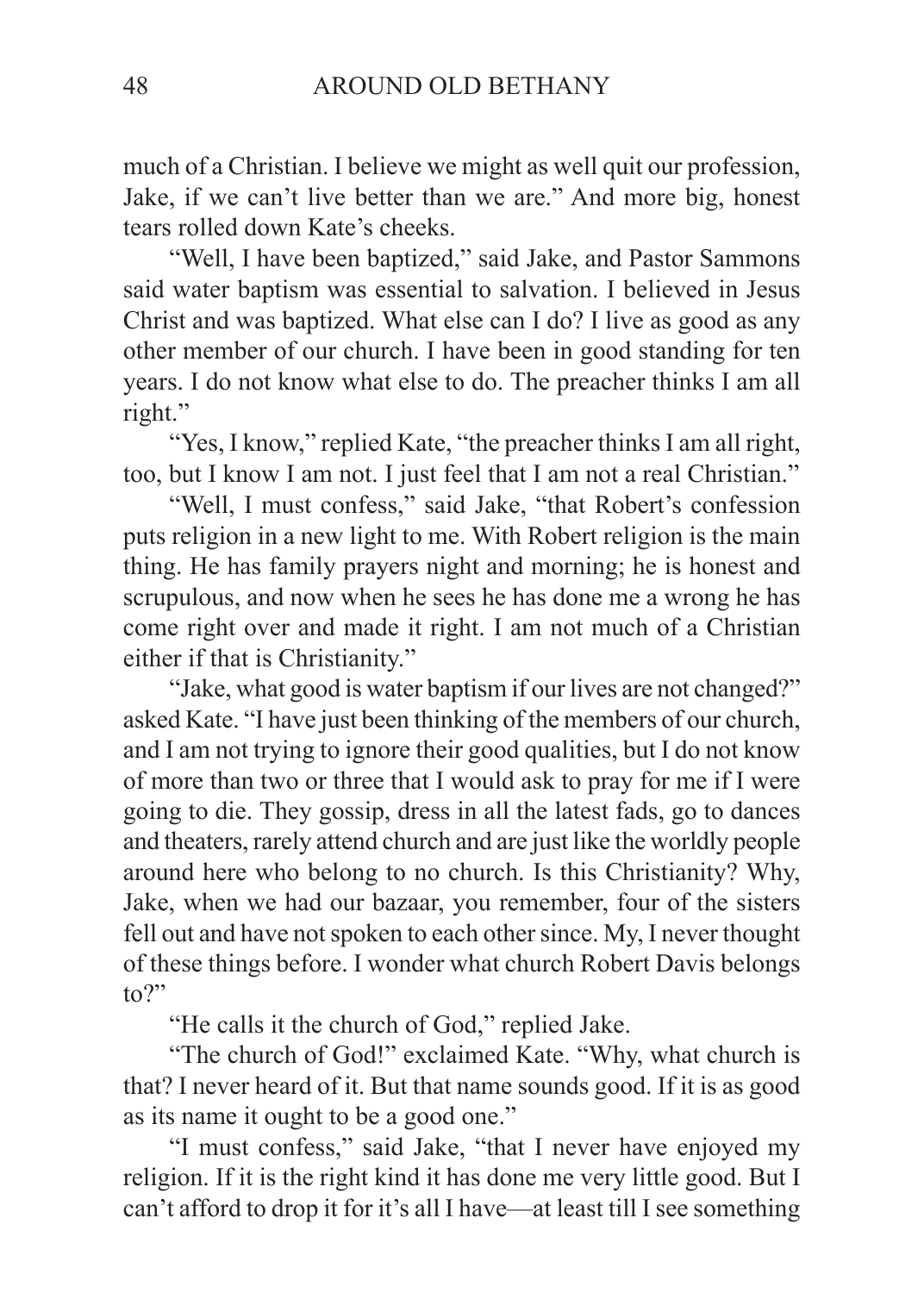better. Robert and Mary Davis seem to enjoy their religion. I always noticed that. I believe I shall investigate the church of God. What do you say to calling Robert and Mary over tomorrow night and talking all these things over with them? Robert seems to know a lot about the Bible."

"Let us do that," said Kate.

Next morning Kate sent her son John to the Davis home with an invitation to come and spend the evening. They were surprised to get the invitation but felt that it was their duty to go.

During that day both Jake and Kate were in a very humble mood. Peter Newby came over during the day and Jake told him all about Robert's confession. Jake also expressed himself as being dissatisfied with his religion.

"Ah, poof!" said Peter, "you are all right. Weren't you baptized and don't you believe in Christ? Don't give up your religion. Would you go back on your old dad and mammy like that? I hope I never see the day, Jake, when you will leave our church. Davis is no good."

But Jake was so thoroughly awakened to his own sad state that his father's speech affected him very little. In fact, it sounded hollow and hypocritical to him. Jake knew, down in his heart, that Robert had done the manly and Christian thing, and when he saw that his father did not appreciate what Robert had done it made him feel that his father was not much of a Christian either. Jake lost confidence in his father right there.

Peter Newby sensed this change of attitude on Jake's part and it filled him with anger. Yet he knew that he dare not show it. But the fire in his bosom compelled him to speak out.

"Jake, my son," he said, trying hard to control his feelings, "I fear you are being shaken in the faith, but I hope if you are dissatisfied with our church that you will not disgrace the family by joining that holiness bunch. They are rotten. I know them of old. I would rather see you dead than for you to go with Bob Davis."

Jake saw that there was little use to discuss the matter so he desisted and turned the conversation to pigs. But Peter turned it back to religion.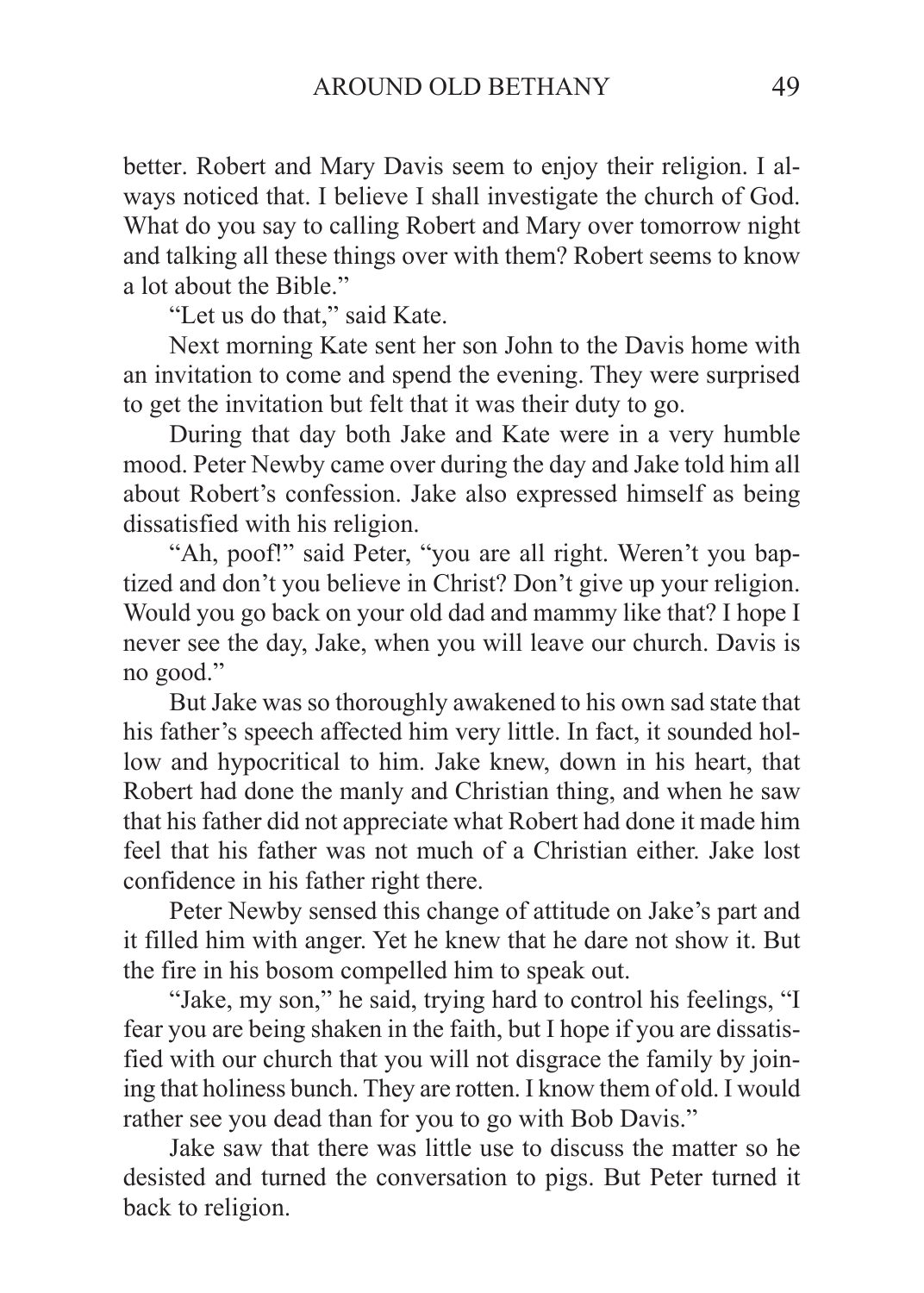"If you go along with that Davis," Peter said, "I will disown you as my son. I will. After being a member of our church for ten years, then to own up that you are not a Christian—why, Jake, that will tear our church to pieces."

"But Father," said Jake, "suppose that I am not a real Christian, will it do me any good to continue to profess that I am? Is that not exactly what makes one a hypocrite? My soul longs for a real experience. I know I am not ready to die or fit to live either. I must get right with God."

Peter Newby saw that it was useless to stay longer so he rode away feeling very angry at Jake for the mood he was in and at himself for displaying such anger.

Robert and Mary Davis went to the Newby's about nightfall and were given a cordial reception. After all was ready they all met in the parlor and discussed religion. A great many texts were read and talked over. Water baptism was investigated. Robert proved by the Scriptures that water baptism is not a saving ordinance.

"How could water baptism be a saving ordinance," said Robert, "when we know that water cannot have any effect, one way of another, upon a soul? And if water baptism is essential to the obtaining of salvation then two other things besides the blood of Jesus are necessary whenever a soul is saved. One is water, enough to be immersed in, according to your church doctrine, and the other is a man or a preacher to baptize. Then if one were out somewhere away from water and a preacher he could not be saved. This will never do. It places too much in the hands of men. Peter makes it plain read I Peter 3:21.

"The like figure whereunto even baptism doth also now save us (not the putting away of the filth of the flesh, but the answer of a good conscience toward God,) by the resurrection of Jesus Christ,'" read Kate Newby.

"This makes it plain," said Robert. "Water cannot wash away sins except in a figurative way. It is the blood that cleanses. Read Revelation 1:5 (last sentence) and Colossians 1:14."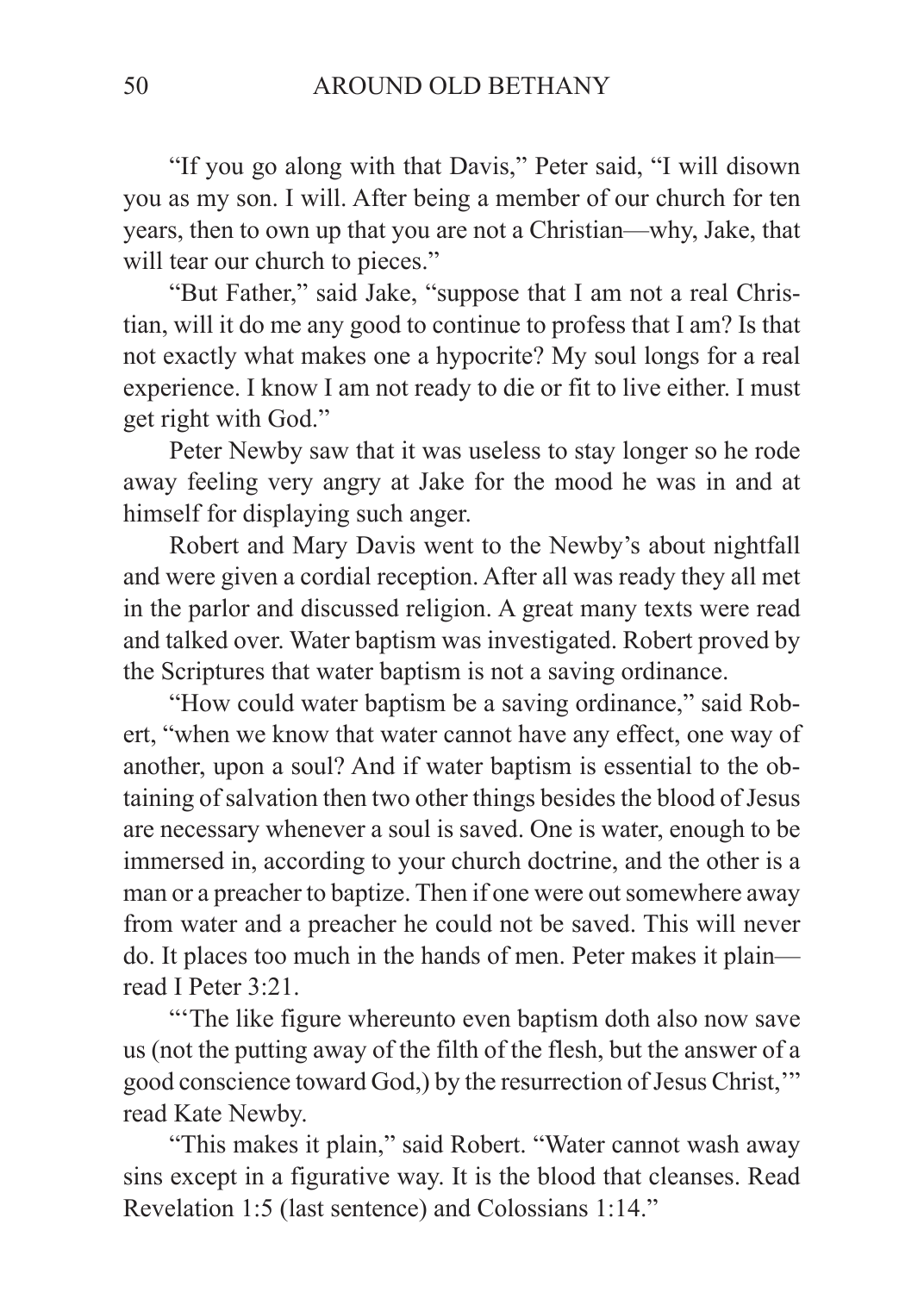"'Unto him that loved us, and washed us from our sins in his own blood,'" read Mary Davis. "This is Revelation 1:5. Colossians 1:14 says, 'In whom we have redemption through his blood, even the forgiveness of sins.'"

"Robert, what church do you belong to?" asked Jake finally.

"I am not a member of any denomination," said Robert, but recently, through a study of the Bible, I have become convinced that these denominations are not right and that we should get back to the Bible in name, faith and practice. I do not see any church that tallies with the church of the New Testament, so I am waiting and praying for God to establish a real New Testament church in this community. By the way, Jake, we found that the Bible name for the church is the church of God. We have had a religious paper coming to us, which is published in the interests of the church of God. Maybe this is what we are looking for, Jake. Let us seek for the truth."

"I will, Robert," said Jake. "I am dissatisfied with my religion. Really, I doubt if ever I was converted."

"God bless you, Jake," said Robert, "the Lord has a real experience of salvation for you. Come to Him, repent and believe. Get under the blood. Amen."

After a blessed service of prayer and singing some of the good old soul-cheering songs, Robert and Mary Davis went home.

It was the beginning of a new era in the Jake Newby home.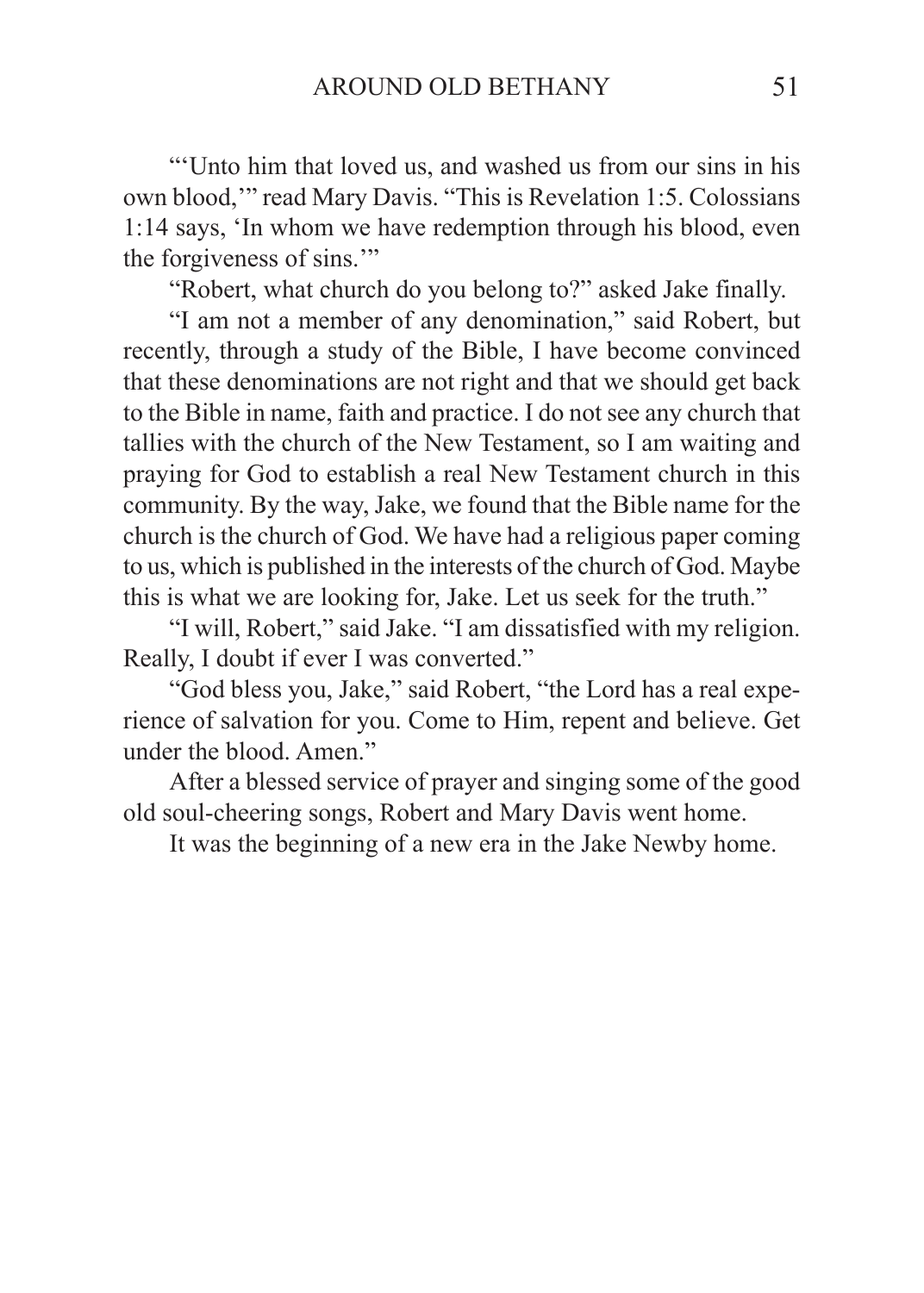# CHAPTER TEN

## **FALSE GUIDES APPEAR IN BETHANY**

It often happens when people become awakened to the fact that they are below the standard of Christianity and do not as yet see or know what to do, that they become ensnared in destructive doctrines. Having loosed from their old moorings and not having reached a peaceful haven they drift about, sometimes at the mercy of every wind that blows. When the truth of the gospel begins to appear then the great enemy, satan, sows his tares, for the ground is then broken up.

Robert Davis' debates at the schoolhouse, his confession and his private conversations on the Scriptures were like rays of light shooting through the rifts in the clouds of the sky. The town of Bethany had never heard such doctrines as Robert was upholding. And even to Robert himself they had not yet been formed into a coherent system of Bible teaching. Several things were still mysteries to him.

Jake Newby and his family were in this partly awakened condition. They had lost confidence in the church to which they belonged, but they did not see the light clearly. They were seekers after the truth.

On one day of the next week after the conversation in his home with the Davises, Jake and Kate went to the railway station in Bethany to see their Aunt Mellisa off. She had been visiting with her brother, Peter Newby, for a few days and was on her way home to Boston.

While sitting in the station chatting and waiting for the train to come, Kate Newby saw a wall-pocket in the waiting room on which was a neat sign, "Take One," filled with printed literature. She stepped to the receptacle and took out two or three pieces of literature which she placed in her handbag, and she thought no more about it till she got home and opened her bag to get her handkerchief.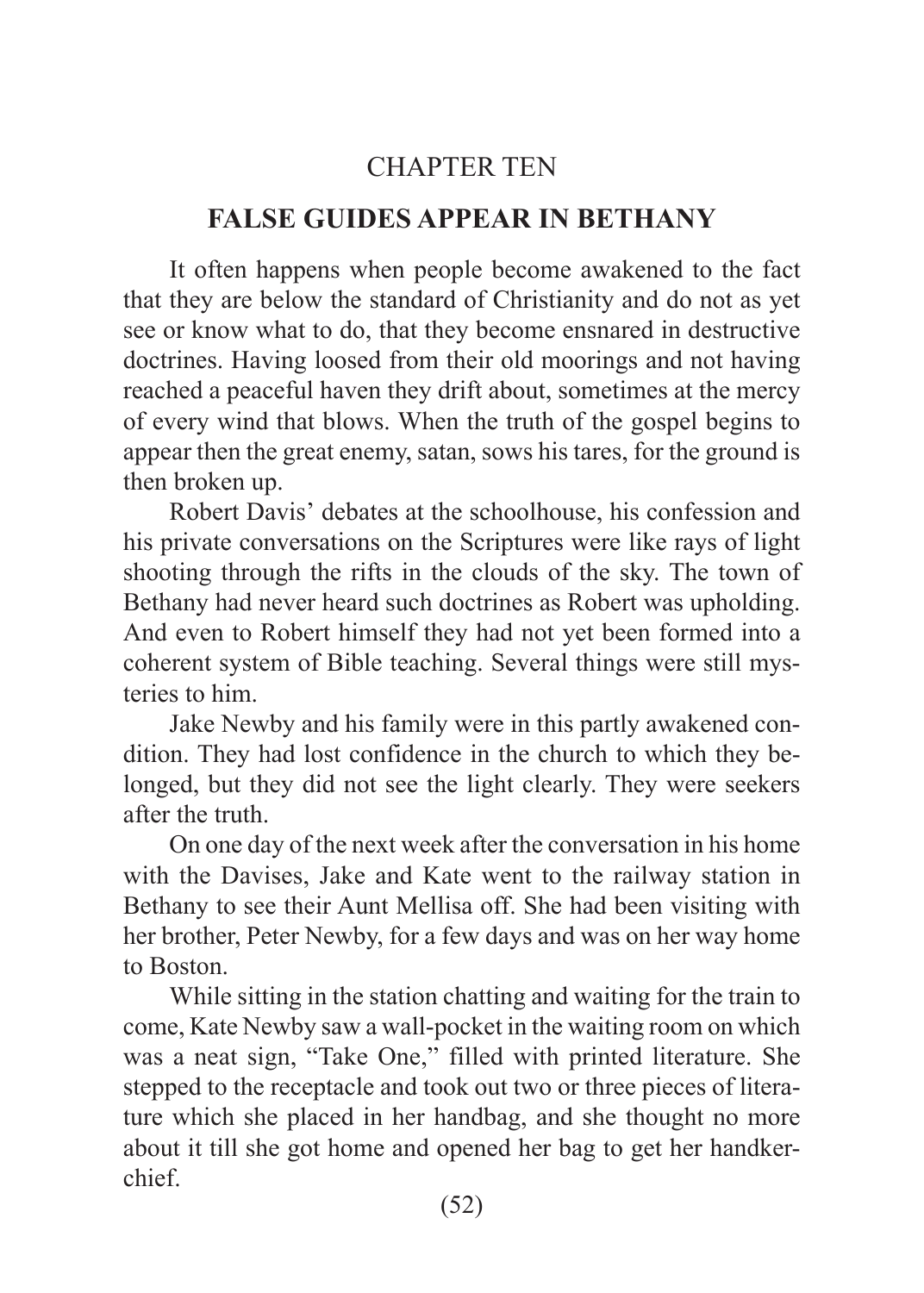Something about the leaflet attracted her attention, and she sat down and read it. The pamphlet proclaimed the virtues of Christian Science to heal all kinds of mental and physical sicknesses and troubles. There is no sickness, sin or death, said the treatise. All of these things are errors of mortal mind. We are, it continued, to ignore and repudiate these errors, for God is good and everything is good; God is eternal Mind, all-embracing, and there can be no death and sin and sickness in God. Material things, it said, are not important; the spiritual is the important. The basis of all things is the spiritual, hence we can count material things as immaterial and be all engrossed in God. The false notion that there is sickness, it said, has led many to the grave. The false notion that there is a devil has led to the idea of sin. But sin and sickness are errors of the mortal mind, and when we get swallowed up in the one great mind (God), there will be no more sickness, pain, sin or death. Much more it said which space will not permit us to narrate here.

Kate Newby read on and on. She was longing for something better than she had. The arguments of the pamphlet seemed plausible to her, and she embraced them. Seeing that the Christian Science textbook was advised she ordered a copy of Mrs. Eddy's *Science and Health*. When it arrived she read it assiduously. She was getting very deep into the meshes of it. Her theology was undergoing a radical change. God, to her, was no longer personal but the great Mind which is all-comprehensive. She tried to believe herself well, free and happy, and she began to enjoy a measure of relief. But at the same time, Kate Newby was growing more worldly; she began to lose her former distinctions of right and wrong, and the change was beginning to be made manifest in many different ways. She began to ignore Jake and to show an aversion to material things, and she began to develop a sort of over mystical attitude toward life in general.

Finally Jake asked her point-blank, "Kate, what is the matter with you? You are acting so queer."

"Well, Jake, I might as well tell you," answered Kate. "I am a Christian Scientist."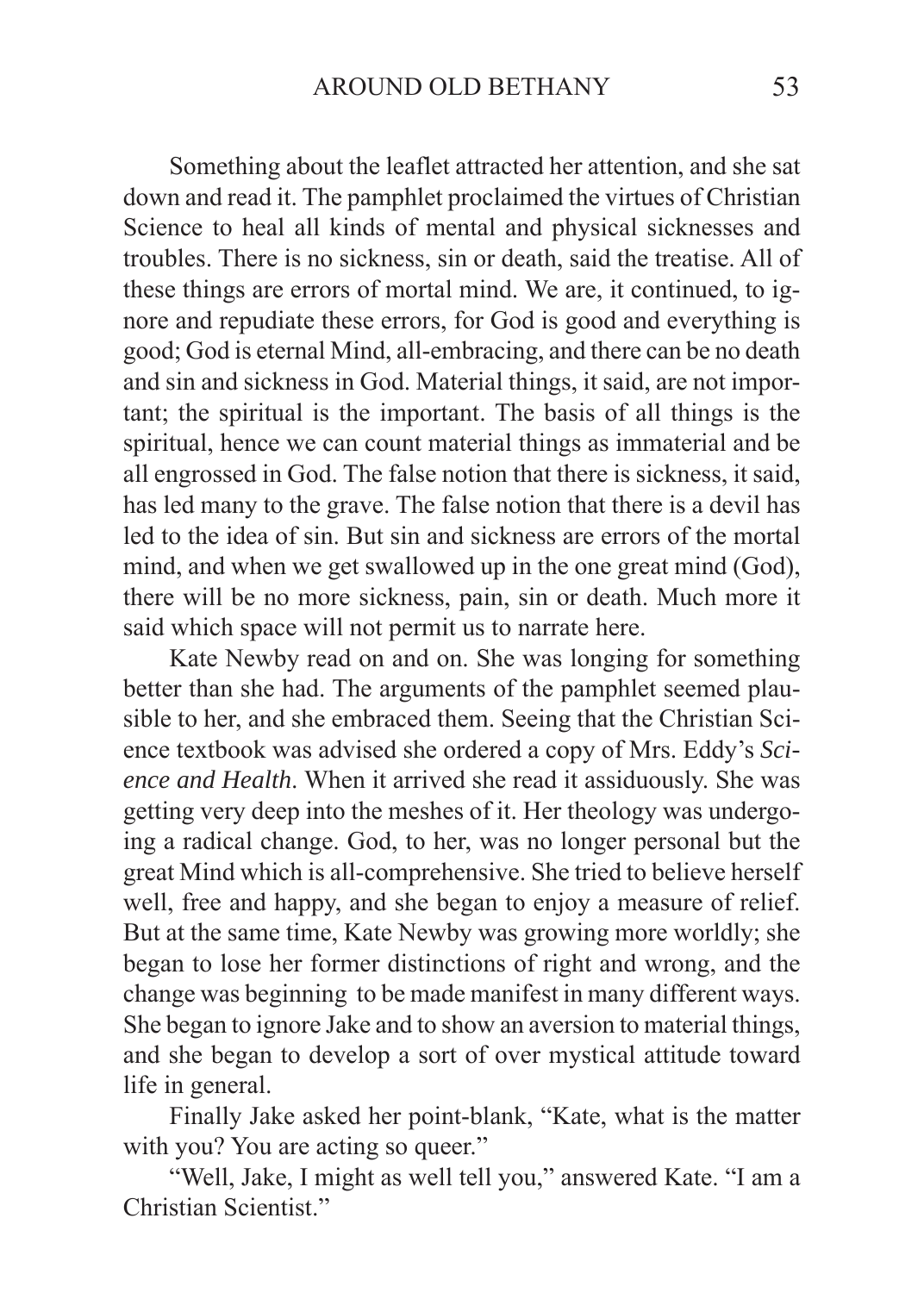If Jake Newby had been hit with a cannonball he would not have been worse shocked.

"Christian Science!" he echoed. "Of all things! Where did you get hold of that?"

Then she told him of getting the leaflet, then *Science and Health* and how she had gradually been won to embrace it. Jake was clearly disturbed and started to argue with Kate, but she had the advantage in that he did not know anything about it. So Jake thought of Robert Davis.

"Say, Robert," said Jake to Robert the first time that they met after his talk with Kate about Christian Science, "do you know anything about Christian Science?"

"Indeed I do," said Robert, "my mother once got somewhat entangled in it and through her efforts to get out I was led to study it."

"Come over and talk to Kate, then," said Jake. "She has taken up with it and it is ruining her. Please come over and talk with her about it. We must have help."

"All right, I will come," answered Robert.

On the next evening Robert found time to go, and soon he and Kate were talking on Christian Science while Jake and the others listened.

"Now, I will read from *Science and Health*," said Robert. "See if you can understand it. See if it does not make you feel like scratching your head in order to help to comprehend it. 'What is man? Answer—Man is not matter, he is not made up of brain, blood, bones, and other material elements. The Scriptures inform us that man is made in the image and likeness of God. Matter is not that likeness. The likeness of Spirit cannot be so unlike Spirit. Man is spiritual and perfect.... Man is incapable of sin, sickness and death. The real man cannot depart from holiness, nor can God by whom man is evolved, engender the capacity or freedom to sin' (page 475). Can you understand that?"

"For the life of me, I can't," said Jake, but, of course Jake could not be expected to understand it, thought Kate.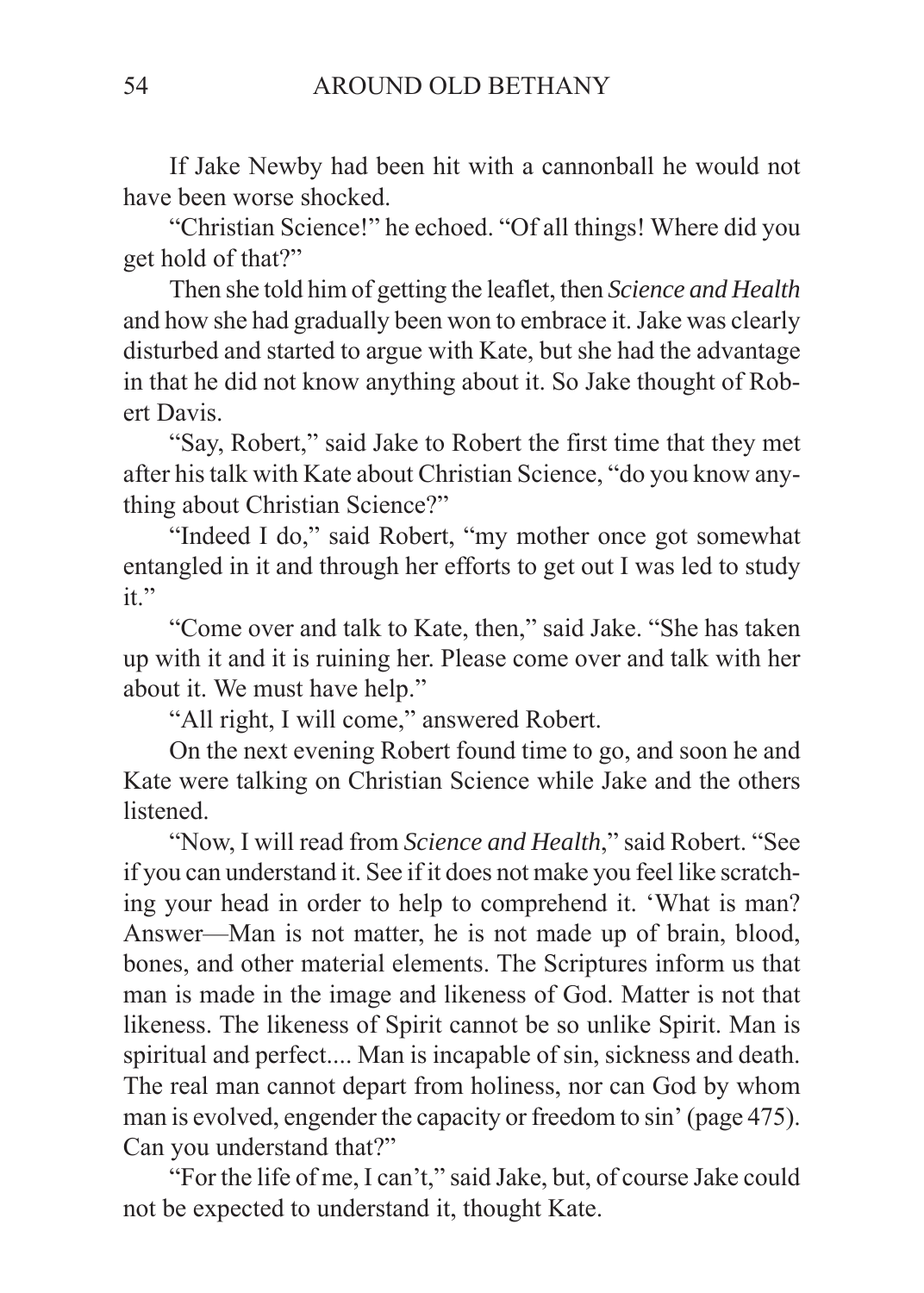"Now, here is another. 'Therefore the only reality of sin, sickness or death is the awful fact that unrealities seem real to human, erring belief, until God strips off their disguise. They are not true, because they are not of God. We learn in Christian Science that all inharmony of mortal mind and body is illusion.' Again, 'Sin, sickness and death are to be classified as effects of error' (pages 472 and 473)," read Robert.

"I wonder what I am made of," said Jake's boy, John, "if I have no brain, blood or bones. When the bay filly threw me last winter and broke my arm I thought I was part bone. And a lot of blood ran from my foot the time I cut it with the ax, at least they called it blood."

"Now let us get Mrs. Eddy's definition of God," said Robert. "'Mind is God,' she says. Let us draw forth some of the Christian Science principles and stand them up for inspection.

"1. Man is not matter; he has not brains, blood or bones.

"2. Man is incapable of sin.

"3. Man is incapable of sickness.

"4. Man is incapable of death.

"5. Sin, sickness and death are errors.

"6. God is Mind, Principle.

"7. Mind is God.

"8. Sickness is a dream.

"9. Sickness, sin and death are 'mortal dreams.'

"10. 'There is no disease.' (*Science and Health*, page 421.)

"11. 'Death is the illusion.' (*Science and Health*, page 428.)

"Now, over and against these statements of Christian Science, let us place the immutable Word of God.

"1. Man is not Matter; he is not brains, blood or bones.

"The very first word in inspiration contradicts this principle in Christian Science. 'In the beginning God created the heaven and the earth.' Genesis 1:1. The creation of man contradicts Christian Science. Listen—'And the Lord God formed man of the dust of the ground, and breathed into his nostrils the breath of life; and man became a living soul.' Genesis 2:7.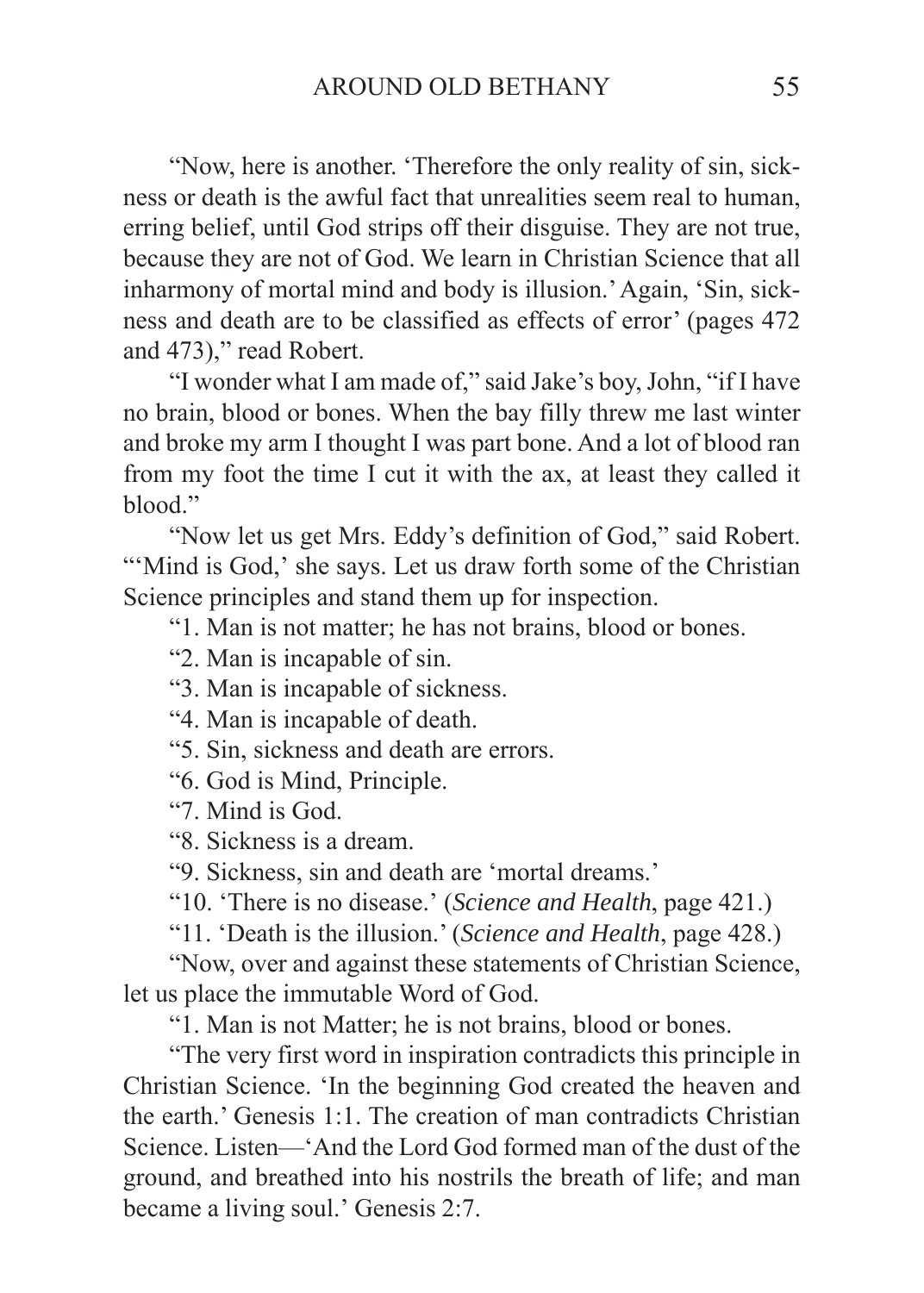"So there is such a thing as man composed of matter such as body, blood and bones.

"2. Man is incapable of sin.

"Let us see what the Bible says of this proposition," continued Robert.

" 'For all have sinned, and come short of the glory of God.' (Romans 3:23.)

" 'Christ died for our sins according to the scriptures.' (I Corinthians 15:3.)

" 'He shall save his people from their sins.' (Matthew 1:21.)

"3. Man is incapable of sickness.

" 'Is any sick among you' what shall he do?" asked Robert, quoting James 5:14-15. "Let him deny that he is sick, and claim that he is incapable of being sick? No. 'Let him call for the elders...and the prayer of faith shall save the sick.'

"David said of the Lord, " 'Who healeth all thy diseases.' (Psalm 103:3.)

"4. Man is incapable of death.

"It seems that no scripture is needed to refute this falsehood. Men of past ages are dead. Mrs. Eddy herself will die, all Christian Scientists die, for 'it is appointed unto men once to die, but after this the judgment.' "

"My, the Bible is hard on Christian Science doctrine, isn't it," said Kate Newby. "I did not think to read and compare Mrs. Eddy's statements with the Bible."

"Indeed it is," said Robert Davis. "The Bible states facts as they are. Man did sin, and all men have sinned. The plan of salvation, in all its vast provisions for men, came about because of man's need, because of man's fall. Man has sinned. Oh, it is all too plain to deny. The bruised and wounded hearts of mothers and wives, the bowed heads of grief-stricken fathers over the sins of their loved ones prove all too painfully that sin is real."

"I know it is, too," said Jake Newby. "My heart yearns for deliverance from sin right now. Kate, turn from this deception. You see it is not right. It denies facts."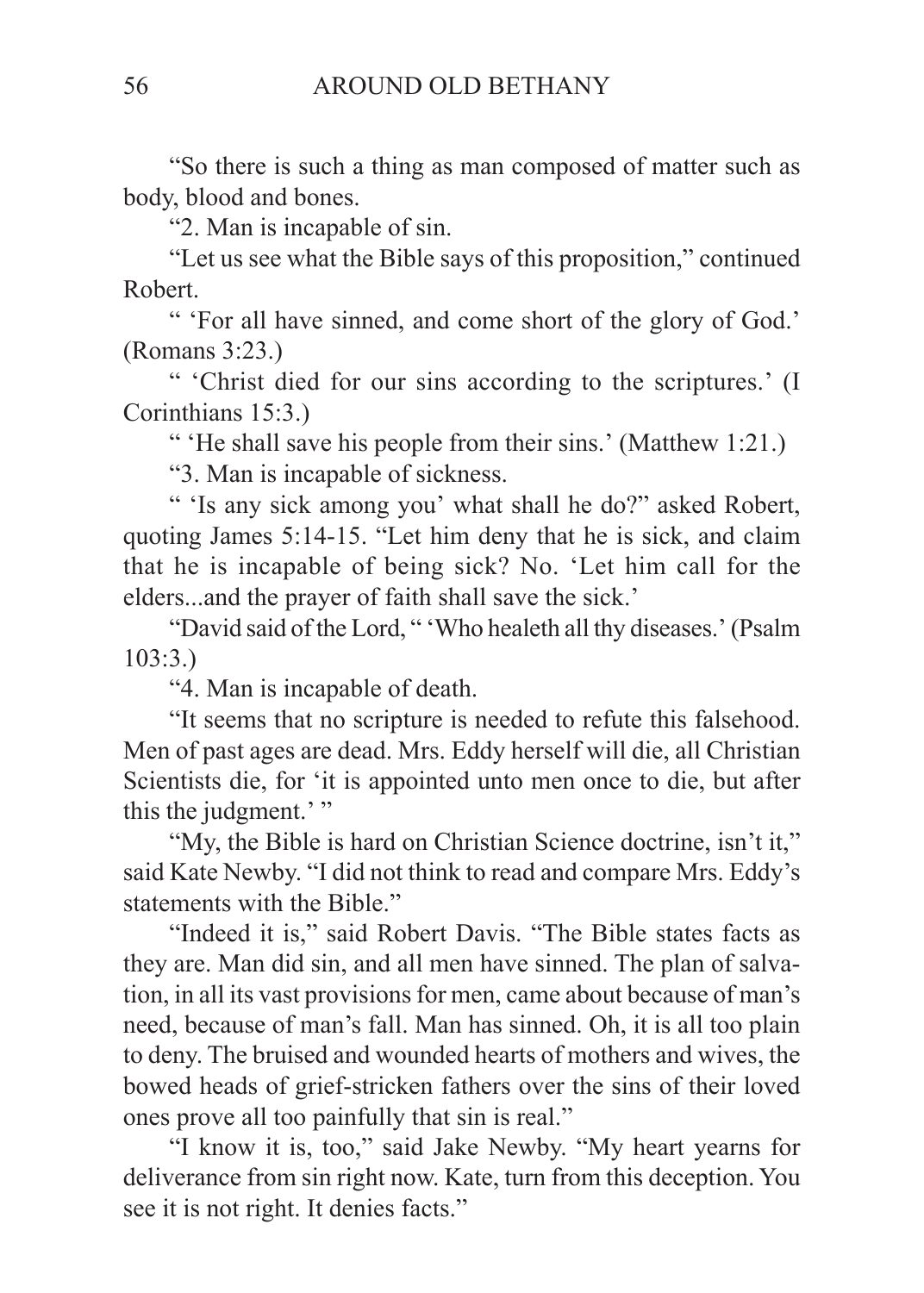"Now, as a matter of fact," said Robert Davis, "mind has considerable influence over matter, but, after saying that, it is not necessary to go to the absurd extent as to deny that there is matter."

"I see it now," said Kate, "there is a subtle connection between mind and our bodies, but I see that if, because of that, I should deny facts, my state would be no better and probably worse. I give up the whole system as being contrary to reason, sense and the Scriptures."

A few days after this Robert was called to Kansas City on business where he remained a week. Now, it so happened that while he was away from home on this business trip, a colporteur of the Seventh-Day Adventists denomination came through the country and sold Mary Davis the book entitled Daniel and the Revelation, also several tracts, one of which was entitled "Who Changed the Sabbath?" Mary Davis had never before heard of anything on the Sabbath question, and when the colporteur told her about how the Sabbath had been changed from Saturday to Sunday (according to Adventist theories), and how they, the Adventists, were in a great reformation to restore the Sabbath-day, she was considerably interested. Open-hearted for truth, she was peculiarly susceptible at that time to the claims of Adventism.

Mary spent the next few days in reading her newly bought literature. It seemed plausible to her that if God gave the Ten Commandments as a perpetual covenant, the seventh day should still be kept. The more she read, the more she was convinced. By the time Robert returned she had begun to count herself a seventh-day keeper. Robert Davis was surprised beyond measure when he returned and found his house full of Advent literature.

"Well, Mary dear, what does all this mean?" asked Robert kindly.

"Why, Robert," she said, "while you were gone a colporteur came here with these books. He seemed so earnest and he talked for hours about a reformation and how the Catholics had changed the Sabbath and about how God had set Himself to restore the day to Christendom. I have been reading the books and they make it very plain that we ought to keep Saturday."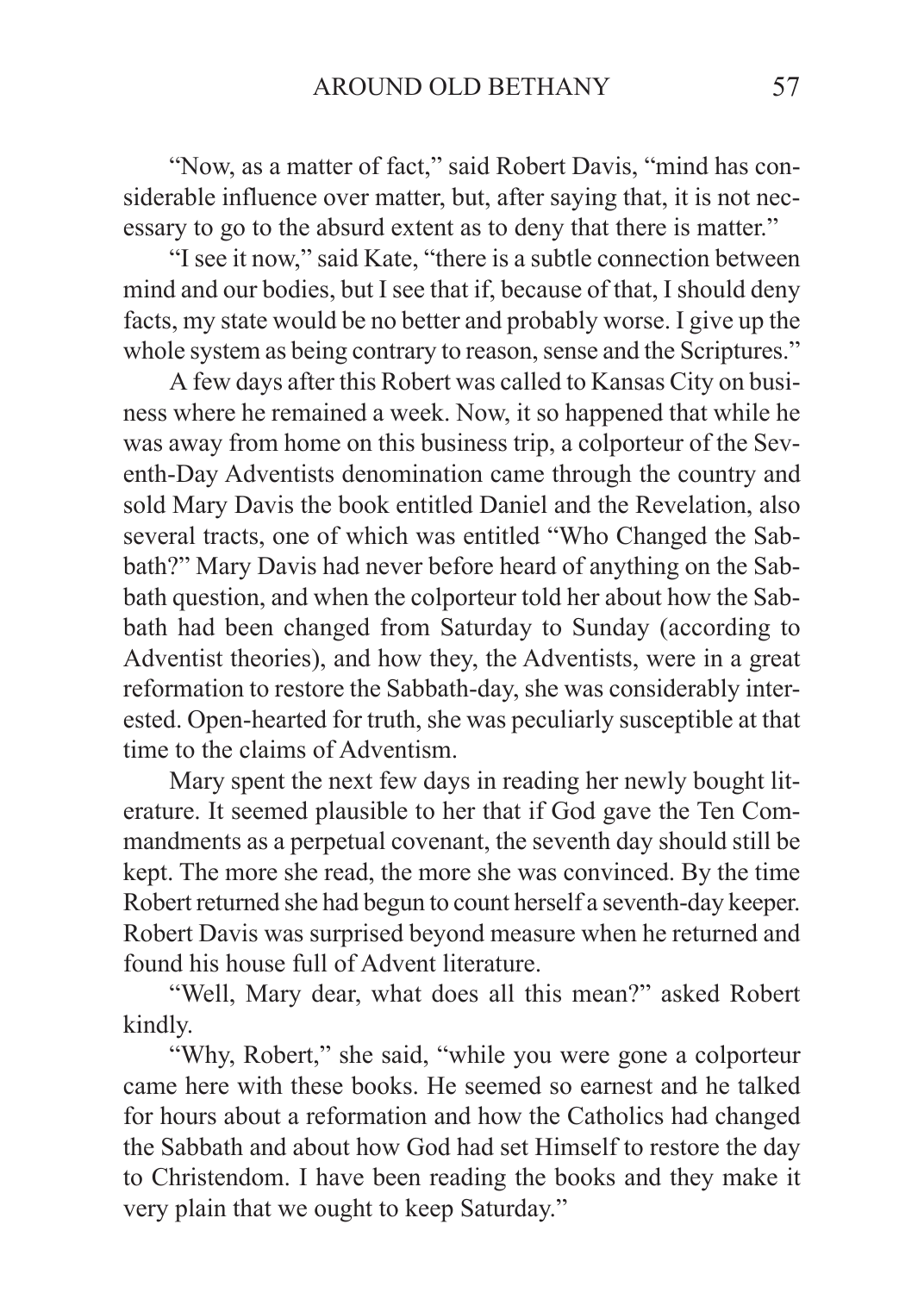"Now, come here, dear," said Robert, "let me point out to you the false and unscriptural position which these zealots hold."

Mary felt a little indignant at this, but she complied, willing to know the truth. However she was secretly determined to keep the Sabbath-day unless very good reasons were shown why she should not.

"First, Mary, let me ask a few questions," said Robert. "Did the colporteur say anything about living holy or nearer to God?"

"No," said Mary, "he talked almost exclusively about the Sabbath-day."

"Very well," said Robert. "Did he say the Ten Commandments were still in full force?"

"Yes, he did, Robert, and he made it very plain that God's law could not change," said Mary.

"Did he say the Catholics changed the Sabbath-day from Saturday to Sunday?" asked Robert.

"Yes, he did," replied Mary.

"Now, Mary, get your Bible, please," said Robert. "Turn to II Corinthians 3 and begin reading with verse 7."

" 'But if the ministration of death, written and engraven in stones, was glorious, so that the children of Israel could not stedfastly behold the face of Moses for the glory of his countenance; which glory was to be done away,' " read Mary.

"You need not read the rest of the chapter now," said Robert, "but this verse and the verses following show beyond all question or argument that the Ten Commandments were a 'ministration of death' and were abolished in Christ. That law was glorious, but that glory was eclipsed by the greater glory of the New Testament law. Now turn to Galatians 4:21-31. Read verse 24 first."

" 'Which things are an allegory: for these are the two covenants; the one from the mount Sinai, which gendereth to bondage, which is Agar,'" read Mary.

"This passage proves," said Robert, "that Paul was showing by Abraham's two sons, Isaac and Ishmael, Isaac by Sarah, and Ishmael by Hagar, that the covenant at Sinai was to be cast out, just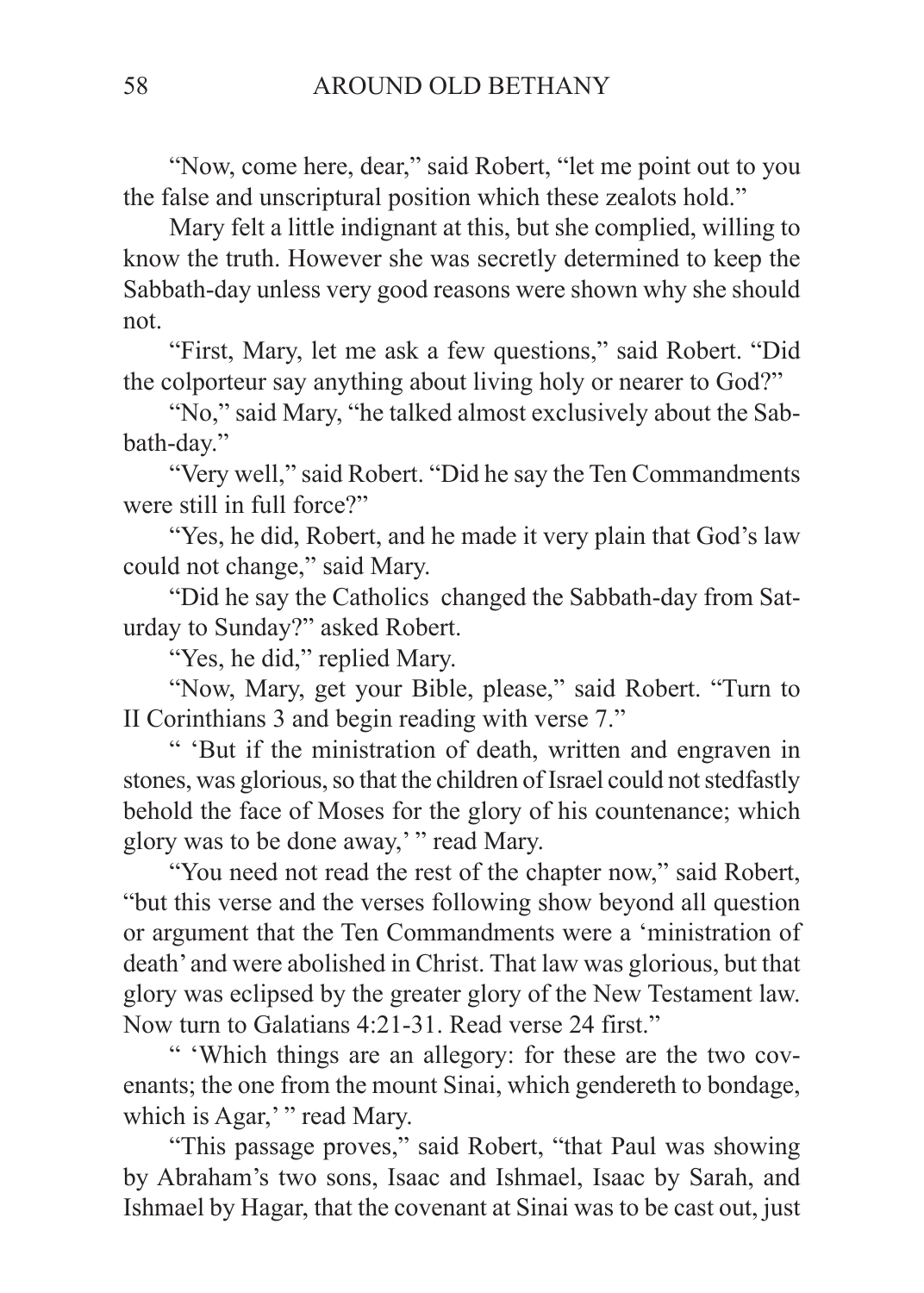as Hagar and Ishmael were cast out of Abraham's home. The verse you read declares that the Ten Commandments, covenant, law, and all from Sinai correspond with Hagar. What happened to her? She was cast out. So the old Ten Commandment law is cast out in favor of a better one. Now turn to Hebrews 8 and read the last verse."

"'In that he saith, A new covenant, he hath made the first old. Now that which decayeth and waxeth old is ready to vanish away.'"

"Plain enough, isn't it, Mary?" asked Robert. "God found fault with the old covenant (see verse 7) and so He took it away."

"But, Robert," said Mary, "does this mean that it is right to lie, or steal, or kill? If the Ten Commandments are done away with, how will these sins be condemned?" and Mary was really puzzled about it.

"Why, Mary," said Robert, "the Ten Commandments did not make it wrong to lie and steal. It was always wrong to lie and steal even before there were any Ten Commandments. Wrong is wrong. Now in Christ's law every possible wrong is condemned. Do you see the point? Now the Sabbath Day law is the Fourth Commandment of the Ten, but that Sabbath law was given to the Jews only. They could keep it where they lived, but everybody can't keep it now, at the same time, even if they should want to."

"You see we live on a round earth," continued Robert, "and the sun shines somewhere all the time. Now Israel could keep the seventh day all right in Palestine, but suppose that they had been scattered over all the earth? Then a Jew in Australia would be keeping his Sabbath about eighteen hours before his brother in California. The day begins out in the Pacific Ocean, not because it really begins there, but because for the sake of convenience it was fixed to begin there. The whole arrangement is artificial. Now would God put so much emphasis on keeping a certain day under such circumstances? Adventists think it is very wrong to work on the Sabbath Day, yet some of them work as much as twelve hours while their brethren on the other side of the earth are keeping their Sabbath. It is impossible for all the earth to keep the Sabbath at the same time."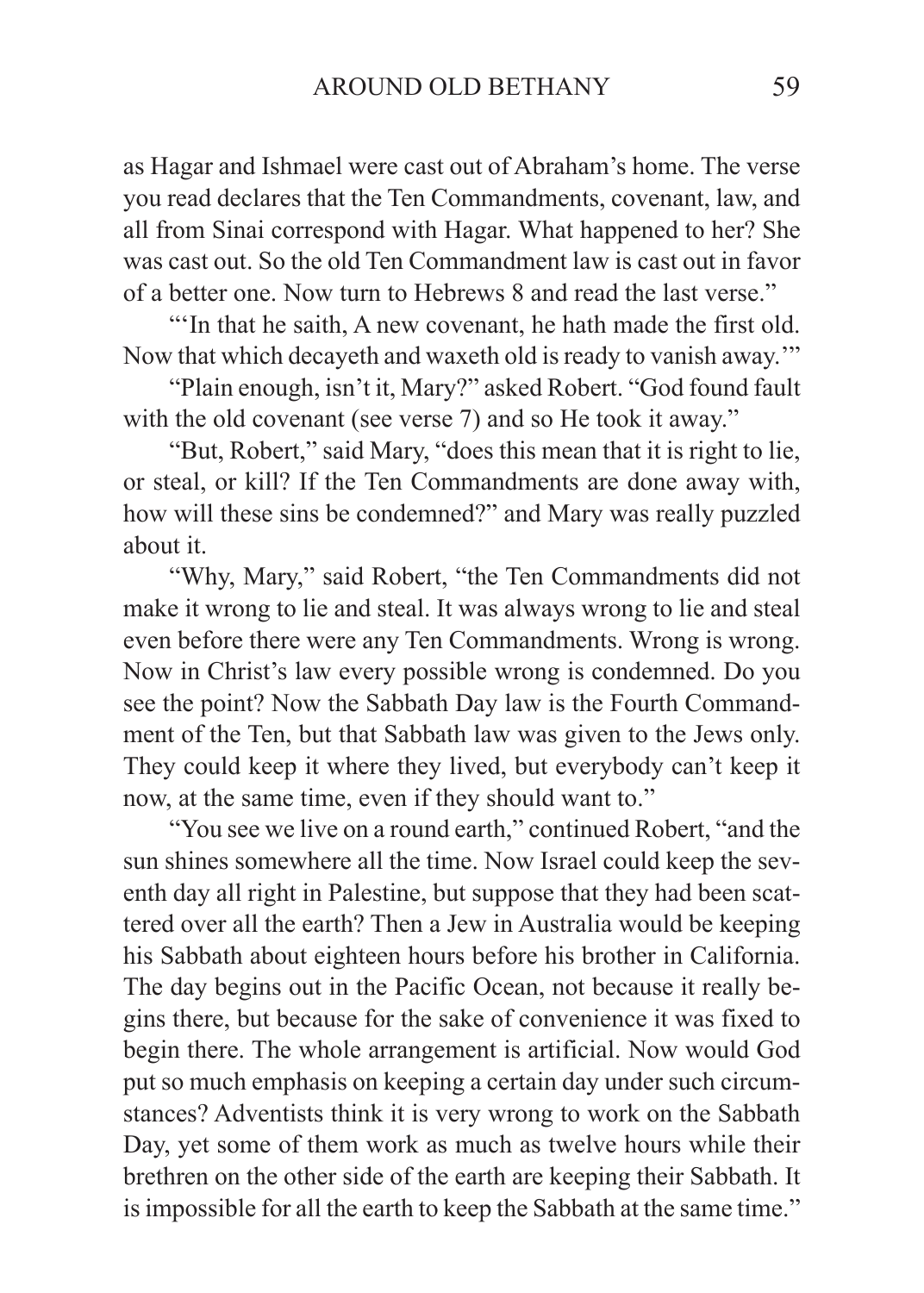"Well, I never thought of that before," said Mary, as her Adventism began to leave her about as quickly as it came.

"Now the fact is, too, Mary," said Robert, "that the Catholics did not change the Sabbath Day. They may claim to have done so and the Adventists accept the claim, it appears, but the early Christians kept the first day of the week, Sunday, long before there was any Roman Catholic Church or any pope at Rome. Adventists twist history here just like they twist the Scriptures."

"Listen here, dear," continued Robert. "'I was in the Spirit on the Lord's Day.' (Revelation 1:10.) What day was the Lord's Day? It was not Saturday, the Sabbath. Pentecost, that grand birthday of the church, was on Sunday. (Acts 2:1-4.) The disciples met to break bread on the first day of the week—Sunday. (Acts 20:6-7.) The laying-by of the collection for the saints was made on the first day of the week—Sunday. (I Corinthians 16:1-2.) On the Sabbath Day Jesus lay cold in death in the borrowed tomb while the sad and disconsolate disciples mourned the death of the Prince of Israel, their Savior. But on Sunday morning Christ arose triumphant (John 20:1) and in memory of it Christians began early to observe Sunday as a day of worship."

"Mary, you were just about to be entangled with a yoke of bondage, a yoke of man's making," said Robert. "This Sabbath doctrine of the Adventists is utterly man-made. In their writings the apostles did not teach the keeping of it, so why go way back to bleak and smoking Sinai for a law to keep when Jesus offers us a new covenant? Why those Adventists are trying to prop up a law that was old and decayed and ready to vanish away in Paul's time."

"Did Constantine make a Sunday law, Robert?" asked Mary.

"Yes, he did. In A. D. 321, Constantine legalized the day of worship that the Christians already were using," said Robert. "The Adventists claim that Constantine changed the day, but he did not. There is no history at all to support their theory. He was the first Christian emperor of Rome and simply gave legal sanction to a day already set apart for worship, which was Sunday. This was long before there was any pope."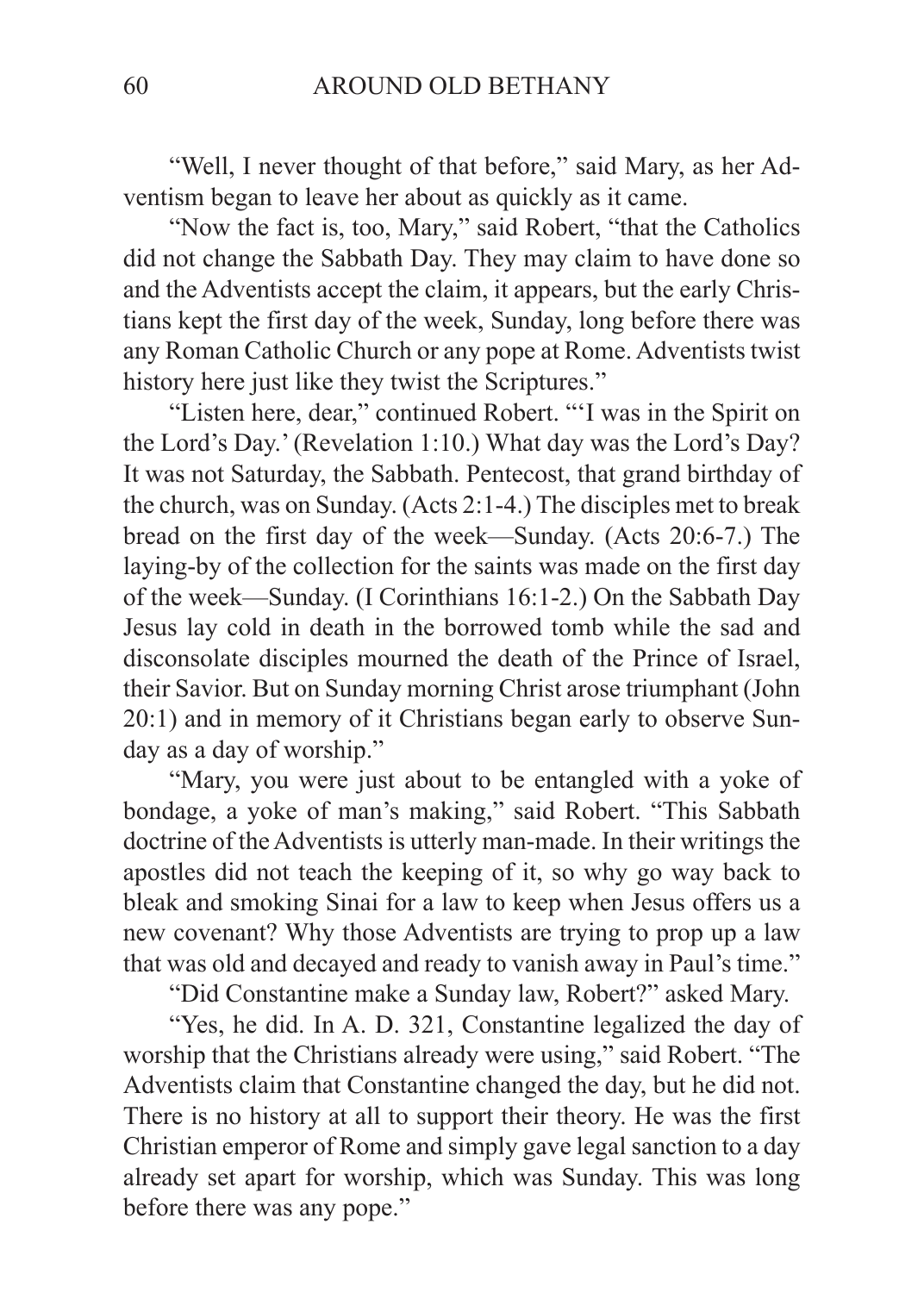"Well, I am very glad you came home when you did," said Mary. "It was a providence. I see the snare set for me, and I shall fly out from it by God's grace."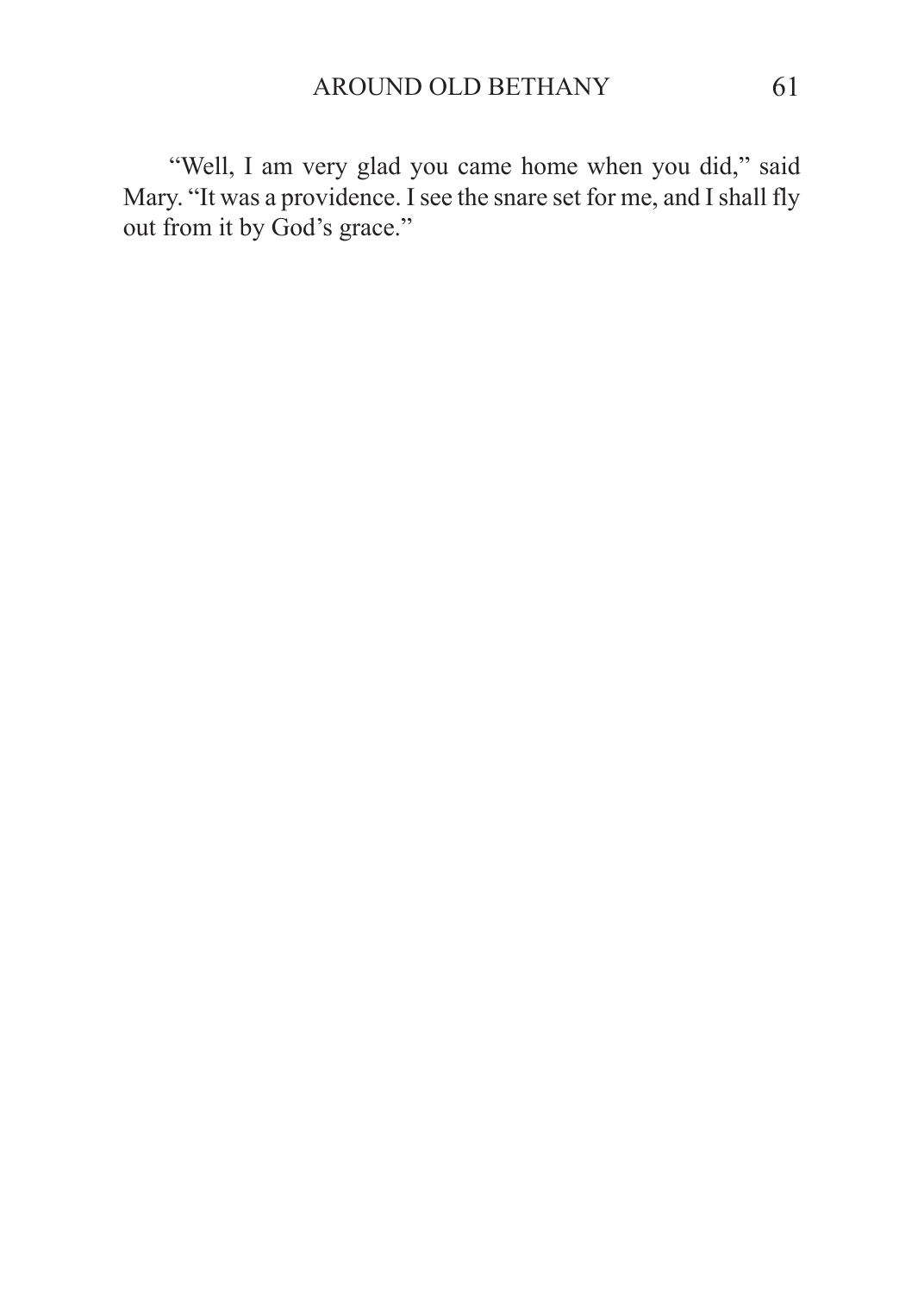## CHAPTER ELEVEN

#### **OUT OF THE VALLEY OF THE SHADOW**

Two months after Robert Davis arrived home, Mary took violently ill. First there was a high fever, then convulsions, then paralysis. Dr. Horton came at once to see what he could do. After a careful examination he said she had typhoid fever and progressive paralysis and that she was in grave danger. After a day or two she rallied, regained consciousness and was able to converse with the family. Little Janet was just one month old the day Mary took sick, and Mrs. Jake Newby, now a very dear friend, took the child and nursed it.

Mary knew, as well as anyone, that she was very ill. She talked it over with Robert. Together they most earnestly prayed that God would spare her life, for Robert's sake, and especially for little Janet's sake. But though her mind remained remarkably clear her body sank deeper down into the jaws of death. Mary was led to consecrate all to God, so in a very simple and humble way she resigned her all to Him.

"The will of God be done," she said, "whether I live or die, wake or sleep, I am the Lord's, body, soul, mind, will, all. Have Thine own dear way with me, Lord Jesus, work out Thy will in me. If I live I shall be always all for Thee; if I die I am Thine alone. Take from my heart every selfish desire and reign, dear Jesus, on Thy royal throne there. Purge me pure, O Christ, so pure that I can come into Thy effulgent presence without one fear, without one sin, but instead with great joy. I want to be able to greet Thee, blessed Christ, as my dearest, sweetest Friend without a doubt as to my entire acceptance with Thee. Oh, come, Jesus, come in all Thy power to fully save me, just for Thine own dear sake. Amen, amen."

Mary closed her eyes. She lay there, so quiet, as if the angel of death had claimed her for His own. A sweet smile of satisfaction spread over her face. It seemed some angel voice had whispered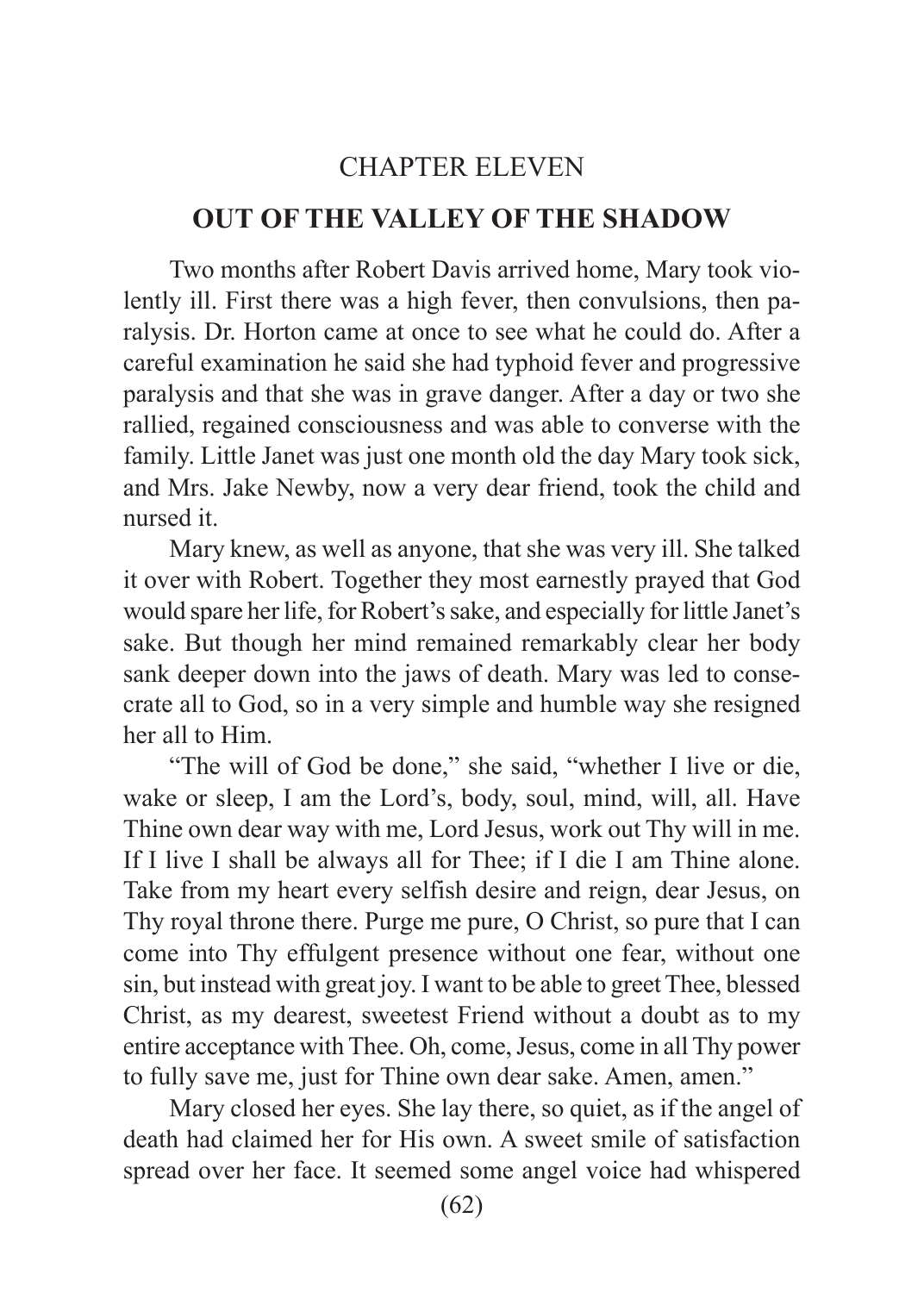something ineffably sweet to her. Robert hardly knew what to do or to say. She lay there so motionless, so still, yet there was such a sweet, holy awe, such a spiritual atmosphere, just as if the room were full of angels, that it seemed he could not cry. Kate Newby was greatly affected. Her mind went back to that night in her home after Robert Davis had made his confession.

Then there came stealing over Mary's wan face a smile that broke into the sweetest laughter. "Praise the Lord," she said.

"Is everything well with you, Mary?" Robert asked.

"All is well," she said. "I am ready to go, if the Lord calls for me."

Mary continued very low for several days. She hung between life and death and at times it seemed that the thread would snap and her soul would be released. All hope of recovery had fled.

"Robert, Robert, come here," she said one day. "I feel so happy. I wonder if I am going to die! Heaven must be a beautiful place, Robert. I had the most wonderful dream or vision awhile ago. I thought I was in heaven and it was so rich and beautiful. I saw a little baby there; its wings were tinted in all the colors of the rainbow and its robe seemed to be of the finest, whitest silk. I just wanted to grasp the dear thing, but it eluded me and flew up into one of the trees of life.

"Robert," she continued in a low voice, "what will you and Janet do if I die? Oh, I hate to leave you here alone. Poor little Janet, she will never have Mother's hand to smooth away the care from her brow or to wipe the tears from her innocent eyes. I would so like to stay. Poor little Janet! Bring her here, Papa, and lay her down by my side so I can see her, and I want to lay my hand on her sweet, velvet face."

They brought Janet and laid her down on the bed by Mary and then Mary laid her hand over on the baby's face and caressing it softly said:

"Sweet little one, I love you. You are a part of me. Shall I leave you in this cold world with no mama to see after you? Poor child, what will you do? But Jesus will help you if He takes me away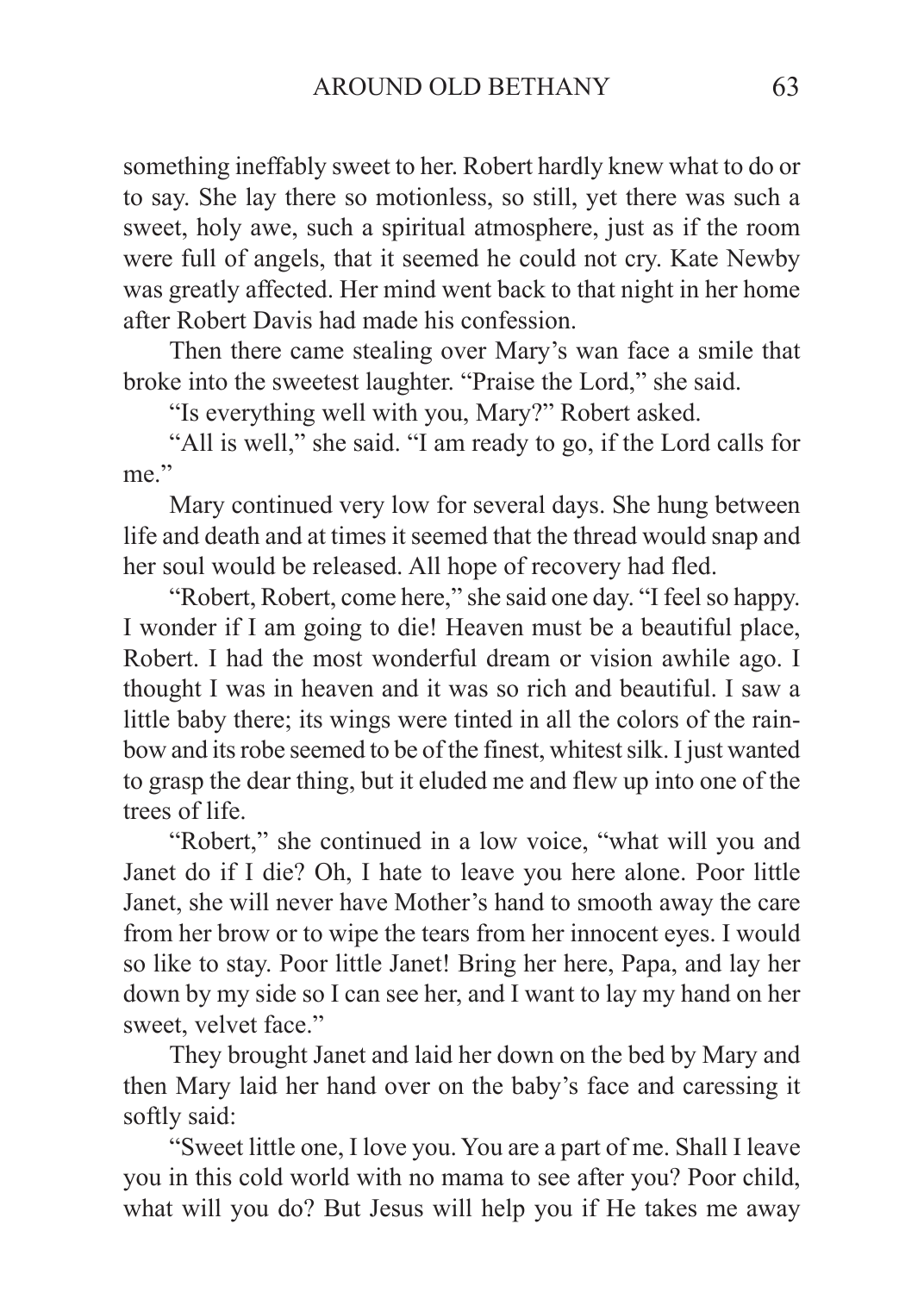from you. O Jesus, bless Janet, bless Papa, bless Kate, bless everybody."

Mary lay there so quiet again. Tears were flowing from the eyes of everyone in the room. Robert could hardly restrain himself. He was brokenhearted. Kate Newby burst out in a cry of sorrow and sympathy. Then Mary, after a few moments, opened her eyes and said: "I have just been hearing the most wonderful music. Did you hear it, Robert? It must have been the angels, for they all had long white robes. Oh, it was so pretty and lovely." Then she sank away again. Everyone thought that she would soon be gone, but as night wore on she still breathed and was no worse in the morning. The month before this sickness Robert had hunted up one of the old religious papers which had then ceased coming and had sent in his subscription. Two or three copies had already come. As Mary continued very low he had had time to read. One day his eyes were attracted to the testimony of a woman who had been healed. He also found a short article on healing in which it was stated that any of the ministers of the Church of God would be glad to pray for any sick person. It was evident that Mary was beyond the power of medicine to heal. Dr. Horton had given her up and no more medicine was being given her.

"I wonder if any of the Church of God ministers are near Bethany," said Robert to himself. His eyes began to run over the pages in search of a minister close enough to send for. Then he saw a meeting announced for Sayersville, October 1-10. Sayersville was only fifty miles north of Bethany. The minister in charge was D. W. Monteith.

That same hour a telegram was sent as follows: *"D. W. Montieth, Sayersville, MO Come at once. Pray for my wife. Very sick. Robert Davis,*

*Bethany, MO."*

Robert was at the station at seven o'clock the next morning to meet the minister. He wondered just what kind of a man a Church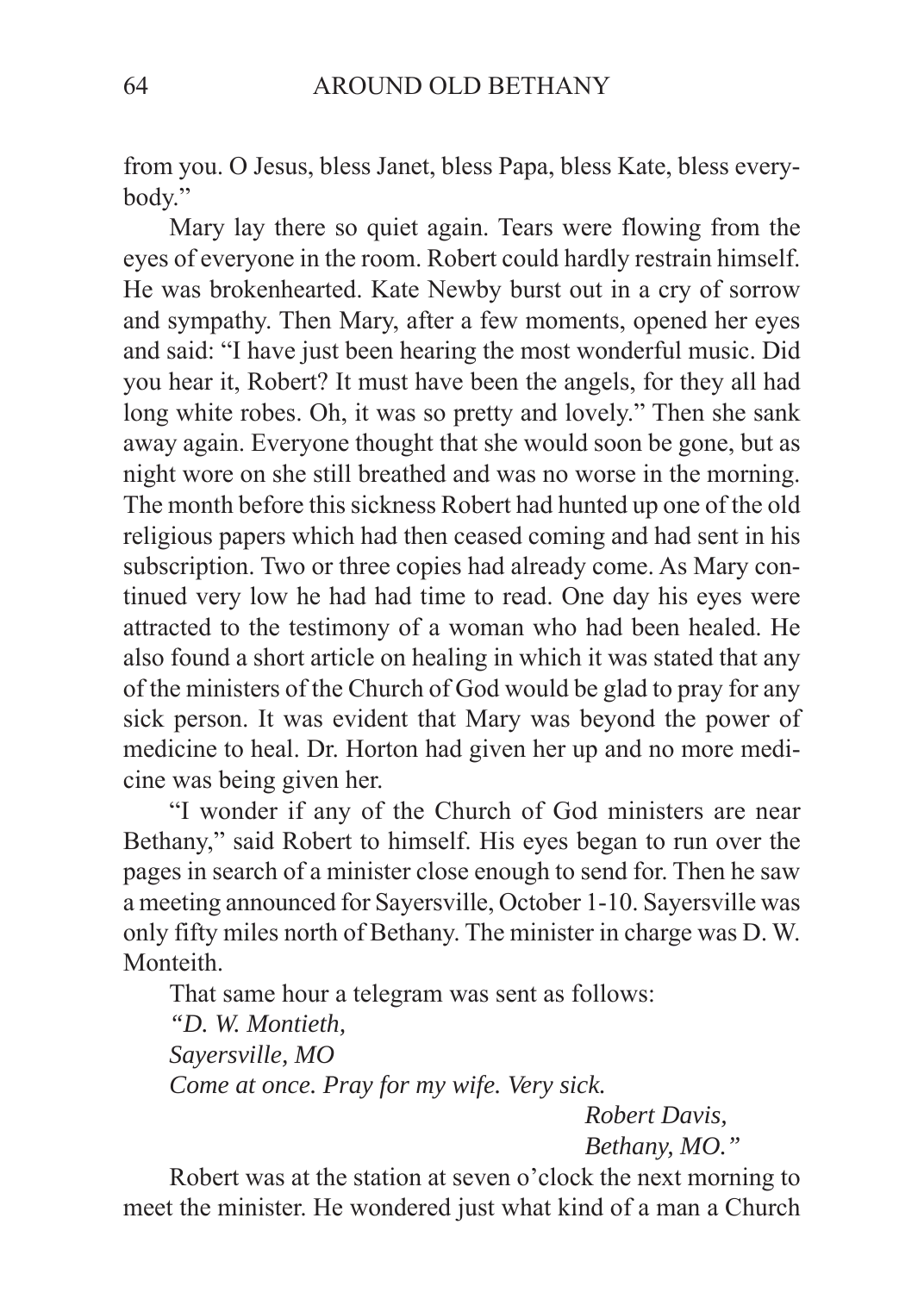of God minister would be. When they met, he found a plain, neatlooking man with a kind, strong face, ready to go to the bedside of his wife.

"Be of good cheer, Bro. Davis," said the minister, "the Lord has great power. He can raise up your wife. Up at Sayersville last week a man was thrown from a train and seriously hurt, but the Lord healed him. Have faith in God."

Robert Davis thought he had never heard words so encouraging as those, nor had he seen a man who entered so heartily into his burdens. Here was a man from whom he felt the warm, free flow of Christian fellowship.

When they drove up to the house, Mary was awake.

"Mary, dear," said Robert, "this is Bro. Monteith, a minister of the Church of God. He has come to pray for you."

"I'm so glad you have come, Brother," said Mary. "We need your prayers."

"Are you all the Lord's, Sister?" inquired the minister.

"Oh, yes, all the Lord's," she replied. "All given up, to go or to stay. But I wish so much to stay. See my little baby over here."

The minister breathed a short prayer for guidance. "Is it your will to heal her, Lord?" he prayed. He felt an answer that God would raise her up.

Then he took out a small vial of olive oil, anointed the brow of Mary with it, and said:

"In the name of Jesus Christ, we anoint you with this oil in fulfillment of James 5:14-15, 'Is any sick among you? let him call for the elders of the church; and let them pray over him, anointing him with oil in the name of the Lord. And the prayer of faith shall save the sick, and the Lord shall raise him up.' Now, Lord, we claim this promise in behalf of this woman. Inspire her faith. Send Thy healing virtue. Destroy this disease and heal her for thy glory. Amen.

"Now, Sister, arise in the name of Jesus," he said gently.

The mighty power of God fell upon Mary Davis in a moment of time. She raised up in bed, lifted her hand toward heaven and said, "I am healed."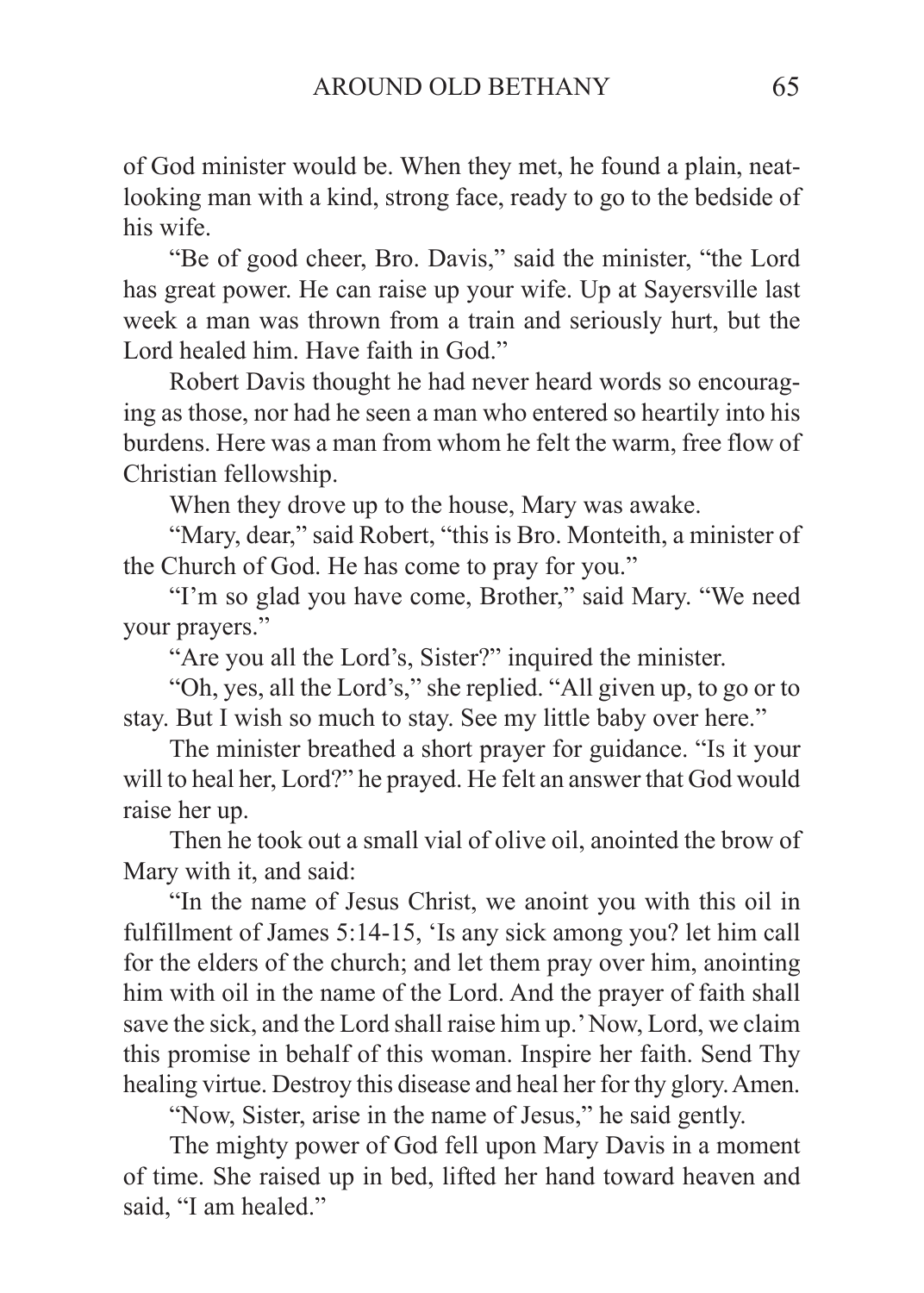The news spread over the community rapidly. Several of the neighbors had been there when she was healed. They went home telling it to all they met. The next day several people drove up to see what had happened. Mary was sitting up in a chair as happy as she could be and ready to tell all comers what great things the Lord had done for her. Kate Newby said that she was very glad that she had dropped Christian Science. "This is real divine healing," she said.

The healing of Mary Davis made a great stir in the neighborhood. Several preachers felt it their duty to warn people against divine healing. It is mostly excitement, they said, when one is healed as Mary Davis was. Others ridiculed it. Some said that she never had been sick, but others knew that she had been sick, and a few gave God the praise for the work done.

But this healing attracted attention to the doctrines of holiness and the Church of God that Robert Davis had been talking about. It became a topic of earnest discussion as to which church was right. Many were asking, "I wonder if Davis is not right, after all, in claiming that there should be a better, purer, more powerful, more spiritual church than what we have here."

As for Robert Davis, he determined to have a revival conducted by Bro. Monteith.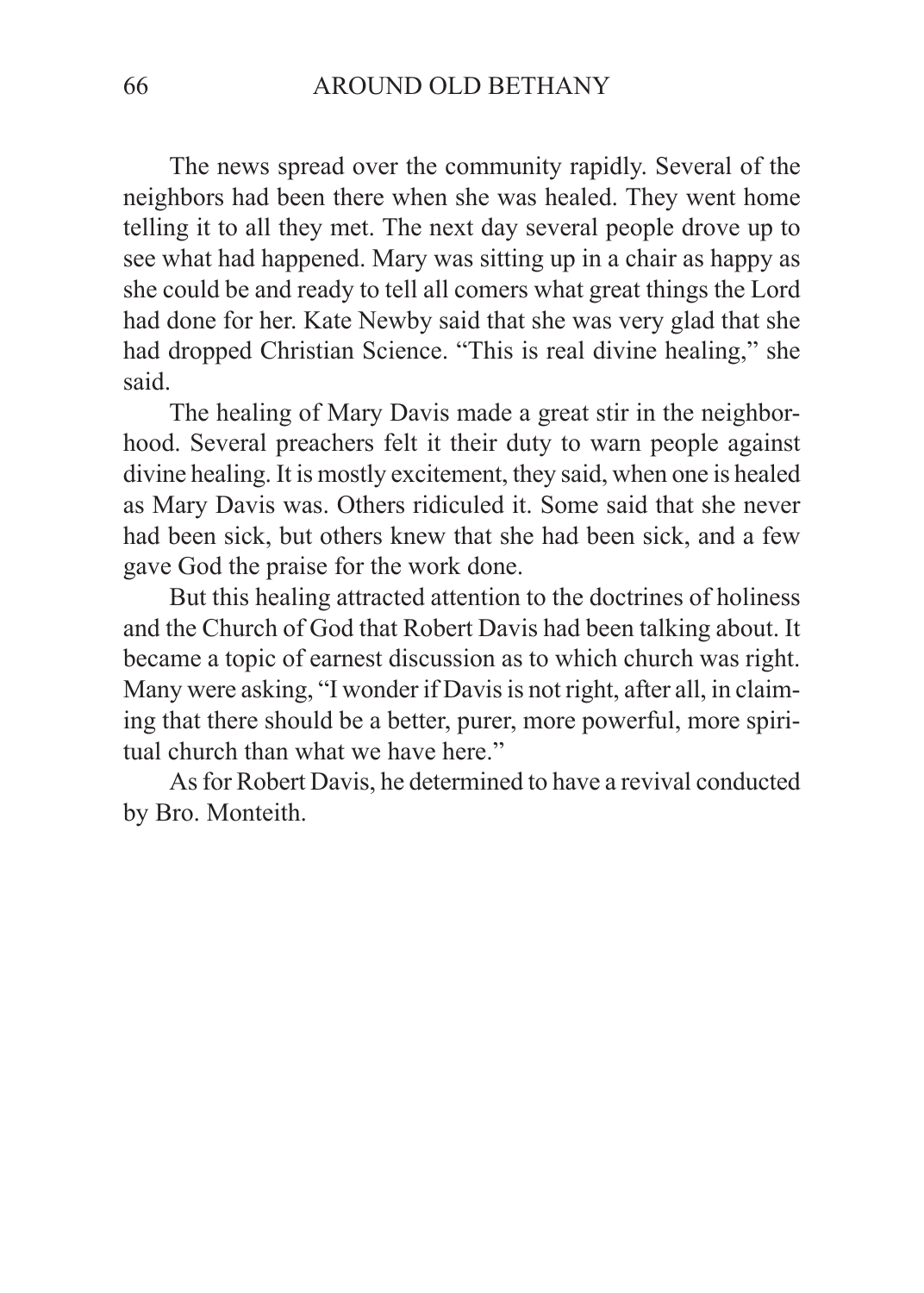# CHAPTER TWELVE

## **THE REVIVAL MEETING IN BETHANY**

In three weeks the Church of God revival was to begin in Bethany according to previous arrangements made between Robert Davis and Evangelist Monteith. Meanwhile Robert Davis studied the church question assiduously. His study of the Bible led him to accept the Bible name—Church of God—but he knew that the right name did not necessarily make a church right that had adopted it. The church must be in and of itself the real Church and then the name would naturally apply to it.

When the evangelist came Robert asked him the very first day, "Bro. Monteith, tell me about the Church of God. I see by the Bible that in the apostles' time there was one church called the Church of God, but what became of it? Where is it now? All I can see is a multitude of churches. Can you tell me what has happened to the apostolic church? Tell me the full history, please."

"Very well, Bro. Davis, I shall do the best that I can to give you a brief account of the church," he said. "The Church of God was built by Jesus Christ, organized and filled with power by the Holy Ghost on the day of Pentecost and was then sent forth on her glorious mission of working with Christ to save a lost world.

"The first step toward world evangelism followed the persecution of the Church in Jerusalem when 'they that were scattered abroad went everywhere preaching the word.'

"The second step was taken when Paul and Barnabas, with Mark, set forth from Antioch in Syria on the first missionary tour of the early church. On this tour several local churches of the general Church of God were raised up through the salvation of Jews and Gentiles in Antioch in Pisidia, Iconium, Lystra and other places in the Roman provinces of Asia Minor.

"The third great step was taken when Paul and his companions, on the second tour, crossed the Aegean to Europe and thus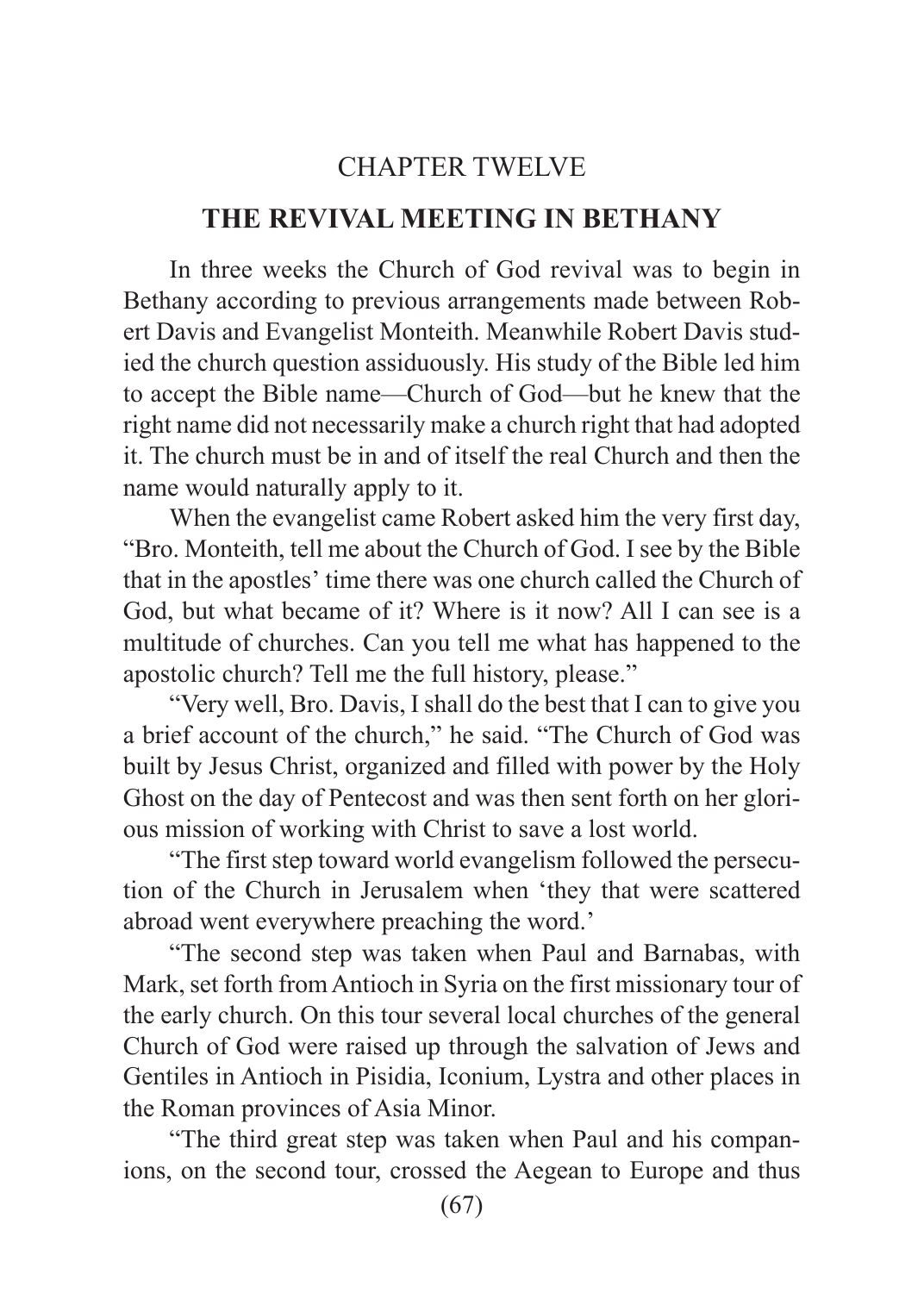began the conquest of Europe for Jesus Christ. Local churches were planted in Philippi, Thessalonica and Corinth, to each of which Paul wrote epistles—Philippians, I and II Thessalonians and I and II Corinthians. Before Paul's death he had preached in Rome, the capital of the Roman Empire, one of the greatest empires of all time. While Paul was establishing congregations of the one Church in the West, the other apostles were raising up local congregations elsewhere.

"Everywhere this church was known as the 'Church of God.' In the century after the apostles the name 'catholic,' which means universal, was applied to it. There was one church. Congregations embraced thousands in some of the larger cities. Antioch in Syria is said to have had thousands of Christians within its borders.

"What a glorious church that early church was, Bro. Davis, you have already seen in your Scripture investigation. With the breaking forth of the glorious light of the gospel there arose the true Church of God, spotless in her purity, glorious in her power and adorned with the rich graces and gifts of the Spirit. And in three hundred years this church broke down paganism and Constantine had made Christianity the religion of the Roman Empire.

"But this glorious church was not to remain glorious. Sad but true, there came an apostasy foretold by the apostles. Peter foretold it. (II Peter 2:1-2.) Paul foretold it. (II Thessalonians 2:3-4.) And notice how far short some of the seven churches of Asia were before John's death. (Revelation 2 and 3.) Marsh's Church History says: 'Almost proportionate with the extension of Christianity was the decrease in the church of vital piety. A philosophizing spirit among the higher and a wild monkish superstition among the lower orders fast took the place in the third century of the faith and humility of the first Christians. Many of the clergy became very corrupt and excessively ambitious. In consequence of this, there was an awful deflection of Christianity.' Milner's Church History says: 'And if the faith of Christ was so much declined (and its decayed state ought to be dated from about the year 270), we need not wonder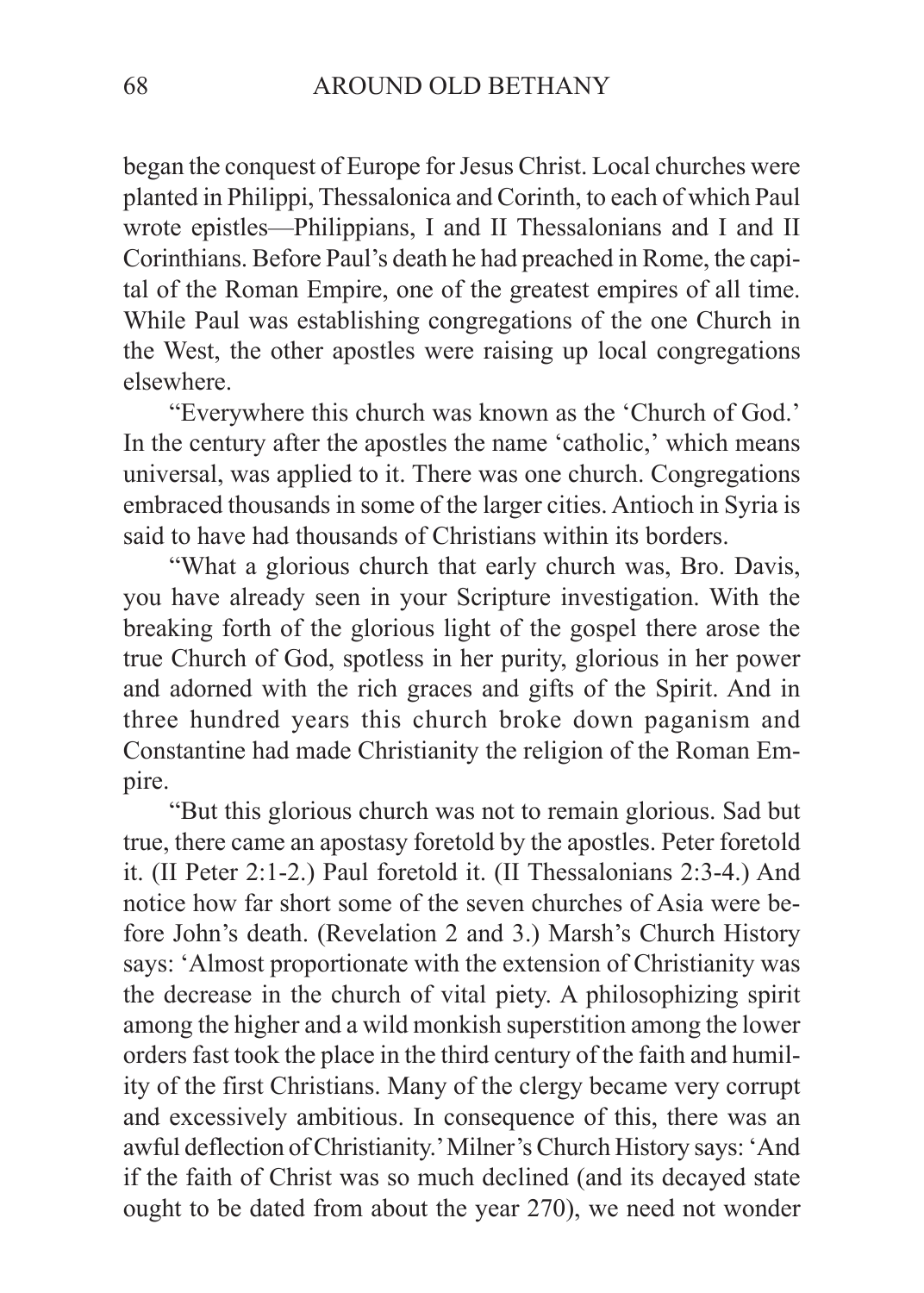that such scenes as Eusebius hints at, without any circumstantial details, took place in the Christian world.'

"When Constantine made Christianity the religion of Rome the apostatizing processes were greatly accelerated. The constitution of the Church was patterned after that of the civil government. The Holy Spirit had to retire from the active government of the Church because forms and legality had taken place. The Word of God ceased to have authority, its place being taken by the laws and decrees of the councils. The clergy arose to great power and pomp and there was a long line of graduations made in the ministry, some of these offices given much more authority than others."

"Is that the way the papacy was formed?" asked Robert.

"Indeed it was," said the preacher. "The chief minister of large cities obtained control of the ministry of that city and surrounding towns. These chief ministers were called diocesans. Ministers in still more prominent places came to have a still wider authority and were called metropolitans, those over large districts were called patriarchs, and so the grasping for supremacy went on. When the Mohammedan conquest had reduced the importance of the other patriarchates, the conflict for supremacy lay between the Patriarch of Rome and the Patriarch of Constantinople. At last the Patriarch of Rome gained the greater prestige and authority and was called pope and became supreme head of the Western or Roman Catholic Church.

"The great apostasy lasted twelve hundred and sixty years, or until A. D. 1530. This time was foretold in Revelation 12:6, 14-17, where the woman, under which figure the church is presented, fled into the wilderness for 1260 days or 'a time, and times, and half a time,' and in chapter 13:1-10, the beast, under which figure Roman Catholicism is represented, had power to continue 'forty and two months,' (forty-two months) or 1260 days, which, taking the usual Biblical method of interpreting prophetical time (see Daniel 4:25; Numbers 14:34; and Ezekiel 4:6) means 1260 years.

"The Roman Catholic supremacy was broken by the sixteenthcentury Reformation. The Augsburg Confession of Faith, prepared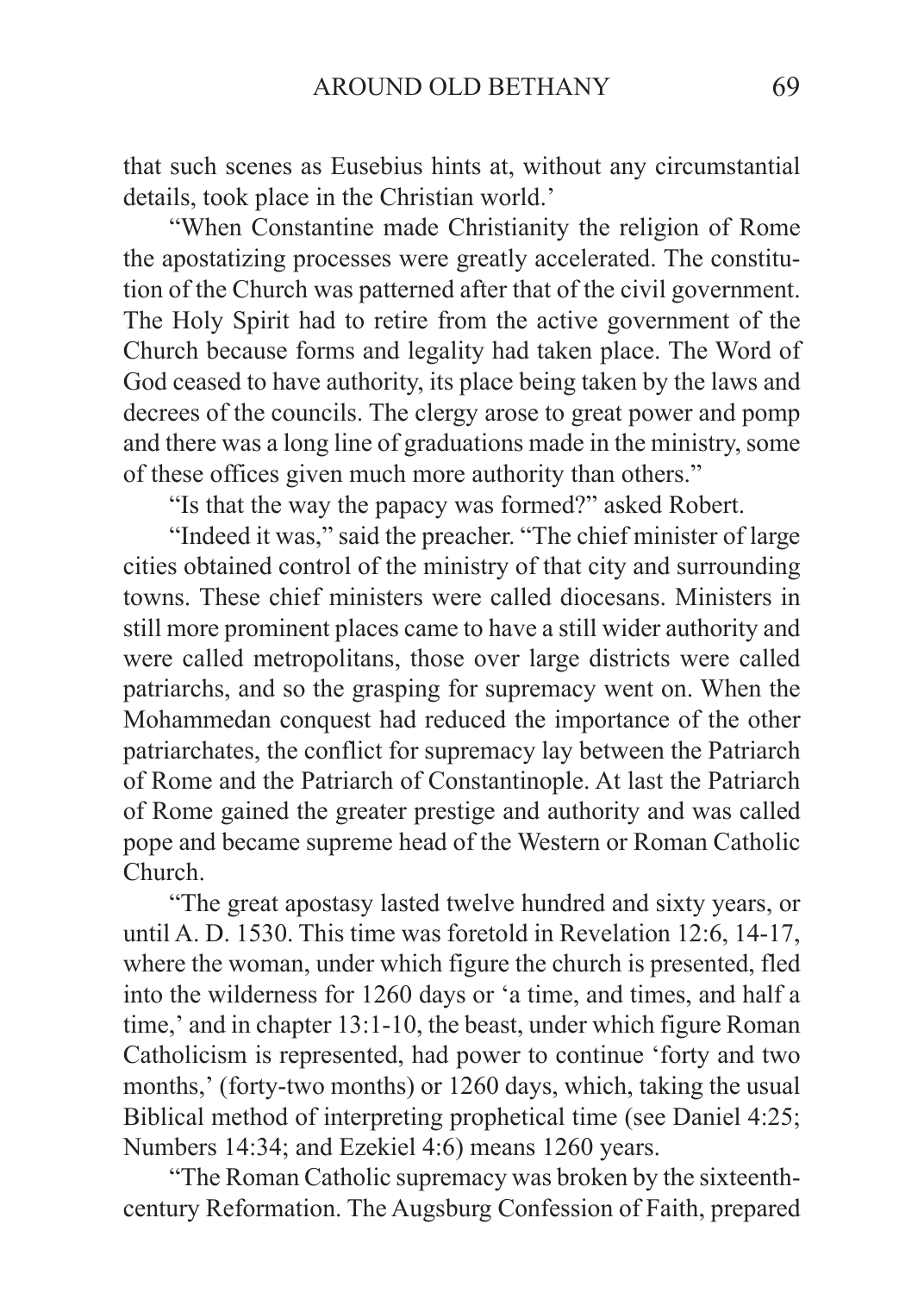by Melanchthon and Luther, was formed in A. D. 1530. This was the first Protestant creed.

"Then followed the great day of Protestantism when creeds and denominations sprang up in every direction and upon many pretenses. God's sheep were scattered and divided, as it was foretold in Ezekiel 34:11-25. The true church of Jesus Christ was lost sight of. It was spoken of as the invisible church while the denominations were the visible churches. Men joined churches because they thought that it was the right thing to do.

"About the year 1880, or 350 years after the Augsburg Confession, A. D. 1530, a deep conviction seized a number of earnest, sanctified people that the denominational system was wrong, utterly unscriptural. They began to preach a pure Bible church of which salvation alone makes men members."

"When these prophets began to teach the unity of God's people thousands saw the wrong of remaining in the denominations; so they came out. In fact, Bro. Davis, God's sheep would naturally stay together if they were not induced to separate. The denominations have good Christians in them, but there are many members who do not have an experimental knowledge of grace and these have led many churches into worldliness and formality."

"I see it," said Robert. "The Church was hidden down through the Catholic and Protestant ages and is just now again coming out and standing aloof and clear for God and Her blessed founder, Jesus Christ. Oh, praise God! It is all so plain now. Thank God."

On the third night of the meeting a mob formed to frighten the minister out of town and to destroy the meeting. Old Peter Newby helped organize it. The ammunition consisted of a vast assortment of ancient eggs, also stones, brickbats and a few clubs and sticks. The mob stormed the house about the time of the close of a powerful sermon on A Better Testament. Windows crashed, portions of egg bespattered many, several were struck by missiles and a great hubbub was created. The evangelist was the quietest person in the house, though his clothing bore mute evidence that the egg-brigade had singled him out as their target.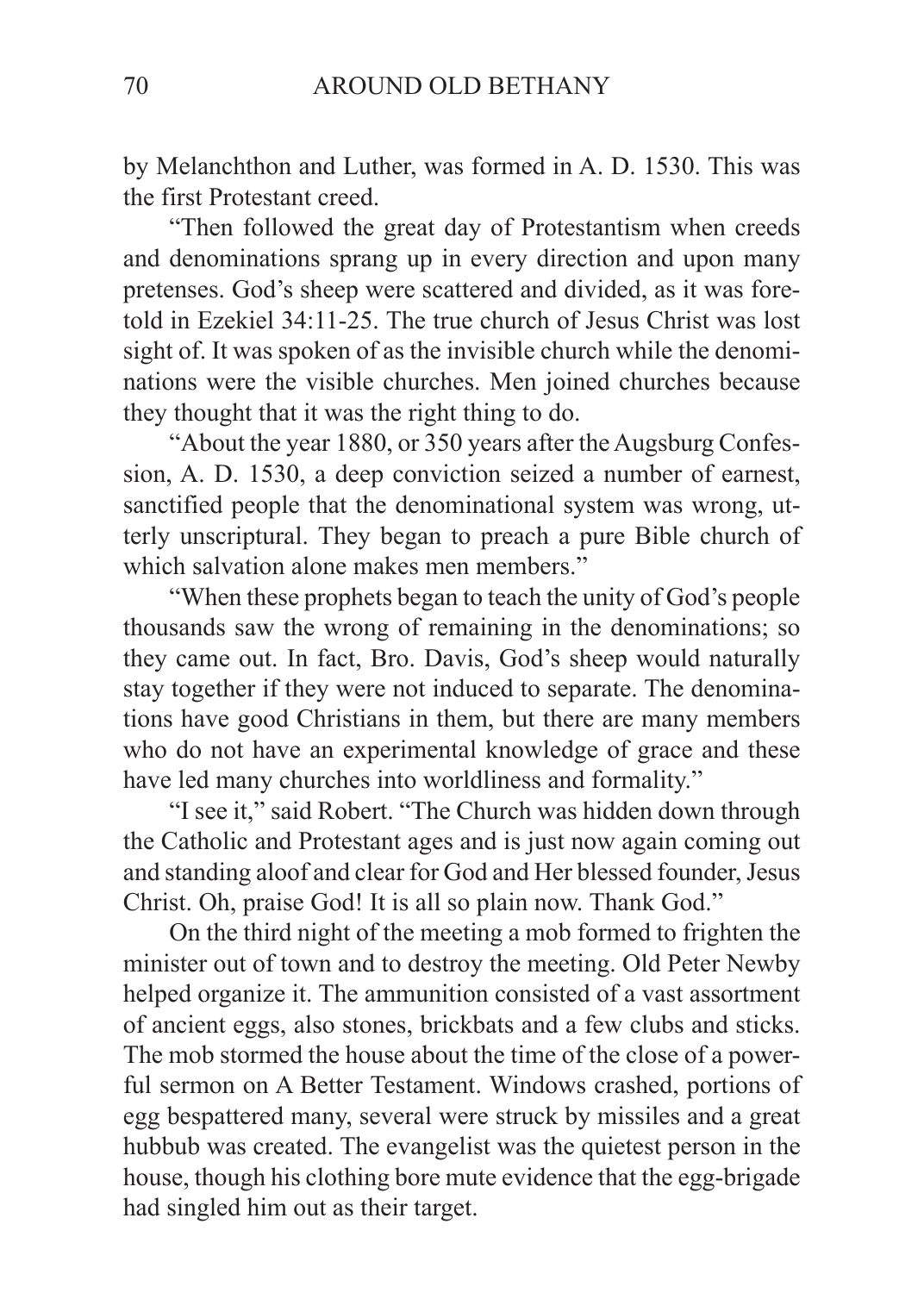The mob did not come into the house, so after a few temporary adjustments an altar call was given and seven came to the altar, among whom were old Mr. Stephenson and Charley Moss.

On the next day rumors flew thick and fast. The wildest stories were told. Some heard that the evangelist was killed and great excitement stirred the whole community. That night some were too much afraid to go, others went out of sheer curiosity, while one partisan of the evangelist formed a band of men in favor of him, and they sent word both to the evangelist and to the mob leader that they would be on hand that night to protect the preacher. Needless to say everything was perfectly quiet and the meeting closed without further disturbance.

The last night Evangelist Monteith preached on The Judgment Day, and he pictured the doom of sinners until the stillness of death pervaded the room. Great conviction rested upon the people. At the altar call several went forward and found glorious peace at the foot of the cross.

The last good-byes were said with eyes brimming with tears.

"I shall see you again, God willing," said the evangelist, and the meeting closed.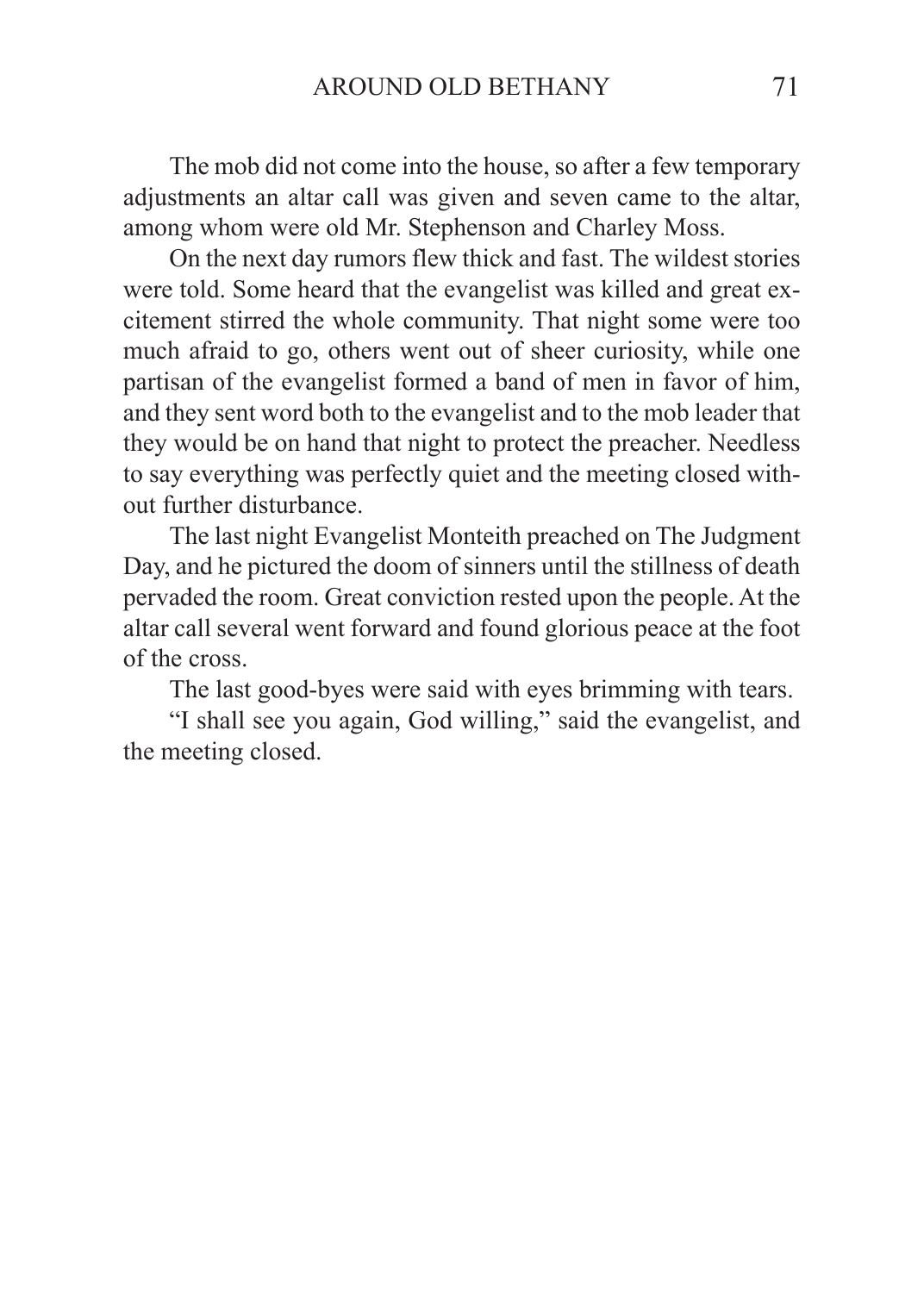## CHAPTER THIRTEEN **THE BABEL OF TONGUES**

It is not every town that can boast of such a religious commotion as Bethany had during the next three weeks. Rumors of a strange people floated in from Piketon and Shenandoah, rumors of a strange doctrine, a new religion, a really strenuous religion that had left the old conventional churches high and dry in their formality. The members of the band who were holding the meeting could speak in "tongues," "unknown tongues" at that. And the demonstrations were wonderful. Then the news came that they were coming to Bethany.

They came. There was a band of six—two ministers, their wives and two helpers. They rented the empty store building owned by Mayor Hempstead and began. The scenes enacted at the meeting were well-nigh indescribable. Robert Davis attended one night, two weeks after the meeting had begun, and he said to Mary when he got home:

"Mary, I never saw such demonstrations in all my life before. Would you believe it if I should tell you that I stood in front of the front row of seats about ten feet from the platform and that I could not hear a word that those on the platform were singing? It is a fact. The altar extended between the seats and platform and the seekers and those talking to them were making such a noise that the singing could no longer be heard.

"Why did they make so much noise?" asked Mary.

"I do not know," replied Robert, "they seemed very much in earnest. Let me tell you something more. I saw young women jiggle and jerk all over until their hair was all thrown down and their clothing disarranged. Two or three men were running about on the platform as if they were mad, others danced more gracefully. One or two were bellowing. There were noises that were indescribable, screeches, howls, yells and several gibbering syllables that no one understood. Some were shaking all over, some were lying prone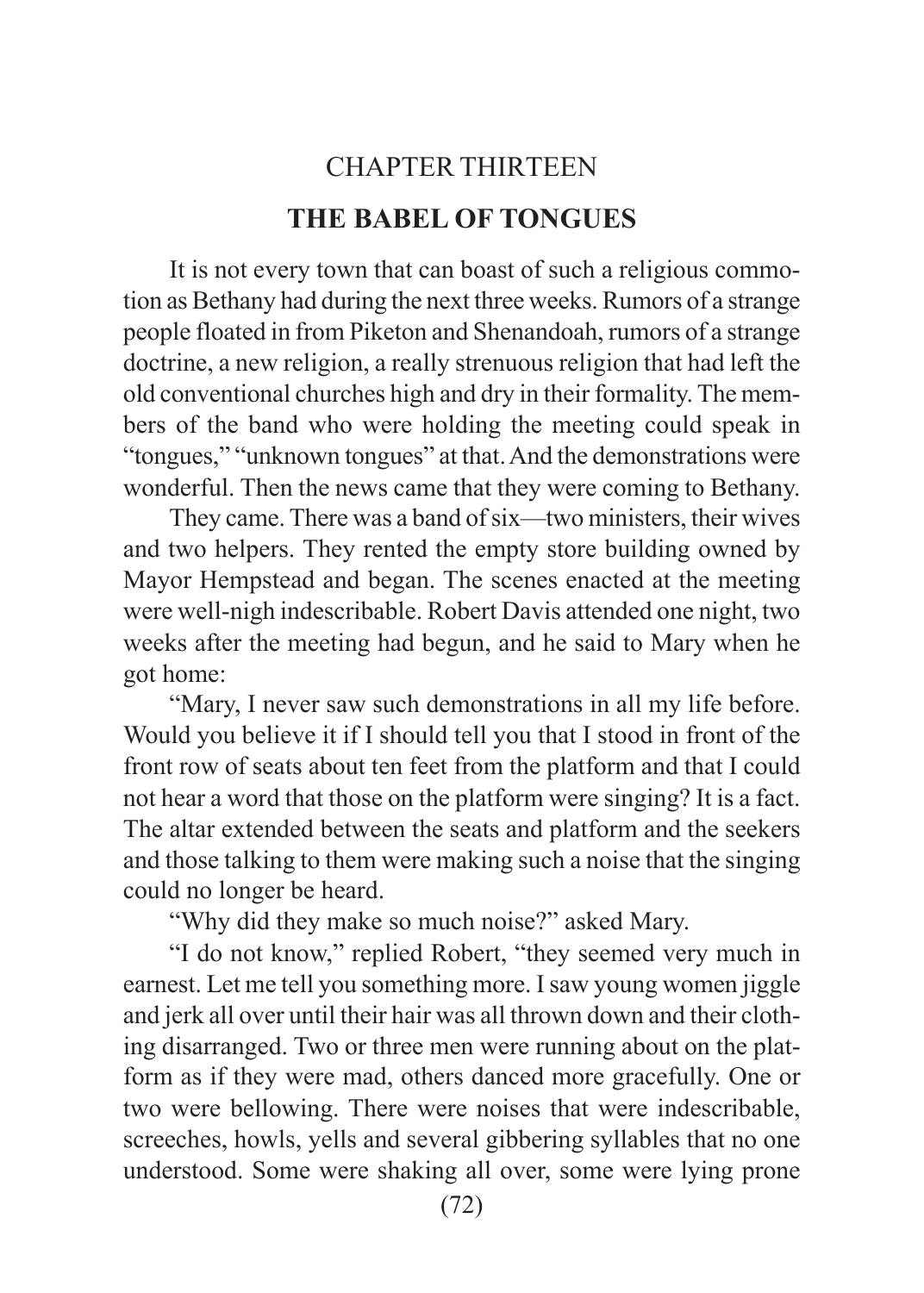and stiff, some were falling down into various attitudes. Why, Mary, it was simply awful. You would never dream of sane people doing such things."

Next morning Kate Newby came over. She came in dancing and talking in the "unknown tongue."

"Oh, I have got it, I have got it," she exclaimed.

"You have got what?" asked Robert.

"I have got the Holy Ghost, I have the 'tongues,' hallelujah!" shouted Kate.

"What has it done for you?" asked Mary.

"Oh, I have got it, I've got it!" was all the reply Kate would make.

"Did you make a complete consecration to God? Did you seek Him for the cleansing power? Were you brought near to Him? Was your heart brought very humble and yielding to God? Tell me how you prayed and what your faith took in," said Robert.

"I have got it, I have got it," was all Kate could say about her new experience. She seemed to be very happy, yet she looked as if she were in a tremendous strain and lines were drawn in her face which denoted care and anxiety.

"My dear, did you come to the Lord for more of His grace?" asked Mary. "If so, we have a sure promise, but what is the 'tongues' that you have received?"

That is proof that I have the Holy Ghost," said Kate. "Don't you know that the apostles spoke in tongues?" But Kate did not know the theology of the new religion very well.

Robert Davis was determined to know the theological basis of the new outburst, if it had any, so he went to see the ministers and asked them for their doctrinal belief.

"Very well, sir, sit down," replied one of the ministers.

"The first Scripture text is a prediction by Christ (Mark 16:17): 'They shall speak with new tongues.' The second is where the prophecy was fulfilled (Acts 2:4): 'And they were all filled with the Holy Ghost, and began to speak with other tongues, as the Spirit gave them utterance.' Next in Acts 10:46: 'For they heard them speak with tongues, and magnify God.'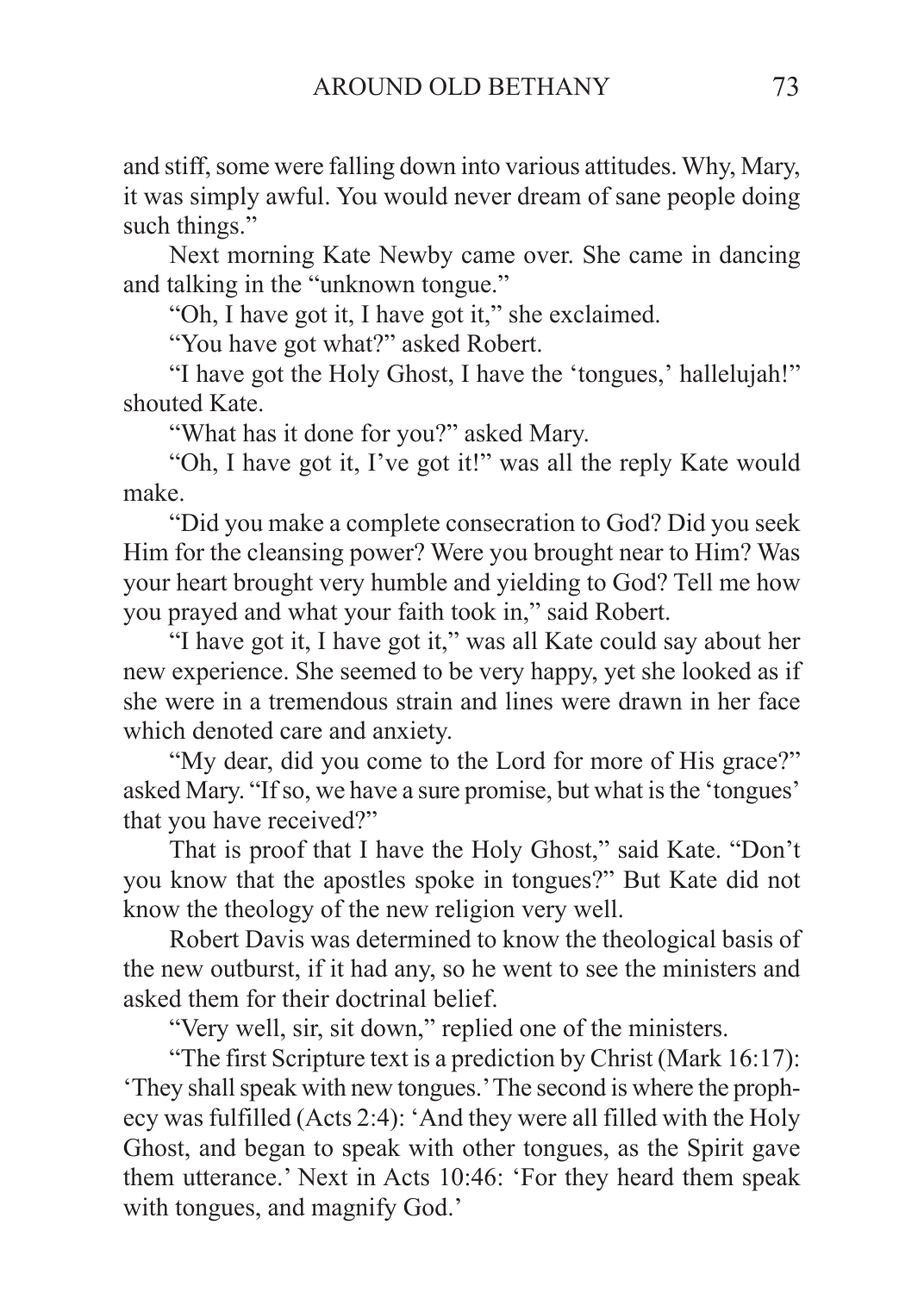"Now the doctrine is this: everybody must speak in tongues as the evidence of having received the Holy Spirit. This is the evidence. Do you have the Holy Ghost? If so, then you have spoken in tongues."

"But," said Robert, "why should one manifestation of the Spirit be any more of a witness than another manifestation?"

"Oh, you have got to get the 'tongues,'" replied the preacher. "Come tonight and seek the Holy Ghost. Hallelujah!"

But Robert noticed a peculiar accent to the "hallelujah," and also that everyone present seemed to be moved by one dominating, overwhelming spirit or power. Among these people there seemed to be more seeking for something to exhilarate them than seeking the face of God for more grace and love. There was an amazing brazenness about most of those who had the "tongues," an air of superiority, a sort of spiritual pride that disgusted him. When he attempted to reason with them, he found them unreasonably impervious to argument or logic. He finally concluded that the doctrine was based on a false claim, a misconception of Scripture.

"No wonder," he said to Mary when he got home. "that these people have gone far beyond the line of reasonableness, when one considers that law of physics which says that the reaction goes about as far as the action. The truth is, Mary, many churches have become so formal and dead that the cry of mankind is for life, freedom, spiritual power, spiritual joy, spiritual victory. No wonder the pendulum has swung over to the other extreme. The right place is in the middle, between these two extremes. I believe we should go over and see Kate Newby."

Kate Newby had yielded herself fully to the new religious idea. Kate was emotional. When a girl, she was easily mesmerized and always took everything that was going, diseases and all. However, she was a good woman and true and conscientious. During the week after she got her new experience she had dreams and visions, spoke in tongues, read the Bible, shouted at every meeting, danced and became a willing worker.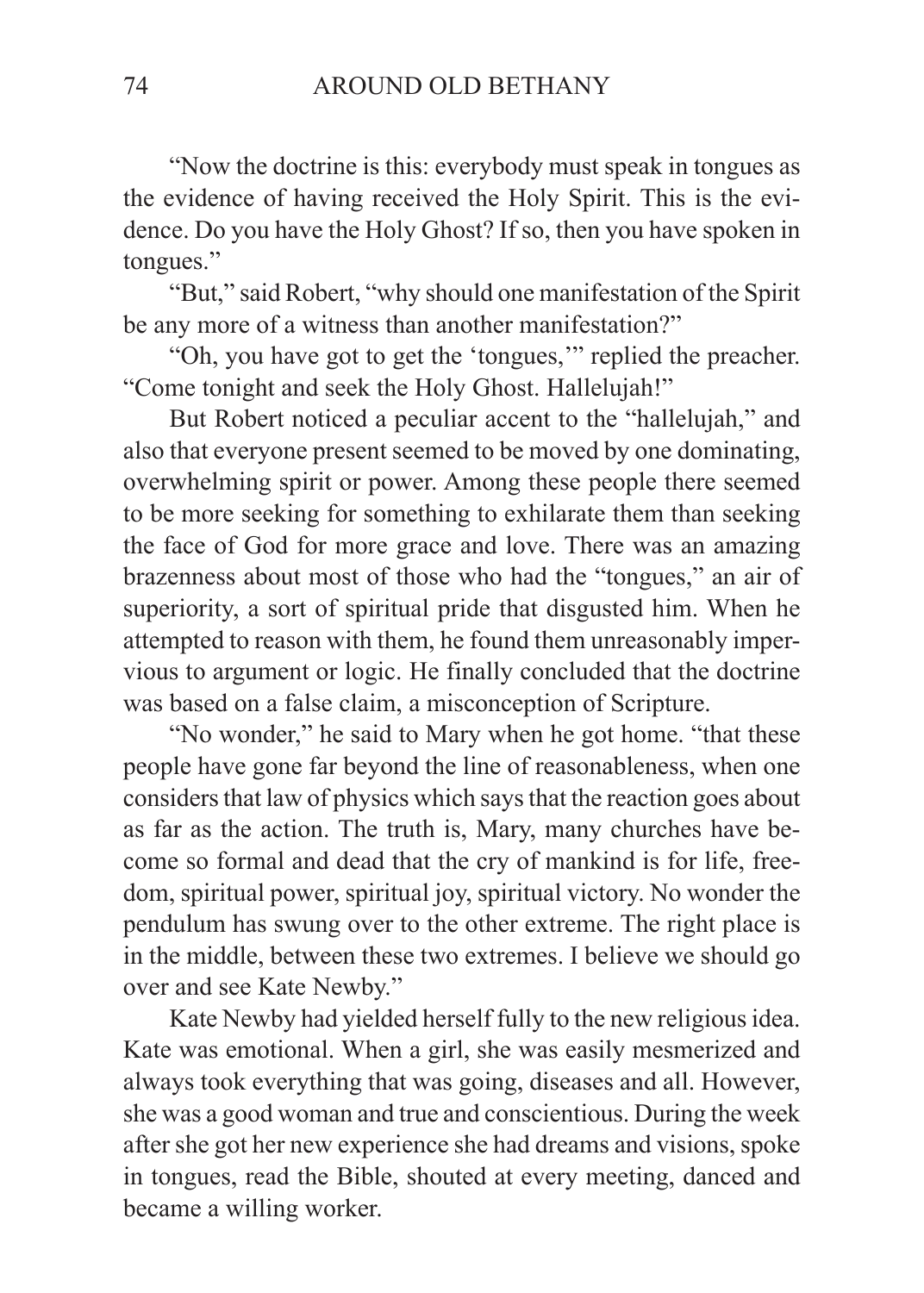Along toward the end of the week she began to feel depressed. A stray thought or two forced its way into her excited brain as to the propriety of some of the demonstrations going on. There were some extremes which her soul could not approve. She began to pray earnestly for divine guidance. She remembered her excursion into the wilds of false religion, into the Christian Science delusion.

Kate was somewhat in this frame of mind when Robert Davis and Mary went over to visit her. At once she asked Robert what he thought of the "tongues."

"Kate," answered Robert, "if the Bible says that speaking in a tongue is the evidence of receiving the Holy Spirit, it is plain that all should have that evidence. But listen, Kate, are you ready to believe that for all these years, yes for centuries back, God's children have not had the baptism of the Holy Spirit? Can you believe that D. L. Moody and John Wesley and George Whitefield and men like them did not have the Spirit?"

"Why, I never thought of that, Robert," said Kate, "it does not look reasonable, does it?"

"Let us note, Kate," he continued, "that the Bible nowhere says or intimates that speaking in tongues is the essential evidence of the reception of the Holy Spirit. Speaking in tongues is a gift of the Spirit. Paul asks, 'Do all speak with tongues?' (I Corinthians 12:30.) The inference is plain that he did not think they did. These gifts are distributed to advantage, being given to every man as God wills. (I Corinthians 12:4-11.) The idea that speaking in tongues is the essential evidence of the reception of the Holy Spirit is chiefly responsible for the fanatical extremism that these folks exhibit. Why, Kate Newby, you know that this is not New Testament Christianity—this wild, riotous, noisy thing! It cannot be.

"You see, when one decides that he must speak in tongues as the evidence of the Holy Spirit's baptism, he becomes so eager to do so that he often receives a mental or spiritual deception which he considers the real evidence of the Holy Spirit baptism."

"I am beginning to see the deception of it," said Kate. "Yesterday, I believe the good Spirit of God was talking to me. I felt that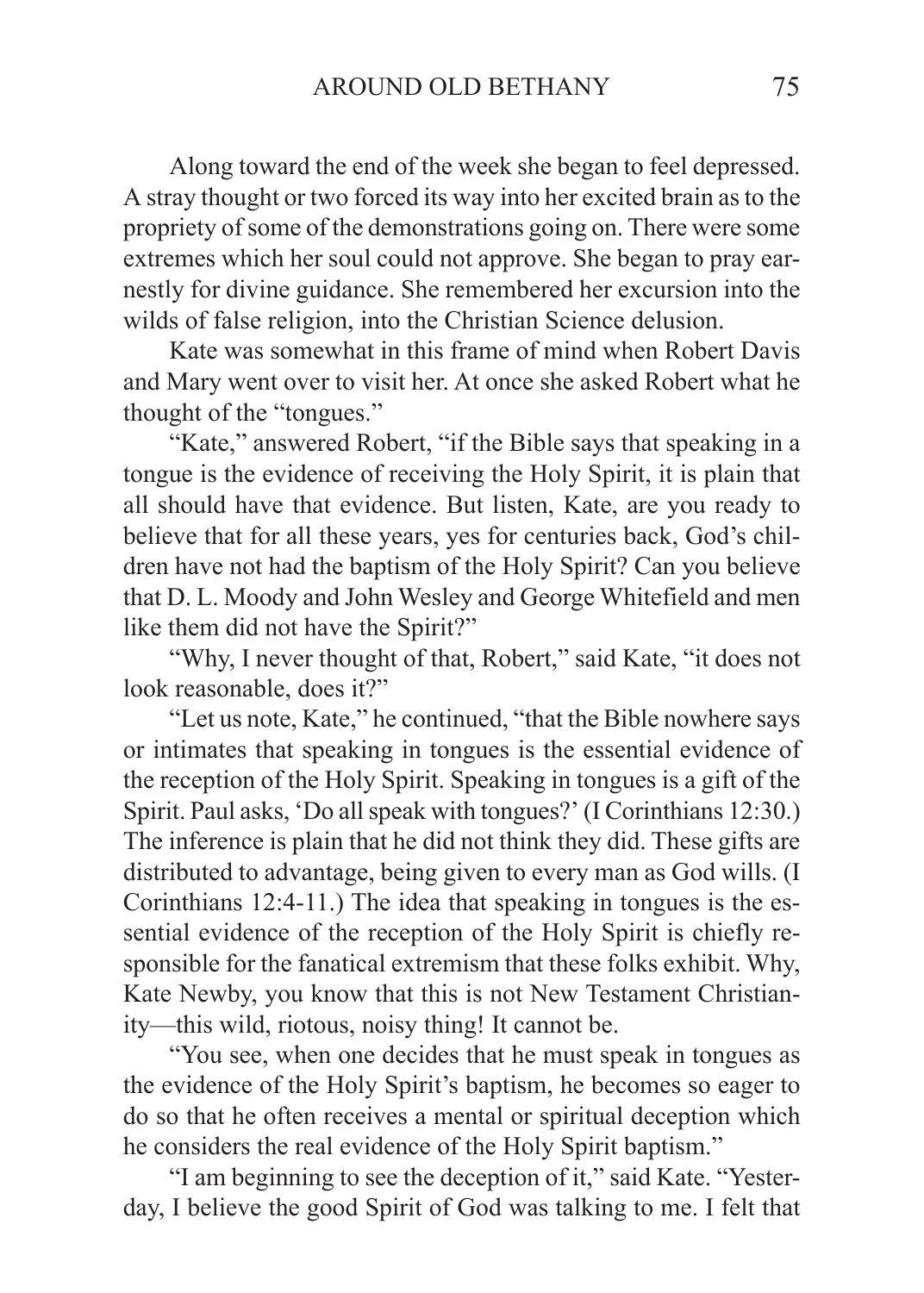something was wrong. While I professed to be very happy, still there was a feeling that I was not right after all. But I thrust the thought aside as not coming from God and held on. But, honestly, I am not happy. I did not consecrate. I just fell in with the spirit of the meeting and got the 'tongues' in a few moments. I doubt if God had any connection with it at all."

The next day the town marshall was called to the home of Mrs. Jane Smith. She had embraced the new religion and was losing her mind. The new teaching had so upset her that her weak mind could not stand the strain. She was taken to the asylum, where she remains to this day.

When Kate Newby heard of this she became more convinced that there was something wrong with the theory and she thoroughly renounced it.

The "tongues" meeting left Bethany in the worst spiritual condition that town had ever been in. Families were torn apart, many persons became skeptics, and there were debates and arguments and violent clashes almost daily.

It remained in this condition until the time when Evangelist Monteith began his second revival the next year.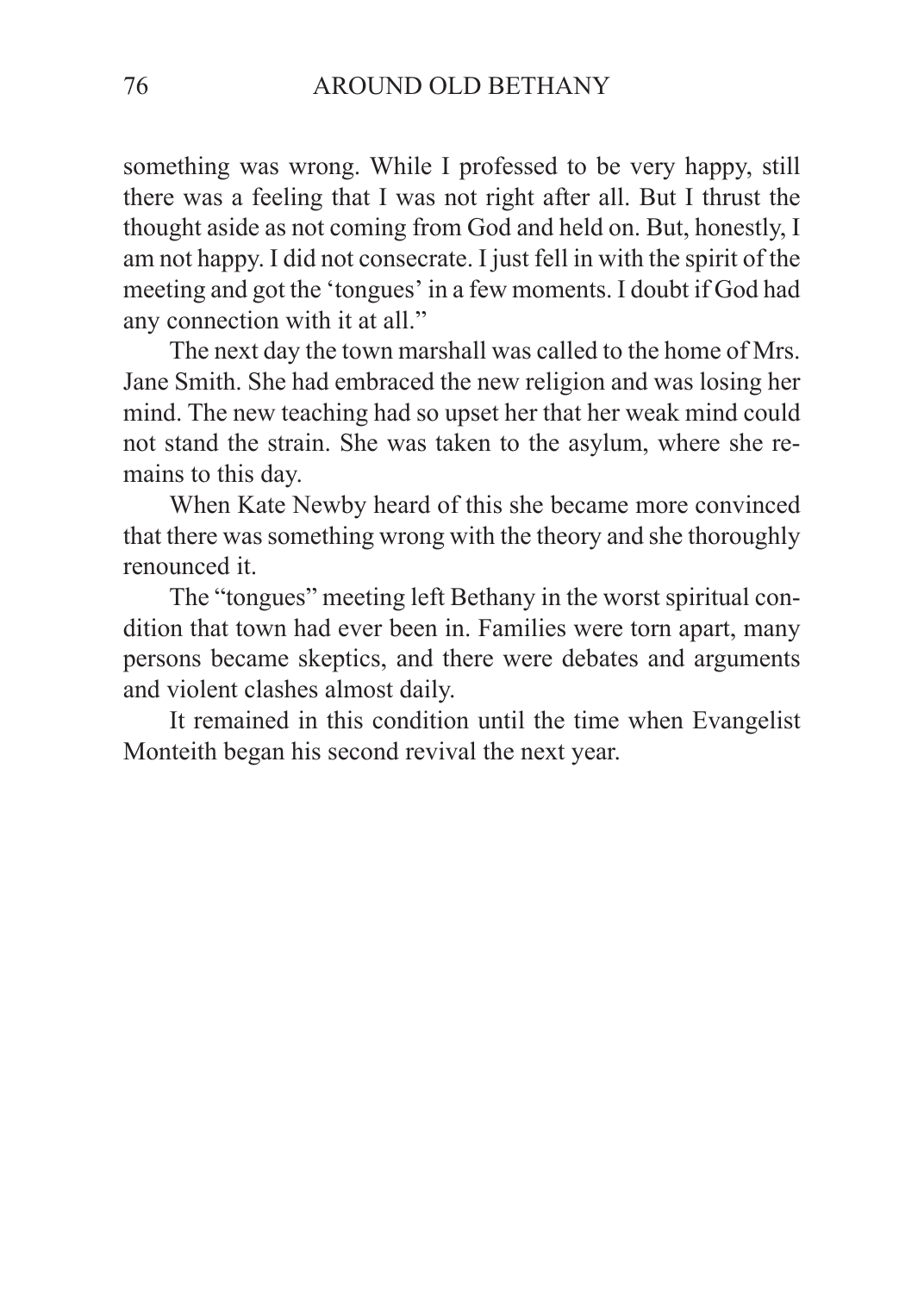## CHAPTER FOURTEEN **A MODEL CHURCH ESTABLISHED**

Jesus Christ brought the grandest conception of human brotherhood that the world has ever heard. He intended to create a perfect society and to establish principles of social justice in the earth. He planned that sin, with its accompanying maladjustments, should be destroyed and that man should live in harmony with man and with the infinite Creator. Nothing less than the transformation of society was His goal. His plan of rejuvenation was based on the truth that all men are of one blood, created by one God, whose children they all are by virtue of that creation. All should have equal claims upon His mercy, goodness and love and upon the material blessings which the earth affords. Divisions into rank, classes and strata are not the will of God. Jesus put all on one common level when He invited all to come unto Him and rest, when He said, "Him that cometh to me I will in no wise cast out." (John 6:37.)

This work of reforming society goes on like yeast working in dough, particle by particle, a little at a time, but at an accelerating rate. At first there were the twelve apostles and a few others. By and by there were more. But always and ever Christ carries on His great work through His people. First one man is enlightened and saved; he then becomes a missionary to enlighten others. They in turn lead others to Jesus until there are enough to establish a congregation of the Church of God at whatever point they live. This local congregation becomes then a model in miniature of what society would be if all were Christians. Vast responsibilities rest upon a local congregation. They represent God. They show forth the power of God and exhibit to the world the blessed state of the saved. They are responsible to make their society attractive so that sinners may be convicted of their lack and be persuaded to become members of it. The next several months of our narrative embraces the time when God raised up a church, a society of the saved, in Bethany.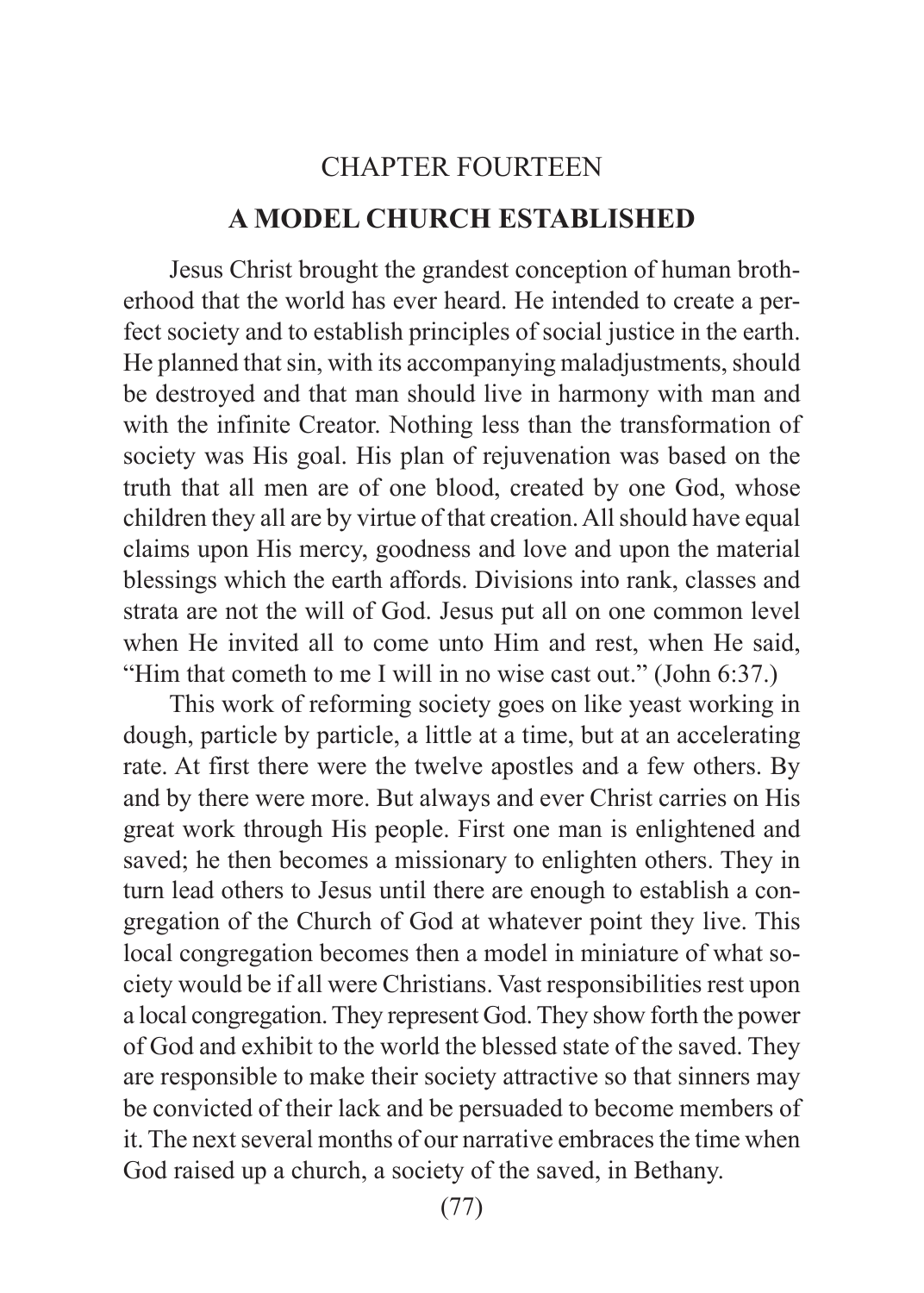One year after the "tongues" revival Evangelist Monteith began the second revival of the Church of God in Bethany. He was accompanied by three helpers. Robert Davis and Mary were sanctified wholly. So also was Jake Newby and Kate, Old Mr. Stephenson and Charley Moss. Thirty-five were converted, and twelve besides the ones named were sanctified. Mrs. Thomas Jones was healed of tuberculosis and Dr. Horton, who had been her physician for three years, met her one day and was much surprised at her appearance.

"Why, Mrs. Jones, whatever has happened to you?" he said, "You look so well."

"Hadn't you heard about my healing, Doctor?" she replied pleasantly. "At the meeting recently the Lord touched my body with His healing power and I do not cough anymore, the fever is gone and I am gaining two pounds a week."

"My, if you folks keep on I will starve to death practicing medicine," said the Doctor.

"Probably we shall not spend money for drugs, Doctor. but there will still be things you can do for us," said Mrs. Jones. "We are still under physical laws and your knowledge will be of great help to us in keeping well."

In the advertising matter which Robert Davis published at the beginning of the second revival he publicly repudiated Mormonism, Russell's "No-hell-ism," Adventism and announced that the meeting was under the auspices of the Church of God. The meeting itself was so sane, yet so spiritual, that it commended itself to everyone who attended. There were no excesses and everything was done decently and in order.

On Sunday, the last day of the meeting, the evangelist preached on "The Church, the House of God," and in the afternoon he preached on "The Church, Its Divine Ordinances," after which thirtynine were baptized in the river which flowed close by. The minister stood on the banks and said:

"We have met here this beautiful afternoon, friends, to administer the ordinance of baptism. Jesus commanded His ministers in Matthew 28:19 and 20—'Go ye therefore, and teach all nations,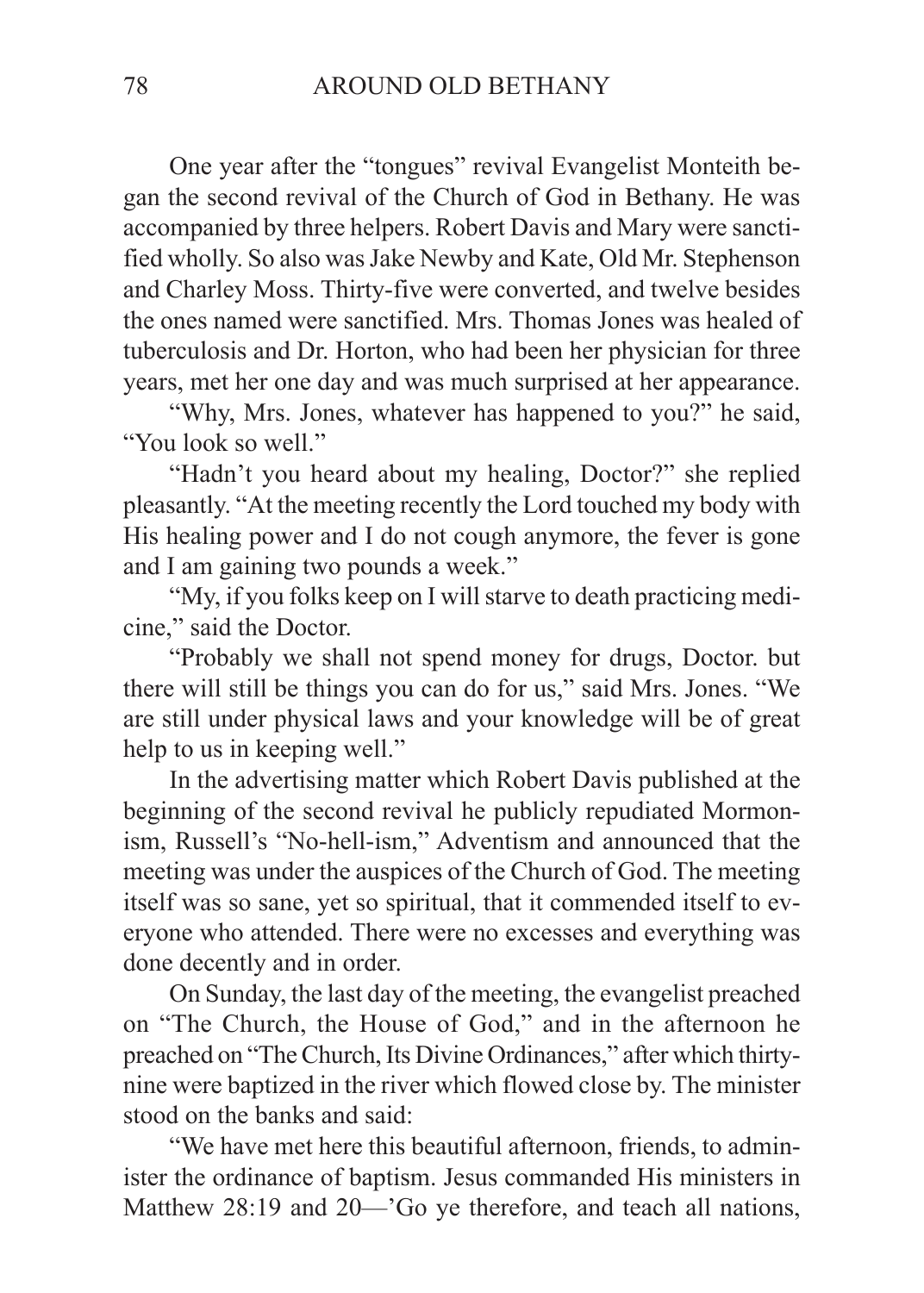baptizing them in the name of the Father, and of the Son, and of the Holy Ghost: Teaching them to observe all things whatsoever I have commanded you: and, lo, I am with you alway, even unto the end of the world. Amen.' We gladly obey the commands of our great Redeemer.

"Baptism does not save the sinner, but it is the answer of a good conscience as I Peter 3:21 says. Baptism represents our death to sin and our resurrection to righteousness. As Paul, the great apostle, says: 'Buried with him in baptism, wherein also ye are risen with him through the faith of the operation of God, who hath raised him from the dead.' The whole idea of baptism is beautifully pictured in Romans 6:3-4, 'Know ye not, that so many of us as were baptized into Jesus Christ were baptized into his death? Therefore we are buried with him by baptism into death: that like as Christ was raised up from the dead by the glory of the Father, even so we also should walk in newness of life.'

"Once these dear ones were dead in sins, but through repentance and faith they now are saved. They are, therefore, fit subjects for baptism."

It was a very solemn occasion. A holy awe covered the crowd, a holy atmosphere was prevalent among the people. One by one the minister led the candidates down into the typical grave of water and when they arose out of the water there were praises and thanks given unto Him who had loved them and washed them from sin in His own blood. So affecting was this scene that three persons asked for prayer that they might be saved.

At 6:00 p. m. the ordinances of feet-washing and the Lord's Supper were celebrated. When the congregation was assembled the minister said:

"Jesus, on the night of His betrayal, ate the last Passover supper in the upper room with His disciples. Before this supper was ended He took a towel and washed the disciples' feet, and said: 'If I then, your Lord and Master, have washed your feet; ye also ought to wash one another's feet. For I have given you an example, that ye should do as I have done to you...If ye know these things, happy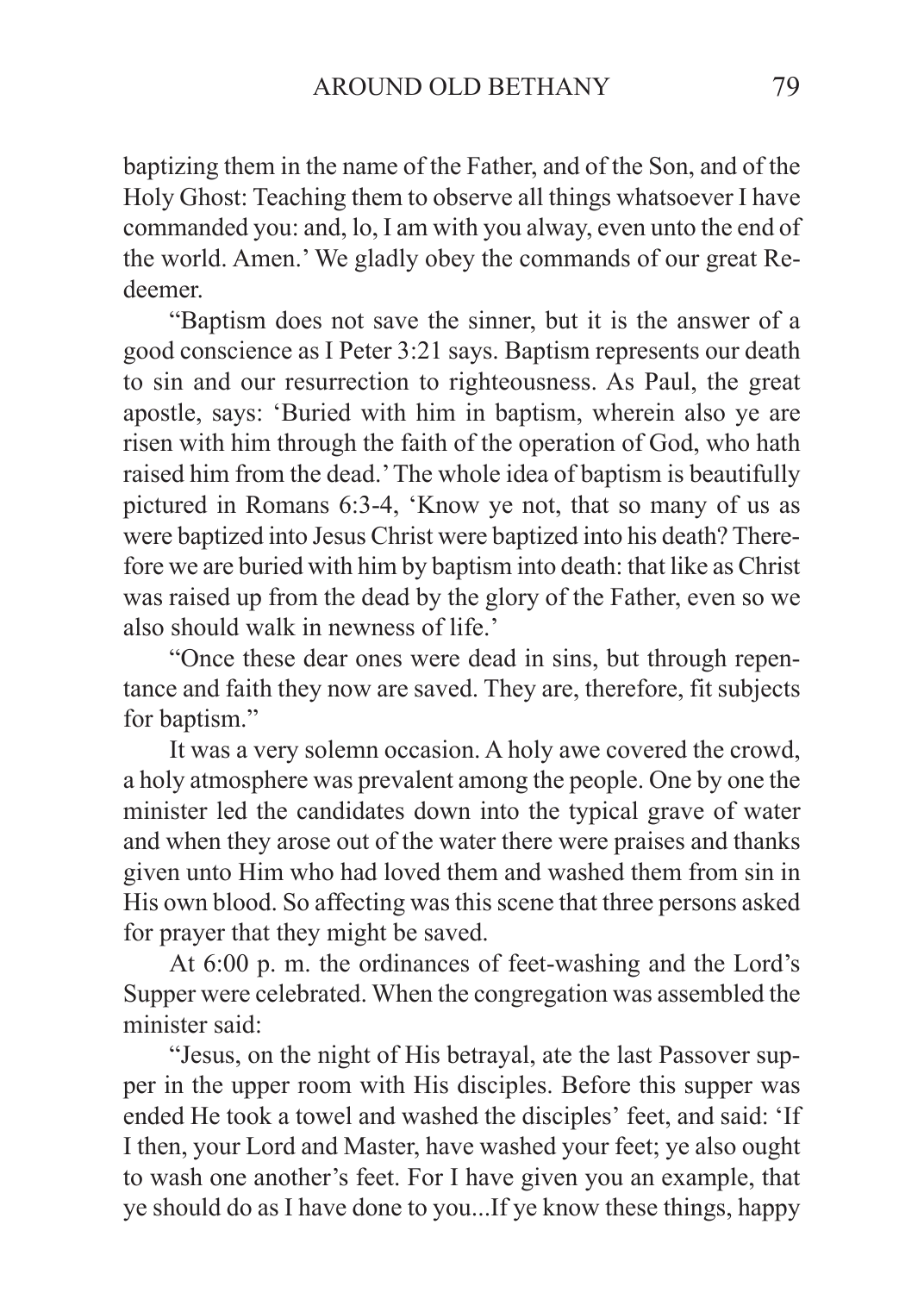are ye if ye do them.' (John 13:14-15, 17.) We shall follow Jesus in this ordinance. It symbolizes true Christian humility and service one to another. It symbolizes one of the most tender relationships one person can hold with another, that of mutual helpfulness in little things. A very deep lesson it teaches, one that has not been very well learned by Christians yet."

Then they separated, the men going to one place, the women to another, and participated in the blessed ordinance.

Afterward, they assembled for the Lord's Supper in remembrance of Christ's death for them.

The effects of this meeting on the people of the town were profound. Some wondered, some scoffed, some were deeply convicted, but many were stirred to the point of discussion and earnest Bible-searching to see if these things were so. Mr. Johnson, the bookstore man, sold more Bibles the next month, after the revival, than he had in the whole previous year.

The congregation raised up began at once to lay plans for a suitable church building. A lot was donated by one of the new converts, and many volunteered their services on the new building that was to be erected.

The zeal of the church led them to hold meetings in the neighborhood surroundings, one of which was held in the neighborhood of the Fairmount School where the debates had taken place. Peter Newby had spent considerable time in Bible study since those debates, but what his conclusions were, no one knew. One Sunday the church announced an all-day meeting and basket dinner in a grove near Peter's house. There were many present, but one person, whose eyes glistened with the fire of energy, was conspicuous.

"Why, there is old Peter Newby," said Mary to Robert, and they ran over and greeted him cordially.

The evening was given over to a testimony and experience meeting. Many testified to full salvation. It was to the surprise of Robert and Mary Davis, as well as the others, when Peter Newby arose and said: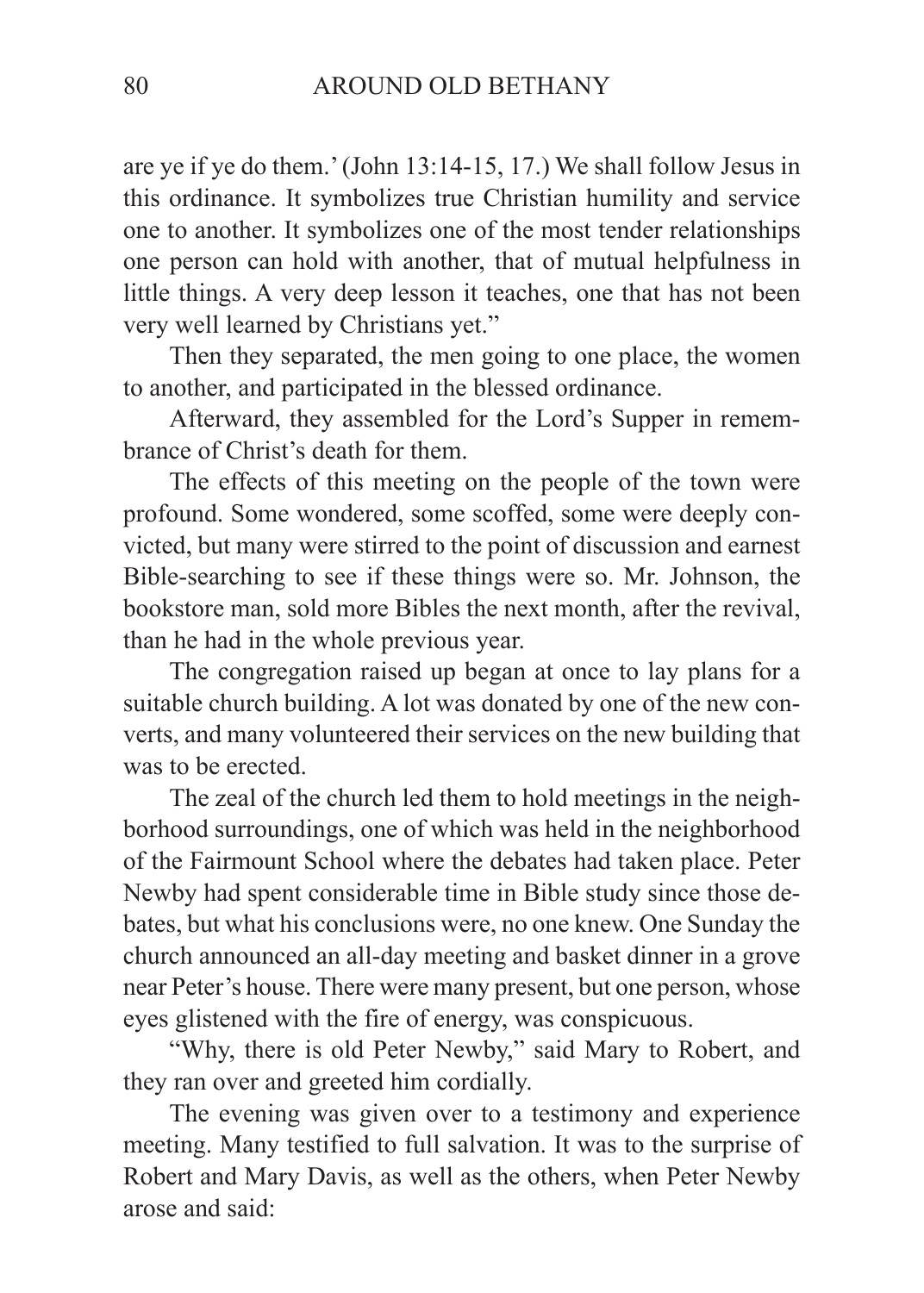"Friends, let me tell you something," and he looked around in that same quizzical way and poised his head as he used to do. "I am convinced." And he stopped again. Everybody listened most attentively. "I fought Bob Davis over there ever since he came into this neighborhood. I fought holiness. I fought divine healing. I fought the Church of God. I really thought, friends, that the Bible said, 'He that saith he liveth and sinneth not is a liar and the truth is not in him.' But I never found it." And the old man stopped again.

"I have watched this Church of God come up in this neighborhood, and I must confess it has done more for this community than anything that has ever happened to it since I have been here. It has lifted up several of my neighbors out of sin. It has brought peace to many homes.

"I am sorry that I fought this work. God forgive me. I was wrong and I was stubborn. But I know now that if a man is a Christian he will not commit sin."

It was almost overwhelming to Robert and Mary Davis. Tears of joy flowed down their faces. They ran over to old Peter, grasped his arm, and said, "God bless you, Bro. Newby, we knew you were honest at heart."

That day Jake Newby recovered the confidence he used to have in his father.

These were the beginnings of the church at Bethany, the Church of God. A church house was built and the church was organized by the Holy Spirit into a working body of saints. Robert Davis, soon afterward, felt the inspiration to teach and exhort, and he was much used in this way. By and by he preached occasionally until his gifts were recognized by the church through the laying on of the hands of the ministry.

There was a true catholicity of spirit in this congregation which caused them to make all Christians feel at home there. They maintained unity by keeping close to God. Their Sunday School soon was the largest in the town. Three missionaries went from it to foreign, heathen lands, and colporteurs carried the literature of the church into every home in town. The reputation of the church spread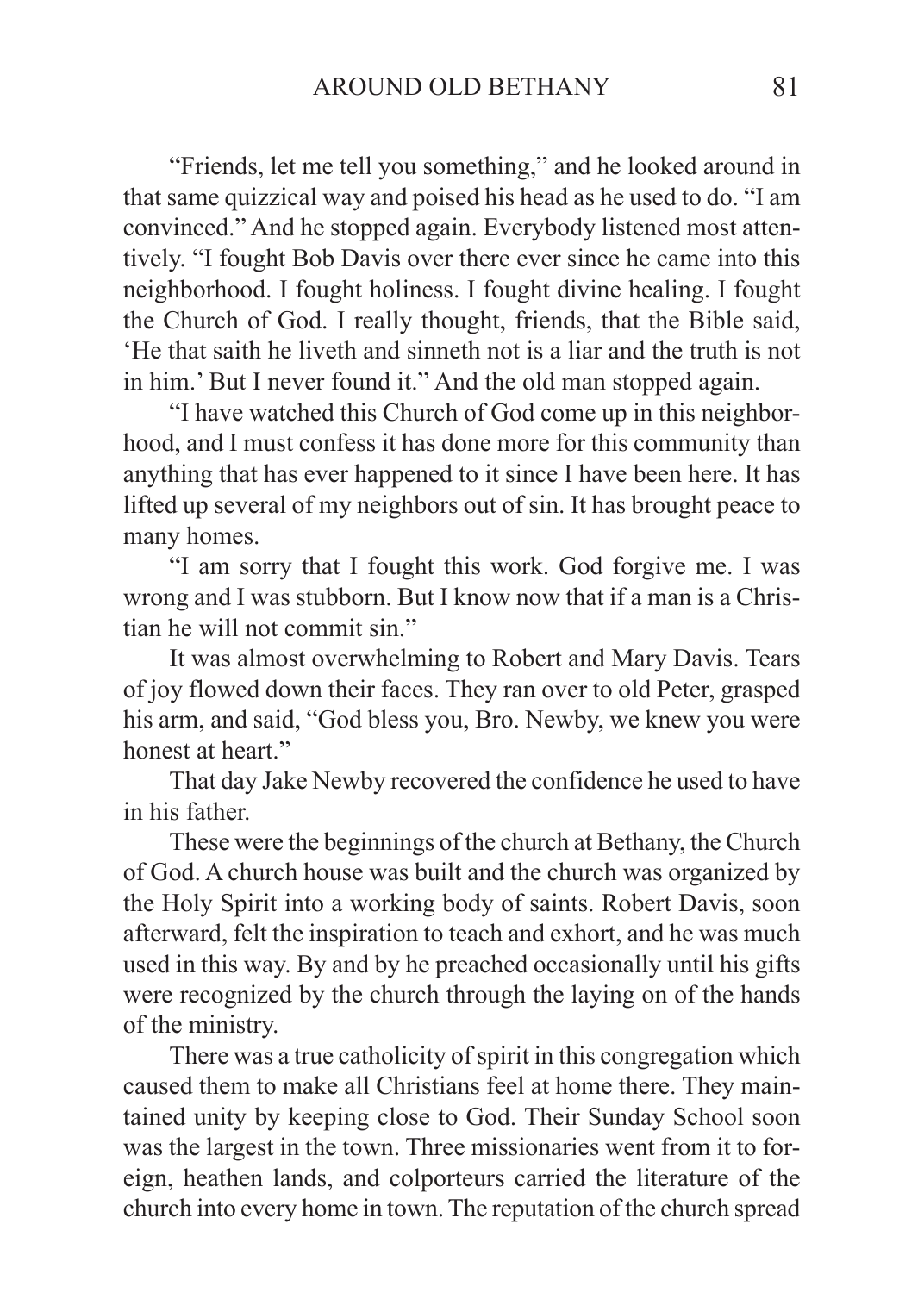far and wide. It became noted for the honesty and humility of its members. The businessmen of the town had the utmost confidence in the church. It became the greatest power for righteousness in the town, and everyone came to look upon it as the living exponent of the best and highest in civic life and in social uplift as well as in religion. Zion became a praise in the earth as the prophet had said.

The events narrated occurred many years ago. Last summer there was a reunion of the Davis family in the old home at Bethany. One son had become a minister in the church, the other was the editor of the local newspaper. One daughter was home on a furlough from China, while the other was married to a Christian brother of the town. Robert Davis, in the meantime, had preached the whole gospel. He had been instrumental in raising up several congregations.

"Dad, what is the most interesting experience you ever had in your life?" asked Marie one day.

"The most important experience of my life occurred right here, my girl, when Janet was a baby," he replied. "Here is where your mother and I first became seekers. Here I debated for the truth before I fully understood it, but I felt it was essential to stand up for what I knew was truth. Here your mother was healed when life seemed almost gone and the last ray of hope had died in the gathering darkness. Here I first learned of the Church of God. Here that good religious paper first came to my notice, bringing rays of light to my mind and soul.

"Those were the beginnings, humble ones indeed, but they were the beginnings of my life of service. My days are about over. My work is about done. My eyes are dim, and my strength is failing. My race will soon be over. I have seen the church in Bethany grow into the place of influence it now has, from the very humblest beginnings. I have seen thousands flee to the cross of Jesus for mercy and pardon, and I have heard the shouts of hundreds that have been sanctified wholly. And I have seen many, many sick persons healed.

"My children, be true to God, be true to the cause of truth. Carry these precious truths to the next generation, unadulterated, as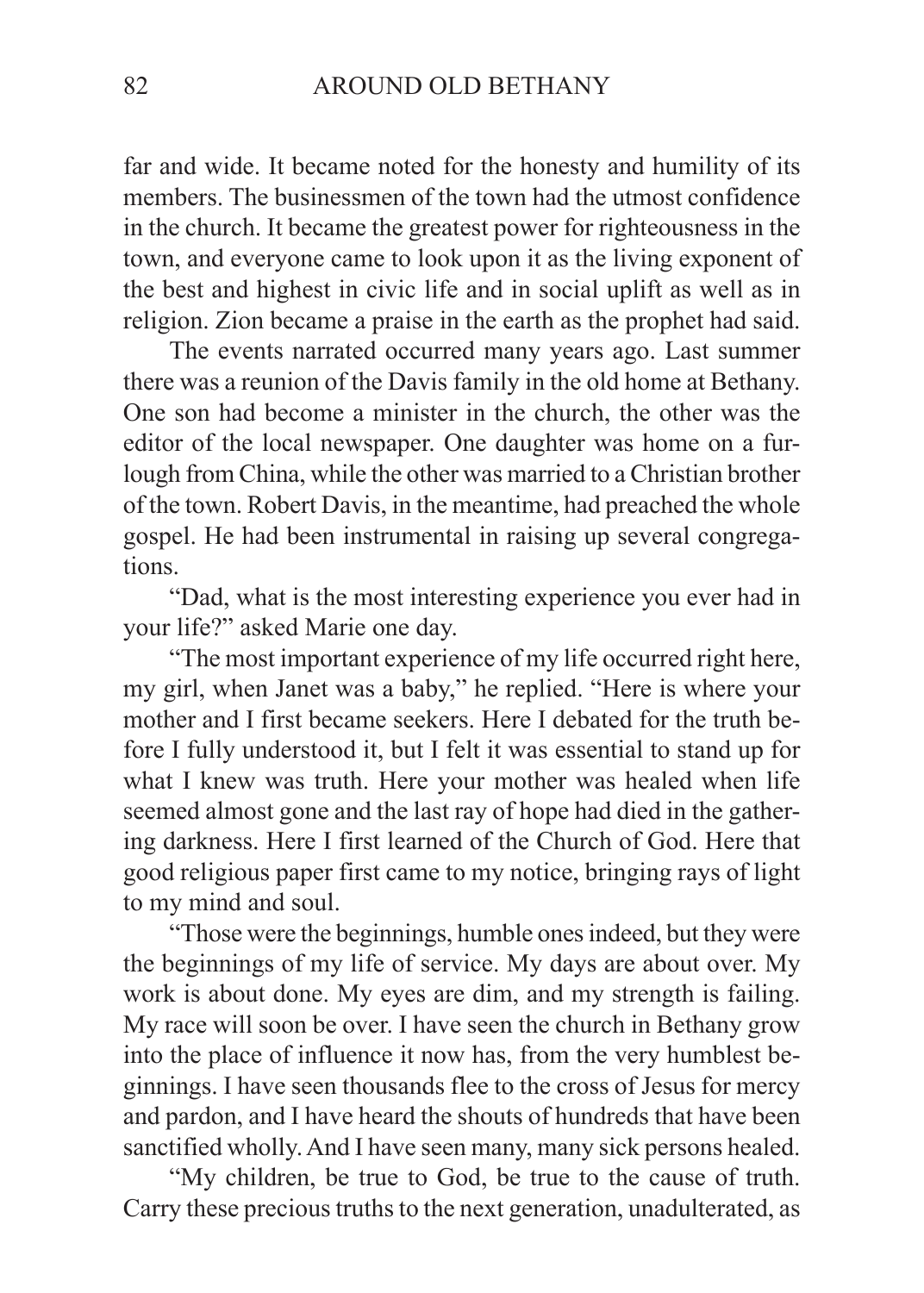pure as they come from the Bible. Invest your all in God's cause; you will receive a hundredfold now and hereafter.

"May you ever champion the cause of truth which Jesus Christ came to establish. The church He built shall stand till the mighty Gabriel declares that time shall be no longer, till the judgment day comes, yea, and afterward she shall live in the heaven of heavens eternally with her founder and Lord.

"Press on, children, all heaven watches the race you run. Do not become negligent, nor worldly, nor lovers of luxury, nor of ease. Live as good soldiers of Jesus Christ and be crowned victors and conquerors at last."

A holy awe filled the room as this aged saint gave them his benediction. And they said:

"By the grace of God, we will, Father."

## **THE END**